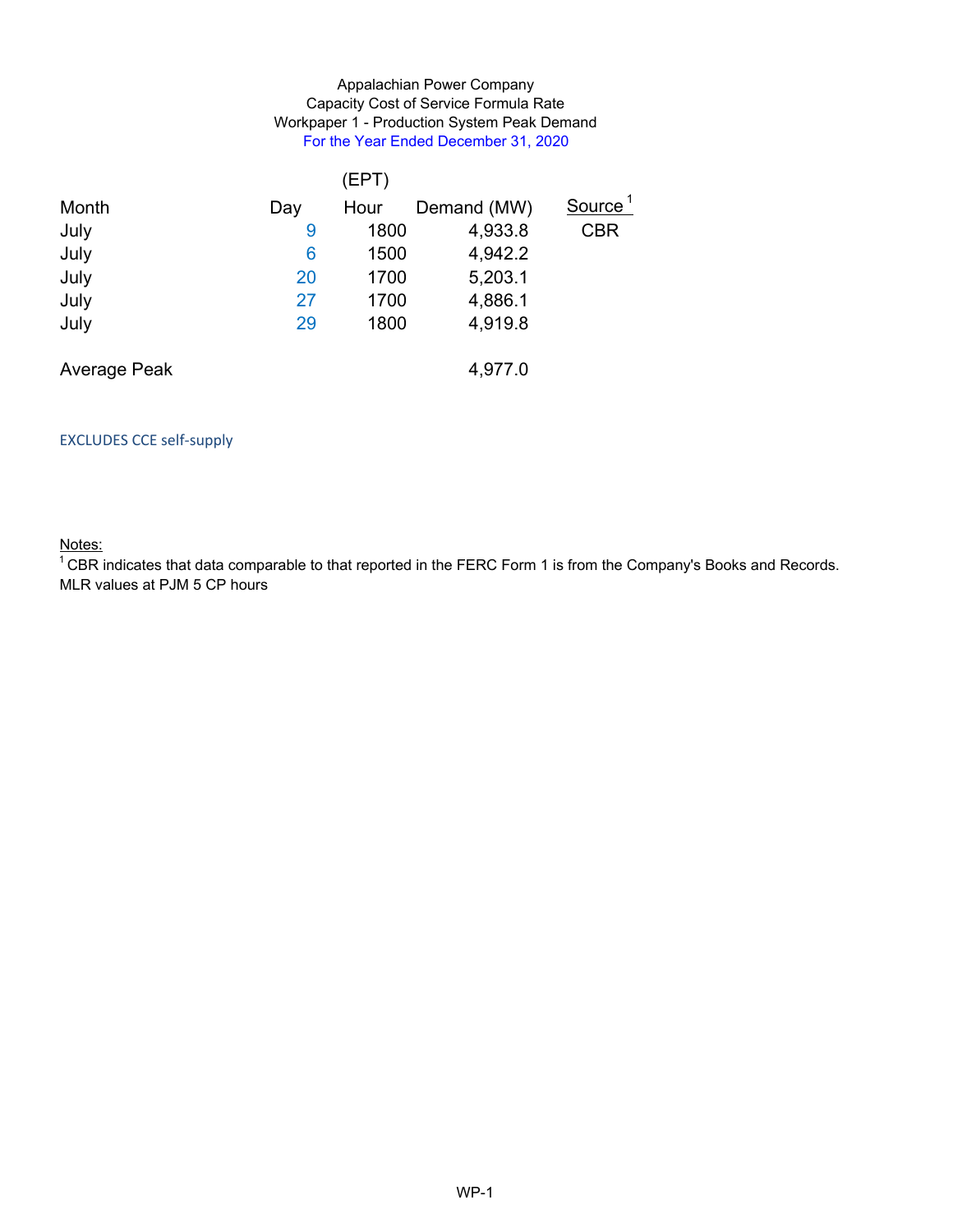#### Appalachian Power Company Workpaper 2 - Production Revenue Credits For the Year Ending December 31, 2020 Capacity Cost of Service Formula Rate



Notes:

 $1$  CBR indicates that data comparable to that reported in the FERC Form 1 is from the Company's Books and Records.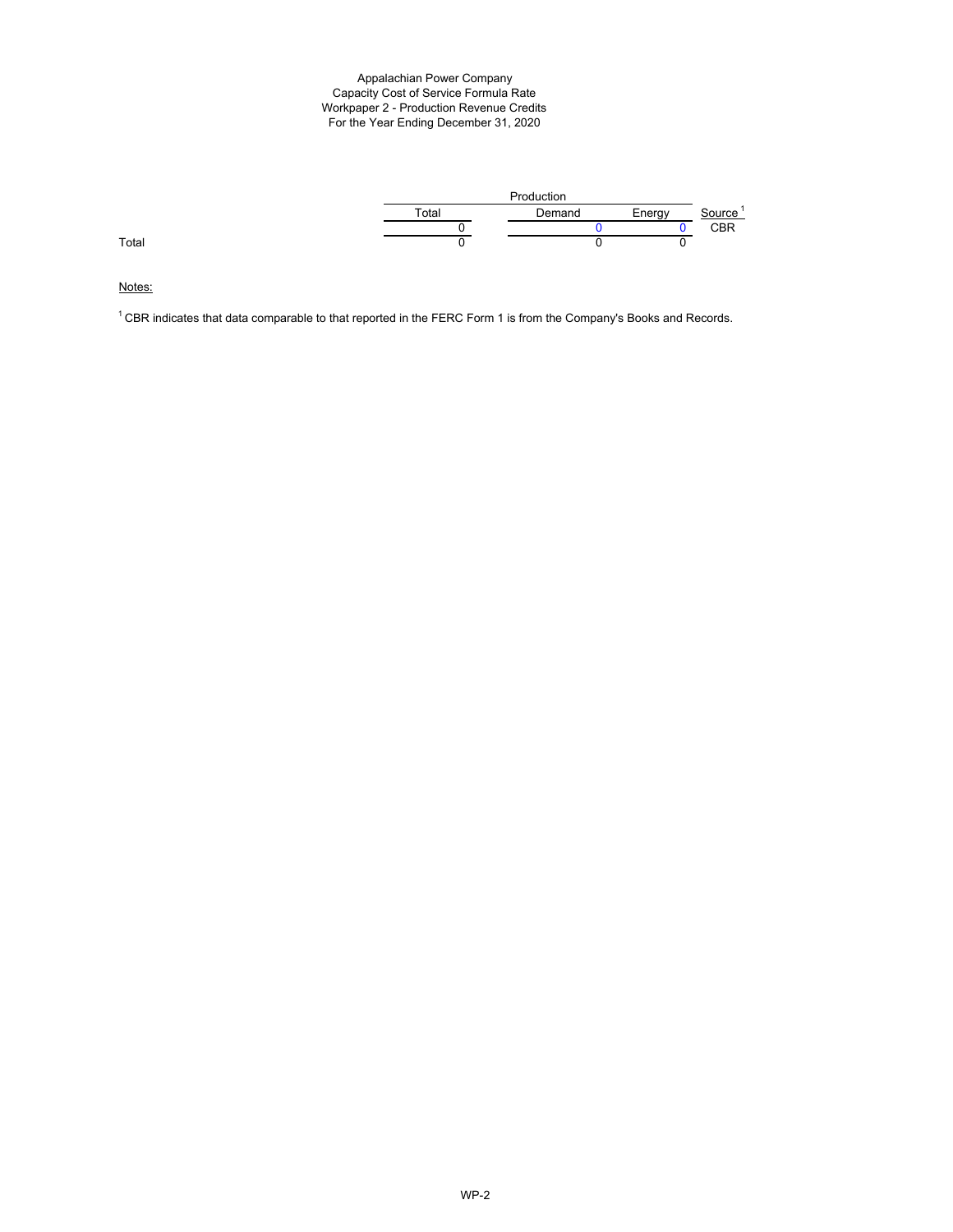Appalachian Power Company Capacity Cost of Service Formula Rate Workpaper 3

Intentionally left blank - not applicable.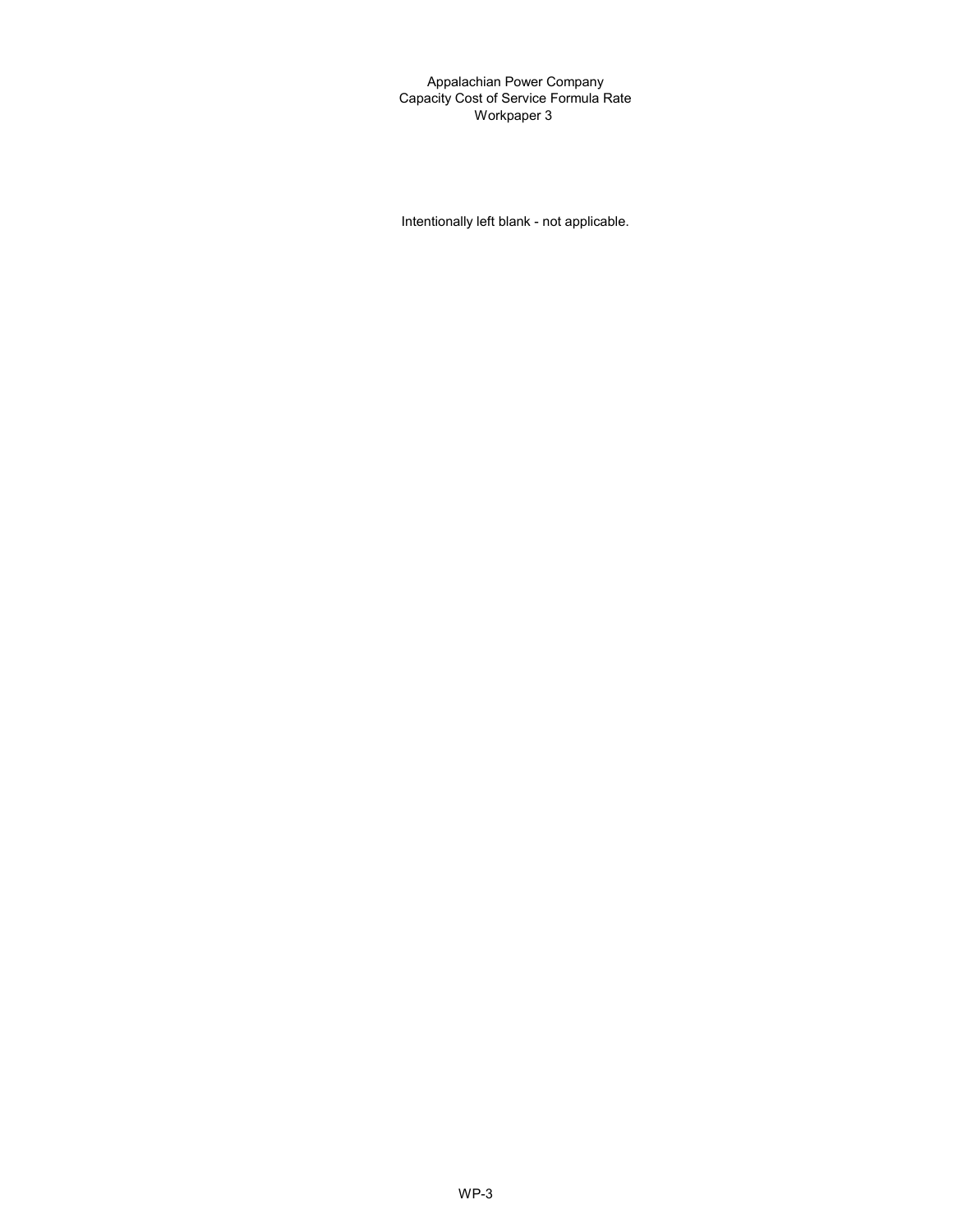Appalachian Power Company Capacity Cost of Service Formula Rate Workpaper 4

Intentionally left blank - not applicable.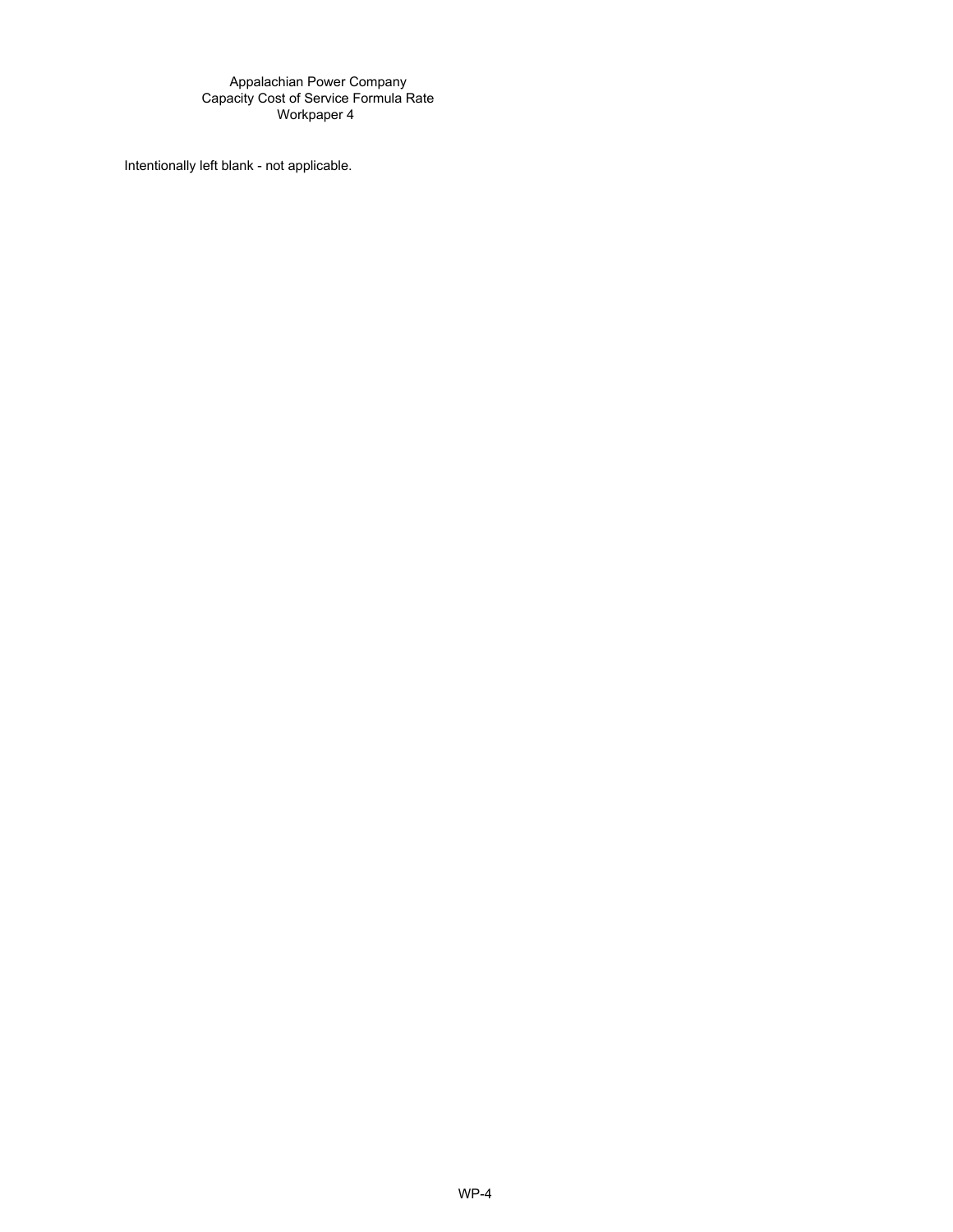#### Appalachian Power Company Workpaper 5a - Materials and Supplies Balances as of December 31, 2020 Capacity Cost of Service Formula Rate

| Period<br>Dec-20              | Function <sup>2</sup><br>Production<br>Transmission<br>Distribution<br>Total | 1540001<br>M&S<br>Regular<br>65,233,793<br>5,245,658<br>19,348,698<br>89,828,149 | 1540003<br>M&S<br>Transit | 1540004<br>M&S<br><b>Exempt Material</b><br>642,463<br>$\Omega$<br>642,463 | 1540006<br>Lime and<br>Limestone<br>3,507,439<br>3,507,439 | 1540012<br>Urea<br>Charge<br>1,148,165<br>1,148,165 | 1540013<br>Transportation<br>Inventory<br>962,612<br>962,612 | 1540022<br>M&S<br>Lime & Limestone Intrasit<br>295,961<br>O<br>295,961 | 1540023<br>M&S<br>Urea<br>2,762,646<br>$\Omega$<br>n<br>2,762,646 | 1540033<br>Inventorty<br>Pending Inspection<br>58,369<br>٥<br>58,369 | M&S<br>Total<br>73,648,836<br>5,245,658<br>20,311,310<br>99,205,804 |
|-------------------------------|------------------------------------------------------------------------------|----------------------------------------------------------------------------------|---------------------------|----------------------------------------------------------------------------|------------------------------------------------------------|-----------------------------------------------------|--------------------------------------------------------------|------------------------------------------------------------------------|-------------------------------------------------------------------|----------------------------------------------------------------------|---------------------------------------------------------------------|
| Period<br>Dec-20              | Function <sup>2</sup><br>Production<br>Transmission<br>Distribution<br>Total | 158<br>Allowances<br>22,422,049<br>$\Omega$<br>22,422,049                        |                           |                                                                            |                                                            |                                                     |                                                              |                                                                        |                                                                   |                                                                      |                                                                     |
| M&S December 2020<br>$Dec-20$ | Production<br>Transmission<br>Distribution<br>Total                          | 74.24%<br>5.29%<br>20.47%<br>100.00%                                             |                           |                                                                            |                                                            |                                                     |                                                              |                                                                        |                                                                   |                                                                      |                                                                     |

<u>Notes:</u><br>' References to data from FERC Form 1 are indicated as page#, line#, col.# for the ending total balances.<br><sup>2</sup> CBR indicates that data comparable to that reported in the FERC Form 1 is from the Company's Books and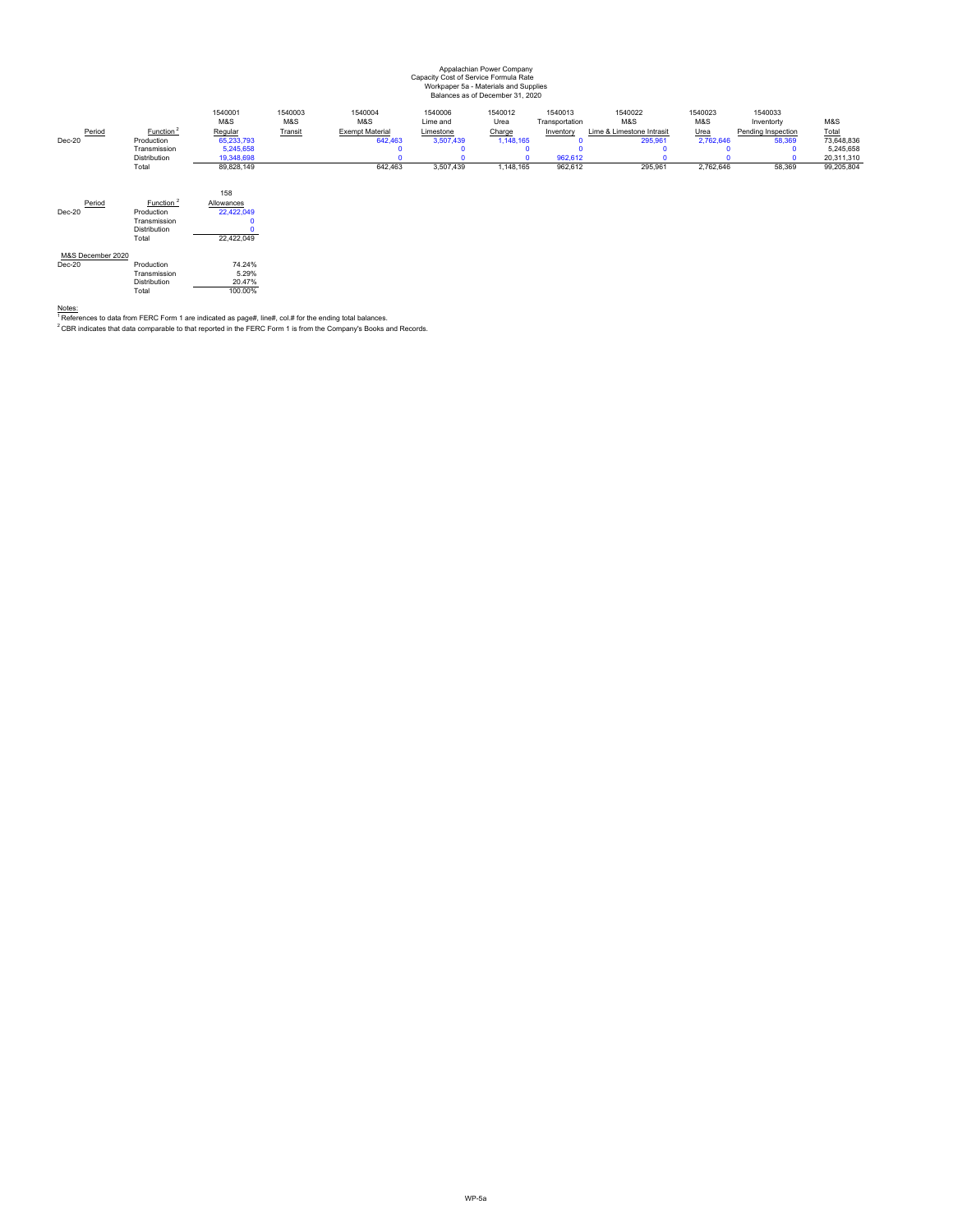$Source<sup>1</sup>$ 

110.48.c

## $Source<sup>1</sup>$

110.52.c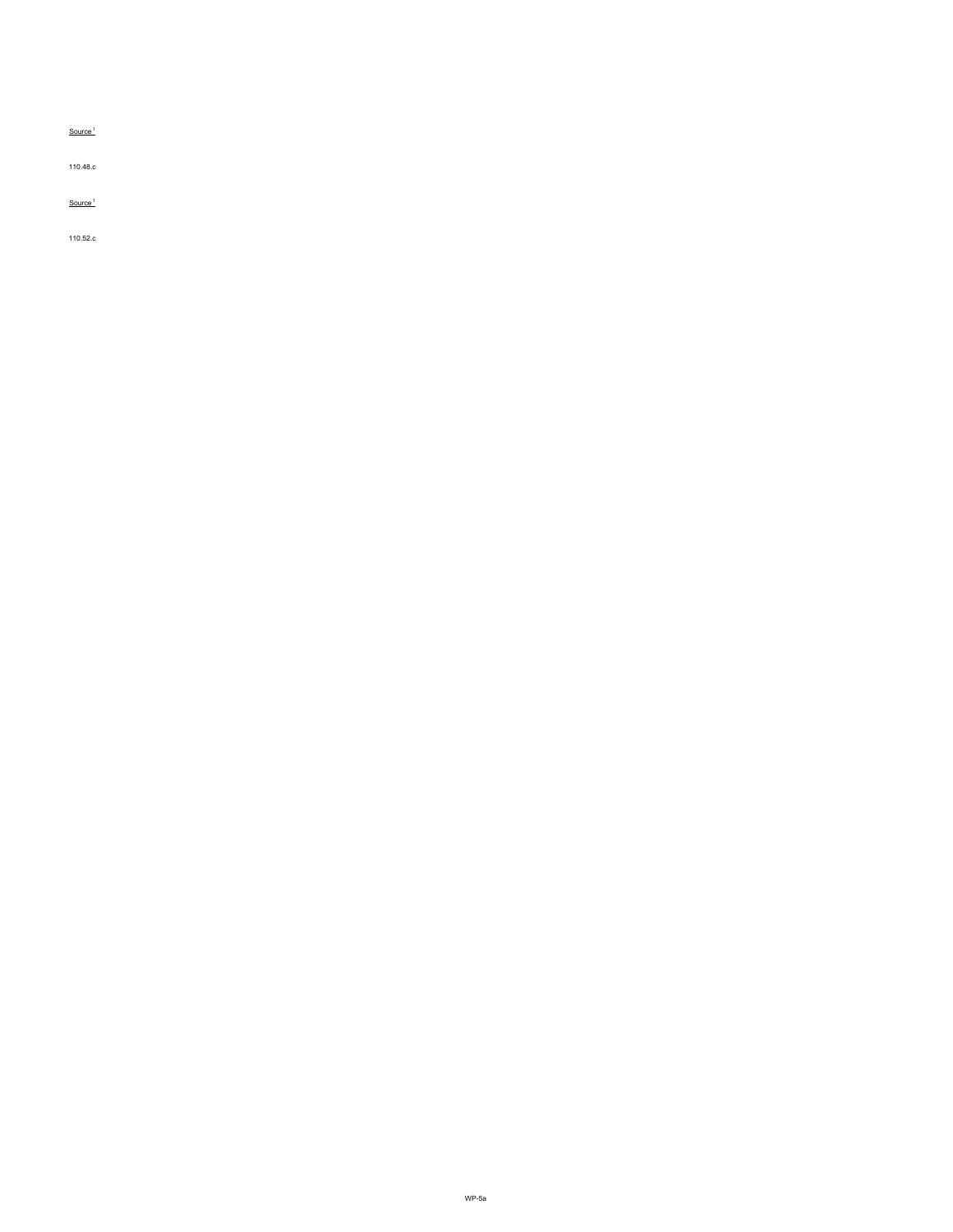#### Appalachian Power Power Company Workpaper 5b - Fuel Inventory For the Year Ended December 31, 2020 Capacity Cost of Service Formula Rate

| Period<br>$Dec-20$ | 1510001<br><b>Fuel Stock</b><br>Coal<br>176, 172, 059 | 1510002<br><b>Fuel Stock</b><br>Oil<br>2,911,275 | 1510003<br><b>Fuel Stock</b><br>Gas<br>75,909 | 1510004<br><b>Fuel Stock</b><br>Coal Trans | 1510019<br><b>Fuel Stock</b><br>Prepays | 1510020<br><b>Fuel Stock</b><br>In Transit<br>3,795,683 | <b>Fuel Stock</b><br><u>Total</u><br>182,954,925 | Source <sup>®</sup><br>110.45.c |       |             |
|--------------------|-------------------------------------------------------|--------------------------------------------------|-----------------------------------------------|--------------------------------------------|-----------------------------------------|---------------------------------------------------------|--------------------------------------------------|---------------------------------|-------|-------------|
| Period             | 1520000<br><b>Fuel Stock</b><br>I Indietributad       | Source                                           |                                               |                                            |                                         |                                                         |                                                  |                                 | Total | 182,954,925 |

Period Undistributed Source 1 Dec-20 10,651,652 110.46.c

Notes<u>:</u><br><sup>1</sup> References to data from FERC Form 1 are indicated as page#, line#, col.# for the ending total balances.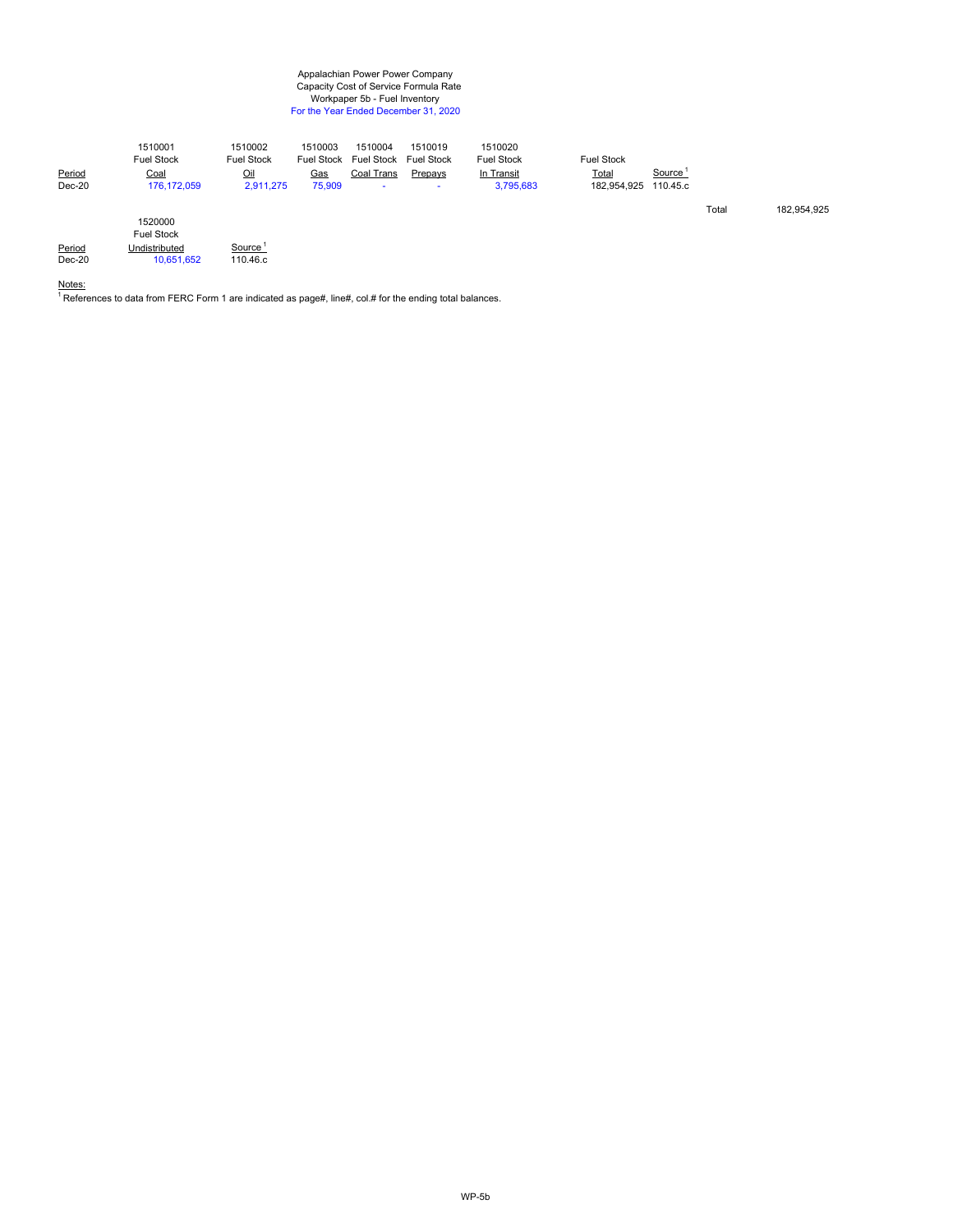#### Appalachian Power Company Workpaper 5c - Prepayments For the Year Ended December 31, 2020 Capacity Cost of Service Formula Rate

| Period<br>$Dec-20$ | 1650001<br>Prepayments<br>Insurance<br>2,239,757 | 1650004<br>Prepayments<br>Interest<br>22,559 | 1650005<br>Prepayments<br><b>Employee Benefits</b> | 1650006<br>Prepayments<br>Other<br>545,179 | 1650009<br>Prepayments<br>Carrying Cost<br>98,273 | 1650021/1650023<br>Prepayments<br>Ins. & Lease<br>2,676,809 | 1650031/1650033<br>Prepayments<br>Work Comp | 165000219/165000220<br>Prepayments<br>Taxes<br>1,371,856 | Prepayments<br>Total<br>Source <sup>1</sup><br>6,969,431 111.57.c |
|--------------------|--------------------------------------------------|----------------------------------------------|----------------------------------------------------|--------------------------------------------|---------------------------------------------------|-------------------------------------------------------------|---------------------------------------------|----------------------------------------------------------|-------------------------------------------------------------------|
| Period<br>$Dec-20$ | 165001220<br>Use Tax<br>15,000                   | 16500035<br>Work Comp                        | 16500033<br>Work Com-Aff                           | 1650032<br>Prepiad OCIP WC                 | 1650034<br>PPD OCIP WC                            | 1650017<br>Prepayments Coal                                 |                                             |                                                          |                                                                   |

|          |   | Alon.<br>-ahr | ∟abor<br>---- |
|----------|---|---------------|---------------|
| Period   |   |               |               |
| $Dec-20$ | ۰ |               |               |

Notes:<br>
Notes (Figure 2001)<br>
The discomparable to that reported in the FERC Form 1 is from the Company's Books and Records.<br>
"Data comparable to that reported in the FERC Form 1 is from the Company's Books and Records.<br>
16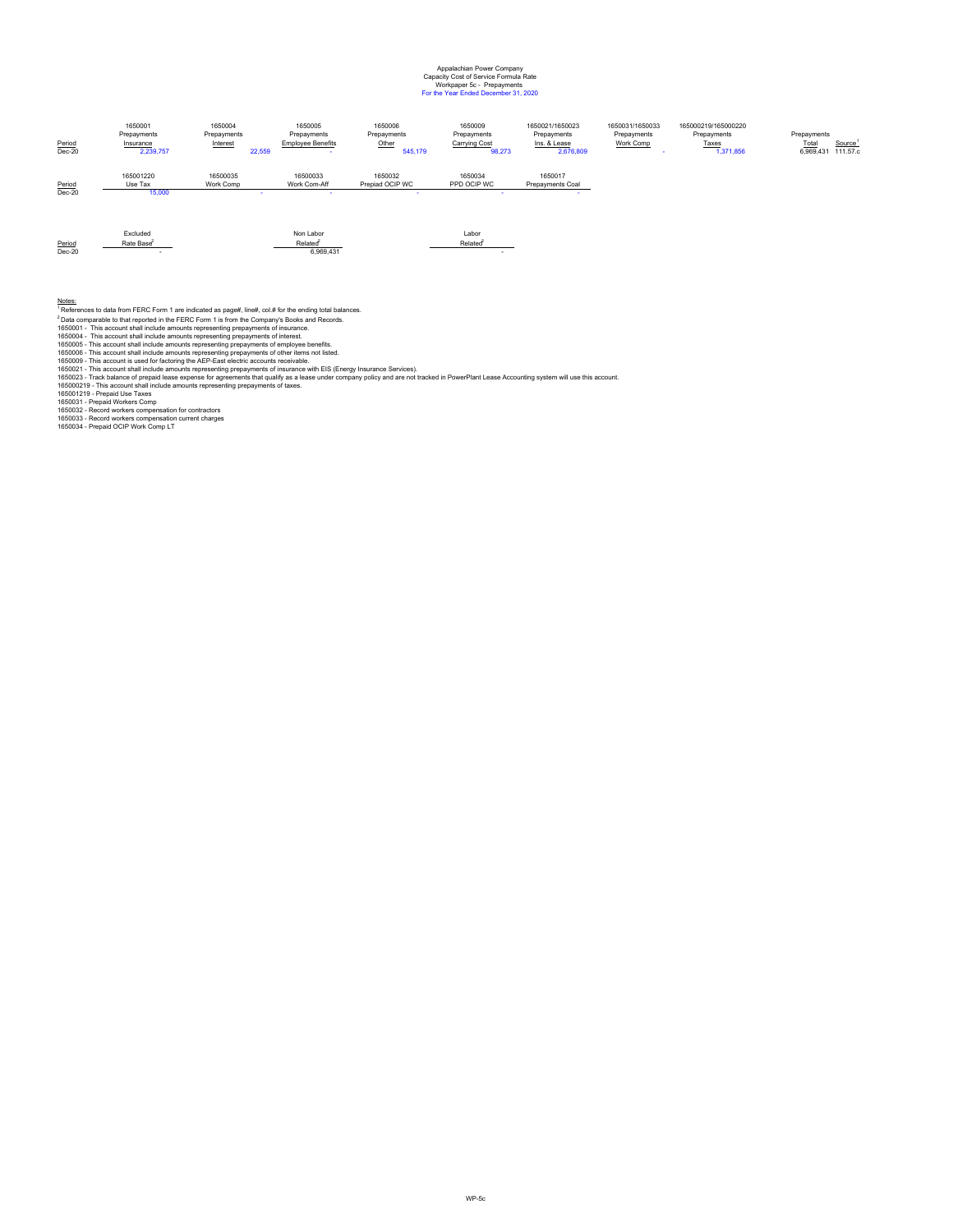#### Appalachian Power Company Workpaper 6a - Plant in Service For the Year Ended December 31, 2020 Capacity Cost of Service Formula Rate

| Line |          |                                                              |                       | Production          |                     |                      |
|------|----------|--------------------------------------------------------------|-----------------------|---------------------|---------------------|----------------------|
|      |          | Total                                                        |                       |                     | <b>ARO</b>          |                      |
|      | Month    | Amount                                                       | Source <sup>1</sup>   | Amount              | Source <sup>1</sup> | <b>Excluding ARO</b> |
| 1    | $Dec-20$ | 6,590,464,956                                                | 205.46.g              | 93,492,994          | 205.15,24,34,44.g   | 6,496,971,962        |
| 2    | Total    |                                                              |                       |                     |                     | 6,496,971,962        |
|      |          |                                                              |                       |                     |                     |                      |
|      |          |                                                              |                       | Transmission        |                     |                      |
|      |          | Total                                                        |                       |                     | <b>ARO</b>          |                      |
|      |          | Amount                                                       | Source <sup>1</sup>   | Amount              | Source <sup>1</sup> | <b>Excluding ARO</b> |
| 3    | $Dec-20$ | 3,898,871,054                                                | 207.58.g              | ÷.                  | 207.57.g            | 3,898,871,054        |
| 4    | Total    |                                                              |                       |                     |                     | 3,898,871,054        |
|      |          |                                                              |                       |                     |                     |                      |
|      |          |                                                              |                       | <b>Distribution</b> |                     |                      |
|      |          | Total                                                        |                       |                     | <b>ARO</b>          |                      |
|      |          | Amount                                                       | Source                | Amount              | Source              | <b>Excluding ARO</b> |
| 5    | $Dec-20$ | 4,462,596,917 207.75.g                                       |                       |                     | 3,069 207.74.g      | 4,462,593,848        |
| 6    | Total    |                                                              |                       |                     |                     | 4,462,593,848        |
|      |          |                                                              |                       | General             |                     |                      |
|      |          | Total                                                        |                       |                     | <b>ARO</b>          |                      |
|      |          | Amount                                                       | Source <sup>1</sup>   | Amount              | Source <sup>1</sup> | <b>Excluding ARO</b> |
| 7    | $Dec-20$ | 330,496,686                                                  | 207.99.g              | 1,204,128 207.98.g  |                     | 329,292,558          |
| 8    | Total    |                                                              |                       |                     |                     | 329,292,558          |
|      |          |                                                              |                       |                     |                     |                      |
|      |          |                                                              |                       | Intangible          |                     |                      |
|      |          | Total                                                        |                       |                     | <b>ARO</b>          |                      |
|      |          | Amount                                                       | Source $\overline{1}$ | Amount              | Source <sup>1</sup> | <b>Excluding ARO</b> |
| 9    | $Dec-20$ | 249,285,713                                                  | 205.5.9               |                     | <b>CBR</b>          | 249,285,713          |
| 10   | Total    |                                                              |                       |                     |                     | 249,285,713          |
| 11   |          | 12 Months December 31, 2020 Plant In Service (excluding ARO) |                       |                     |                     | 15,437,015,135       |

Notes:

 $^1$ References to data from FERC Form 1 are indicated as page#, line#, col.# for the

ending total balances.

 $^{\rm 2}$  CBR indicates that data comparable to that reported in the FERC Form 1 is from the Company's Books and Records.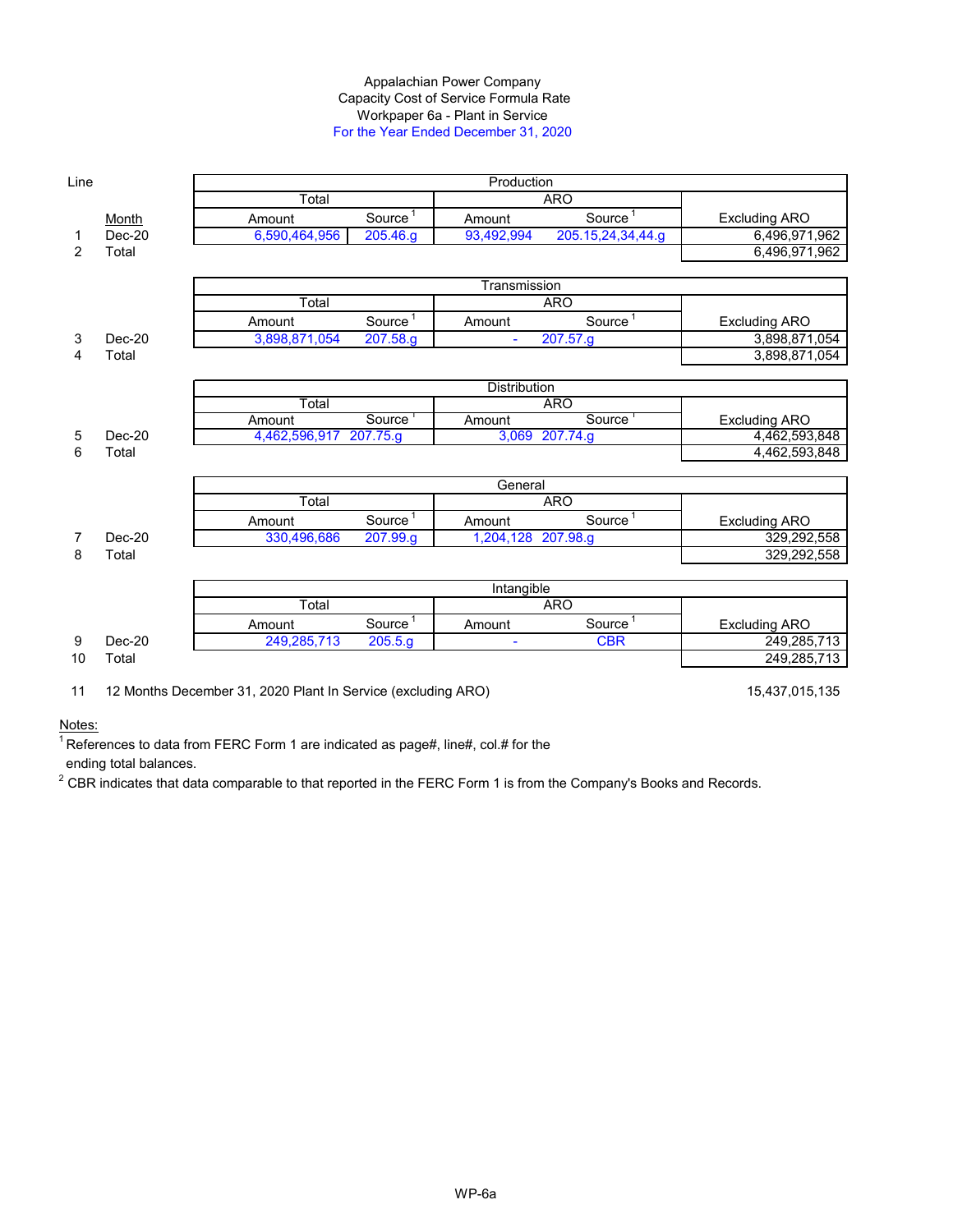#### Appalachian Power Company Workpaper 6b - Accumulated Depreciation For the Year Ending December 31, 2020 Capacity Cost of Service Formula Rate

| Sum of end bal     | Function                      |                   |                         |                               |                    |                      |      |
|--------------------|-------------------------------|-------------------|-------------------------|-------------------------------|--------------------|----------------------|------|
| Account            | Distribution Plant - Electric | General Plant     | <b>Production Plant</b> | Transmission Plant - Electric | <b>Grand Total</b> | <b>Balance Sheet</b> |      |
| 1080001 ARO        | (2,066.69)                    | (746, 668.64)     | (42, 361, 565.36)       |                               | (43, 110, 300.69)  |                      |      |
| 1080001/1080011    | (1,546,413,626.66)            | (90, 331, 667.06) | (2,884,896,316.05)      | (801, 198, 935.67)            | (5,322,840,545.44) | (5,365,950,846.13)   | 0.00 |
| 1080005            | 14, 168, 359. 76              | 313,823.04        | 12,075,872.49           | 38,331,814.61                 | 64,889,869.90      | 64,889,869.90        |      |
| 1110001            |                               | (251, 389.37)     |                         |                               | (251, 389.37)      | (251, 389.37)        |      |
| 1080013            |                               |                   |                         |                               |                    |                      |      |
| <b>Grand Total</b> | 1.532.247.333.59)             | (91,015,902.03)   | (2,915,182,008.92)      | (762, 867, 121.06)            | (5,301,312,365.60) | (5,301,312,365.60)   | 0.00 |
|                    |                               |                   |                         |                               |                    |                      |      |
| Exc. ARO           | (1,532,245,266.90)            | (90, 269, 233.39) | (2,872,820,443.56)      | (762, 867, 121.06)            | (5,258,202,064.91) |                      |      |

 FF1 219.29 (5,301,060,976.23) \*1110001 General plant includes intangible plant Balance Sheet 1110001 (251,389.37) \*1080001/1080011 Excludes ARO portion, identified separately (5,301,312,365.60)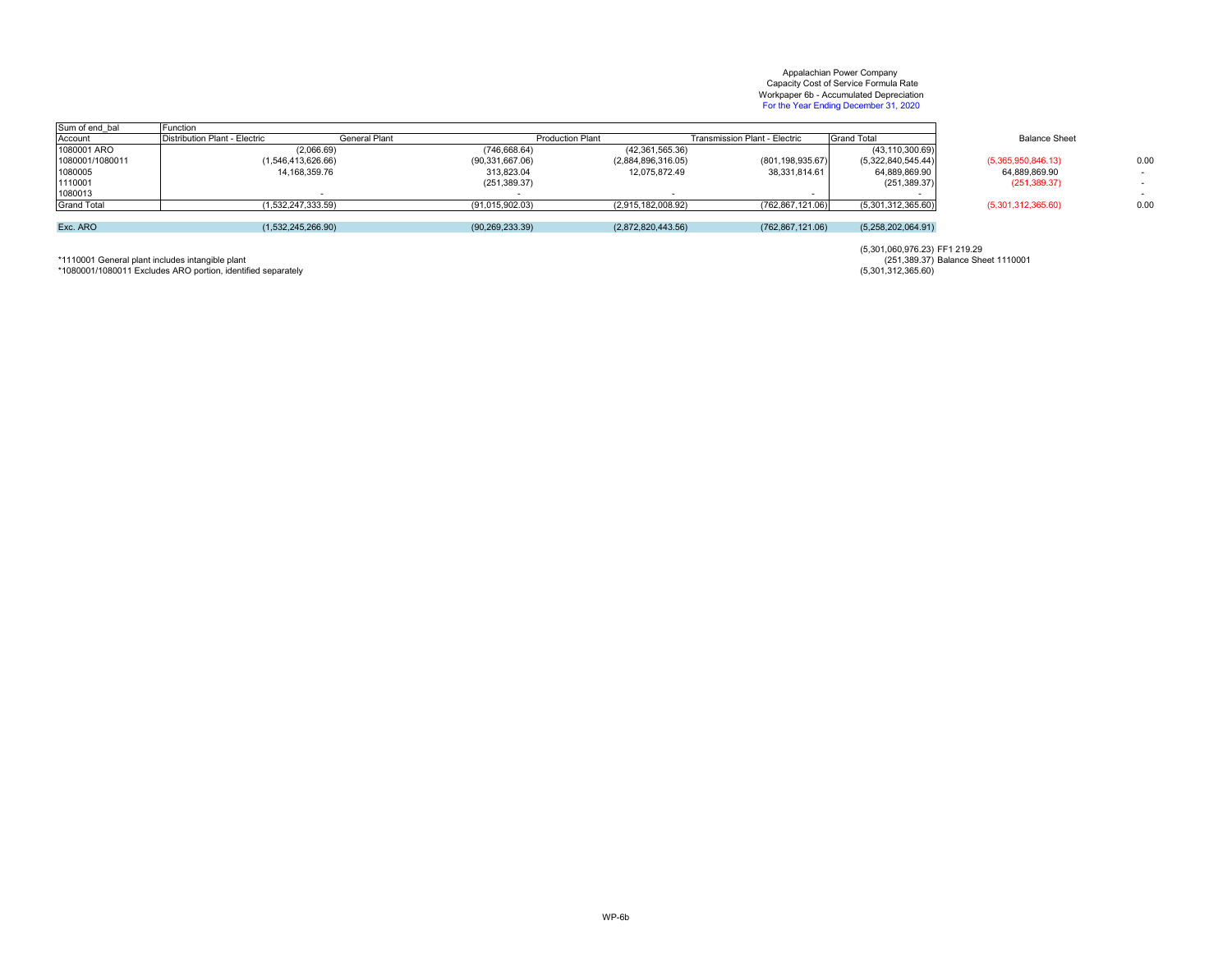#### Appalachian Power Company Workpaper 6c - General Plant and Intangible Plant For the Year Ended December 31, 2020 Capacity Cost of Service Formula Rate

| Description                                            | <b>Account</b>    | 31-Dec-19   |
|--------------------------------------------------------|-------------------|-------------|
| Intangible Plant (FF1, 205.2-5 g)                      |                   |             |
| Organization                                           | 301               | 133,394     |
| <b>Franchises and Consents</b>                         | 302               | 15,259,243  |
| Miscellaneous Intangible Plant                         | 303               | 233,893,076 |
| TOTAL INTANGIBLE PLANT                                 |                   | 249,285,713 |
| General Plant (FF1, 207.86-97,g)                       |                   |             |
| Land                                                   | 389               | 15,224,417  |
| <b>Structures</b>                                      | 390               | 153,227,387 |
| <b>Office Equipment</b>                                | 391               | 11,830,299  |
| Transportation                                         | 392               | 8,674       |
| <b>Stores Equipment</b>                                | 393               | 2,046,596   |
|                                                        |                   |             |
| Tools, Shop, Garage, Etc.                              | 394               | 40,150,710  |
| Laboratory Equipment                                   | 395               | 3,096,135   |
| <b>Power Operated Equipment</b>                        | 396               | $\mathbf 0$ |
| <b>Communications Equipment</b>                        | 397               | 96,117,539  |
| Miscellaneous Equipment                                | 398               | 7,590,801   |
| <b>Other Tangible Property</b>                         | 399               | 0           |
| TOTAL GENERAL PLANT<br>General Plant (FF1 207.86-97 g) |                   | 329,292,558 |
| <b>Total General and Intangible Exc. ARO</b>           |                   | 578,578,271 |
| <b>Total General and Intangible</b>                    | 205.5.g, 207.99.g | 579,782,400 |

Note: Total includes Intangible Plant.

References to data from FERC Form 1 are indicated as page#, line#, col.# for the ending total balances.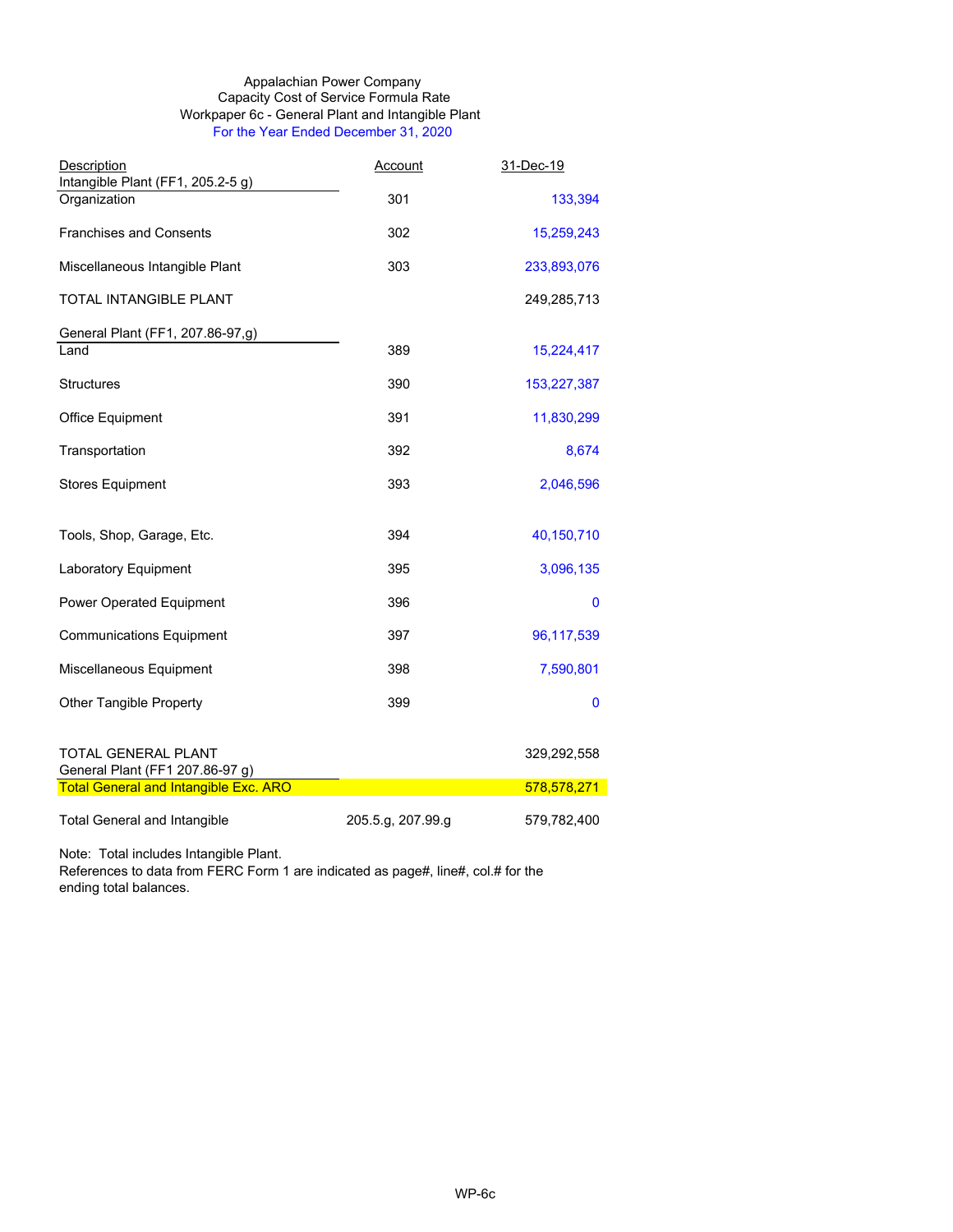Appalachian Power Company Capacity Cost of Service Formula Rate Workpaper 6d - Depreciation Expense For the Year Ended December 31, 2020

| <b>Depreciation and Amortization Expense</b> | Amount | Source                          |
|----------------------------------------------|--------|---------------------------------|
| <b>Steam Production</b>                      |        | 206,910,855 FF1, 336, 2, b & d  |
| <b>Hydraulic Production - Conventional</b>   |        | 8,625,283 FF1, 336, 4 b         |
| <b>Hydraulic Production-Pumped Storage</b>   |        | 5.696.544 FF1.336.5b            |
| <b>Other Production Plant</b>                |        | 18.909.499 FF1. 336. 6 b        |
| Transmission                                 |        | 81.853.641 FF1. 336. 7. b       |
| <b>Distribution</b>                          |        | 179.230.020 FF1. 336. 8. b      |
| General                                      |        | 10.995.950 FF1, 336, 10, b & d  |
| Intangible Plant                             |        | 34.304.380 FF1. 336. 1. d       |
| Sub-Total                                    |        | 546,526,172 FF1, 336, 12, b & d |
| ARO Dep Exp                                  |        | 2,978,914 FF1, 336, 12, c       |
| <b>Total Depreciation Expense</b>            |        | 549.505.086 FF1.336.12.f        |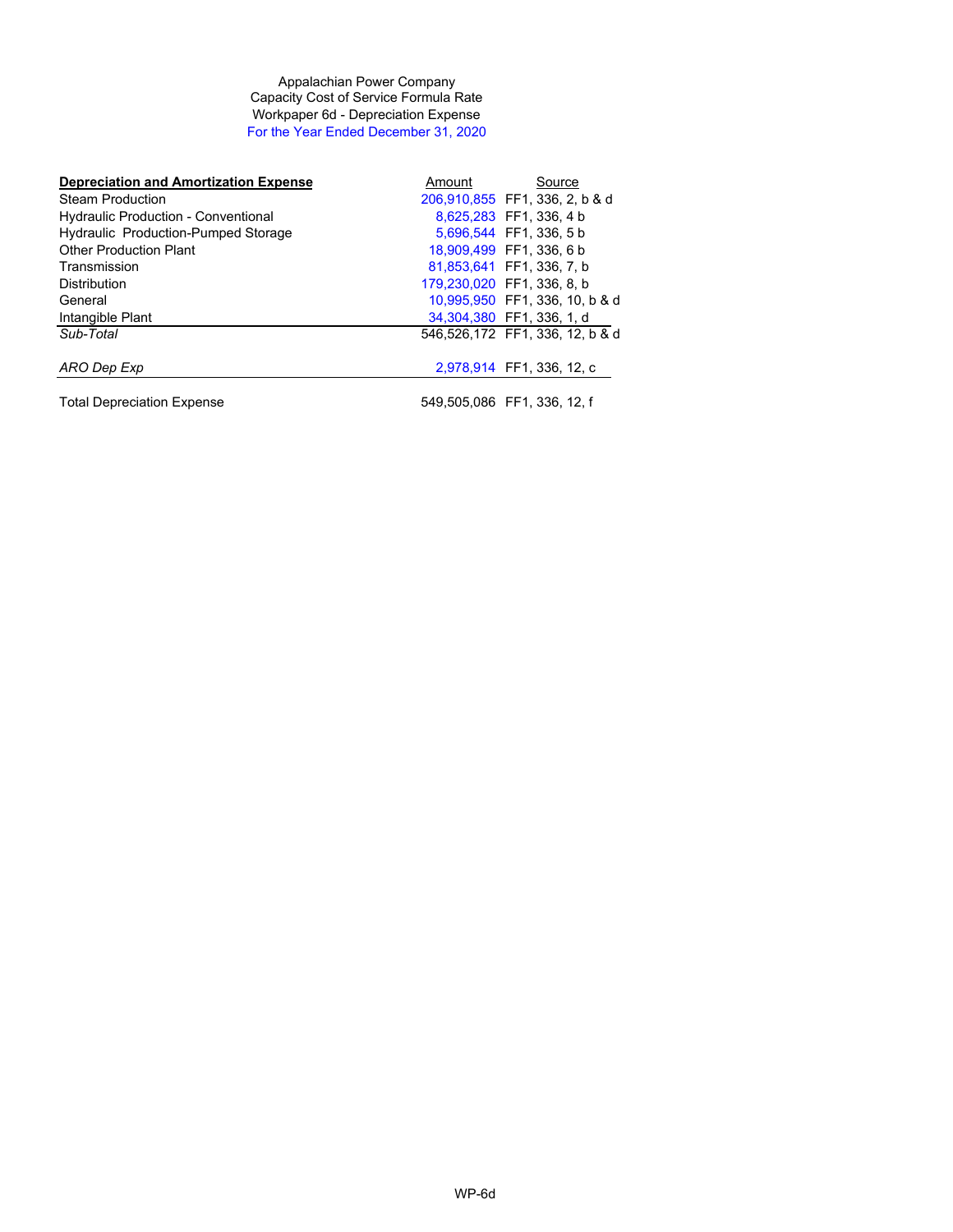Appalachian Power Power Company Capacity Cost of Service Formula Rate Workpaper 7

Intentionally left blank - not applicable.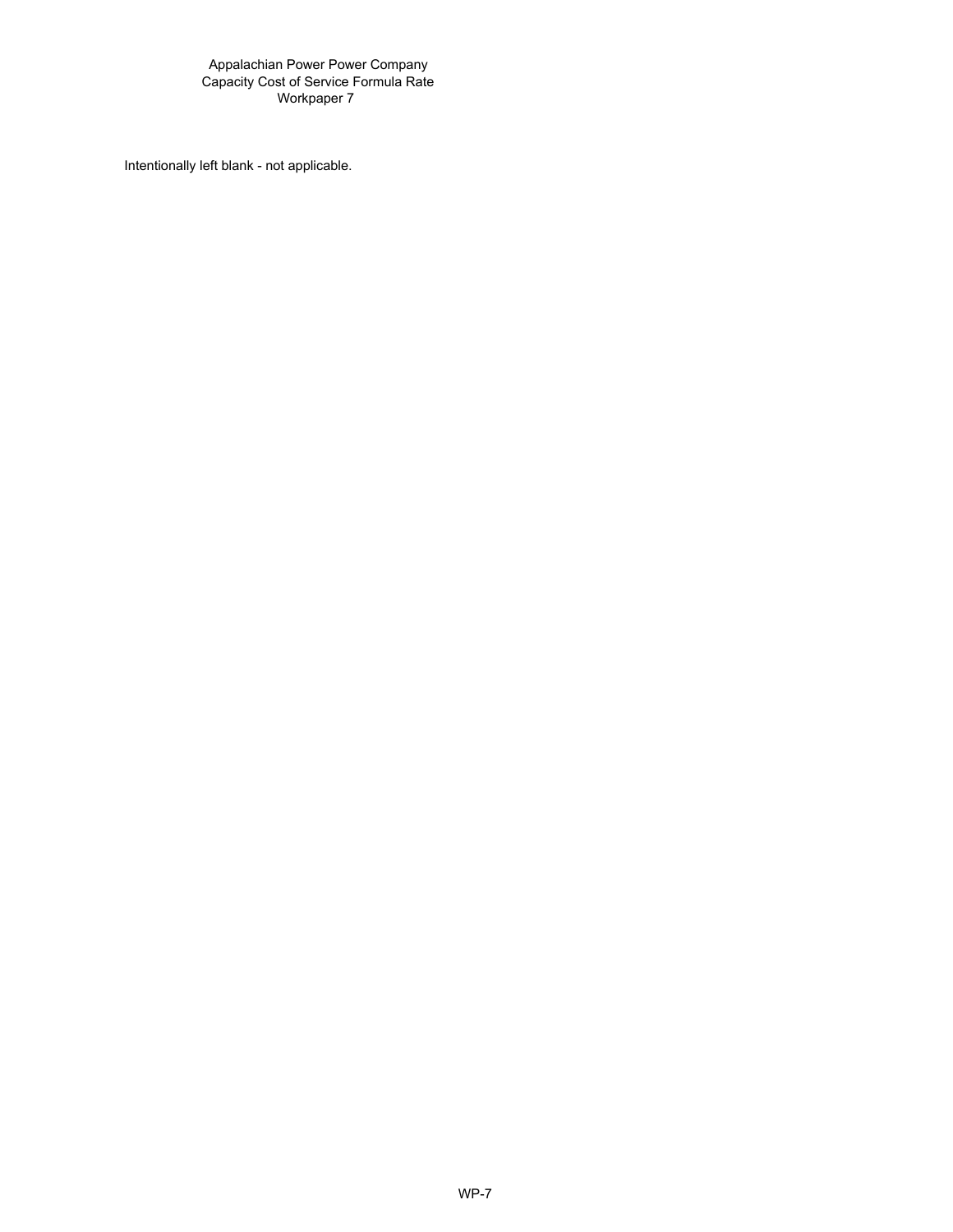|                      | <b>COLUMN A</b>                                                                                   | <b>COLUMN B</b>                 | <b>COLUMN C</b>                 | <b>COLUMN D</b>           | <b>COLUMN E</b>              | <b>COLUMN F</b>           |                          |
|----------------------|---------------------------------------------------------------------------------------------------|---------------------------------|---------------------------------|---------------------------|------------------------------|---------------------------|--------------------------|
|                      |                                                                                                   |                                 | NON-APPLICABLE/NON-UTILITY      |                           | FUNCTIONALIZATION 12/31/2020 |                           |                          |
|                      | <b>ACCUMULATED DEFERRED FIT ITEMS</b>                                                             | <b>BALANCE AS</b><br>12/31/2020 | <b>BALANCE AS</b><br>12/31/2020 | <b>GENERATION</b>         | <b>TRANSMISSION</b>          | <b>DISTRIBUTION</b>       |                          |
| 1.00                 | <b>ACCOUNT 281:</b>                                                                               |                                 |                                 |                           |                              |                           |                          |
| 2.01<br>2.02<br>2.03 | TX AMORT POLLUTION CONT EQPT                                                                      | 247,937,383                     |                                 | 247,937,383               |                              |                           |                          |
| 2.04                 | NON-UTILITY DEFERRED FIT                                                                          | $\Omega$                        | <sup>0</sup>                    |                           |                              |                           |                          |
| 2.05<br>2.06         | SFAS 109 FLOW-THRU 281.3<br>SFAS 109 EXCESS DFIT 281.4                                            | $\Omega$                        | $\Omega$<br>95,799,954          |                           |                              |                           |                          |
|                      |                                                                                                   | (95,799,954)                    |                                 |                           |                              |                           |                          |
| 3                    | TOTAL ACCOUNT 281                                                                                 | 152, 137, 429                   | 95,799,954                      | 247,937,383               | 0                            | 0                         | 247,937,383 FF1, pg. 273 |
| Δ                    | ACCOUNT 281 - ARO-Related Deferrals                                                               | $\Omega$                        | $\Omega$                        | O                         | n                            | $\mathbf{0}$              |                          |
| 5                    | ACCOUNT 282:                                                                                      |                                 |                                 |                           |                              |                           |                          |
| 5.01                 | <b>BOOK VS. TAX DEPRECIATION</b>                                                                  | 810,288,993                     |                                 | 208,118,093               | 334,790,535                  | 267,380,365               |                          |
| 5.02                 | FERC ORDER 144 CATCH UP<br>5.03 CAPD INTEREST - SECTION 481(a) - CHANGE IN METHD                  | $\Omega$<br>142,302             |                                 | $\Omega$<br>44,535        | 0<br>60,063                  | $\Omega$<br>37,704        |                          |
|                      | 5.04 RELOCATION COST - SECTION 481(a) - CHANGE IN METH                                            | 26,468                          |                                 | $\Omega$                  | $\Omega$                     | 26,468                    |                          |
|                      | 5.05 PJM INTEGRATION - SEC 481(a) - INTANG - DFD LABOR                                            | (0)                             |                                 | $\Omega$                  | (0)                          | $\mathbf{0}$              |                          |
|                      | 5.06 R & D DEDUCTION - SECTION 174<br>5.07 BK PLANT IN SERVICE-SFAS 143-ARO                       | 2,219,072<br>13,185,196         |                                 | 1,923,289<br>13,156,134   | 82,605<br>(454)              | 213,178<br>29,516         |                          |
| 5.08                 | <b>MNTR CARBON CAPTURE - SFAS 143 - ARO</b>                                                       | (1,343,475)                     |                                 | (1,343,475)               | $\overline{0}$               | $\overline{0}$            |                          |
| 5.09                 | <b>TAX DEPRECIATION LOOKBACK</b>                                                                  | $\Omega$                        |                                 | $\Omega$                  | 0                            |                           |                          |
| 5.10                 | NORMALIZED BASIS DIFFS - TRANSFERRED PLANTS                                                       | 13,398,111                      |                                 | 13,398,111                | $\Omega$                     | $\Omega$                  |                          |
| 5.11<br>5.12         | <b>DFIT GENERATION PLANT</b><br><b>GAIN/LOSS ON ACRS/MACRS PROPERTY</b>                           | 42,823,751<br>79,734,454        |                                 | 42,823,751<br>35,473,515  | $\Omega$<br>6,691,008        | $\Omega$<br>37,569,931    |                          |
| 5.13                 | <b>GAIN/LOSS ON ACRS/MACRS-BK/TX UNIT PROP</b>                                                    | (7,935,566)                     |                                 | (7,935,566)               | $\Omega$                     | $\Omega$                  |                          |
| 5.14                 | <b>ABFUDC</b>                                                                                     | 638,448                         |                                 | 638,440                   | 4                            | -5                        |                          |
| 5.15                 | <b>ABFUDC - TRANSMISSION</b>                                                                      | 1,647,117                       |                                 | 0                         | 1,647,117                    | $\Omega$                  |                          |
| 5.16<br>5.17         | <b>ABFUDC - GENERAL</b><br><b>ABFUDC - DISTRIBUTION</b>                                           | 7,771<br>5,462                  |                                 | $\Omega$<br>$\Omega$      | 2,754<br>$\Omega$            | 5,017<br>5,462            |                          |
| 5.18                 | <b>TAXES CAPITALIZED</b>                                                                          | $\Omega$                        |                                 | $\Omega$                  | $\mathbf 0$                  | $\mathbf 0$               |                          |
| 5.19                 | <b>PENSIONS CAPITALIZED</b>                                                                       | $\Omega$                        |                                 | $\Omega$                  | $\Omega$                     | $\Omega$                  |                          |
| 5.20                 | <b>SEC 481 PENS/OPEB ADJUSTMENT</b>                                                               | (42, 120)                       |                                 | (39, 564)                 | (1, 213)                     | (1, 343)                  |                          |
| 5.22                 | 5.21 SAVINGS PLAN CAPITALIZED<br><b>PERCENT REPAIR ALLOWANCE</b>                                  | n<br>8,480,213                  |                                 | 5,682,992                 | $\Omega$<br>915,974          | $\Omega$<br>1,881,246     |                          |
|                      | 5.23 BOOK/TAX UNIT OF PROPERTY ADJ                                                                | 150,238,937                     |                                 | 77,276,705                | 23,659,083                   | 49,303,149                |                          |
|                      | 5.24 BK/TAX UNIT OF PROPERTY ADJ-SEC 481 ADJ                                                      | 159,718,932                     |                                 | 53,876,009                | 34,206,423                   | 71,636,501                |                          |
|                      | 5.25 BOOK/TAX MIXED SERVICE COST ADJ                                                              | 32,020,719                      |                                 | $\Omega$                  | 14,138,948                   | 17,881,771                |                          |
|                      | 5.26 BK/TX MIXED SERVICE COST ADJ-SEC 481 ADJ<br>5.27 BOOK/TAX UNIT OF PROPERTY ADJ: AGR TRANSFER | 32,886,408<br>16, 142, 771      |                                 | 4,958,407<br>16, 142, 771 | 0<br>$\mathbf 0$             | 27,928,001<br>$\mathbf 0$ |                          |
|                      | 5.28 BK/TX UNIT OF PROPERTY ADJ-SEC 481 ADJ: AGR TRANSFER                                         | 3,157,388                       |                                 | 3,157,388                 | $\Omega$                     | $\mathbf 0$               |                          |
| 5.29                 | TX ACCEL AMORT - CAPITALIZED SOFTWARE                                                             | 1,898,399                       |                                 | 651,838                   | 307,760                      | 938,802                   |                          |
| 5.30                 | <b>INSURANCE PREMIUMS ACCRUED</b>                                                                 | 470,349                         |                                 | 177,255                   | 71,343                       | 221,751                   |                          |
| 5.31                 | <b>CAPITALIZED RELOCATION COSTS</b>                                                               | 2,997,271                       |                                 | 0<br>$\Omega$             | 293,353<br>$\Omega$          | 2,703,918                 |                          |
| 5.32<br>5.33         | <b>EXTRAORDINARY LOSS ON DISP OF PROP</b><br><b>BOOK OPERATING LEASE - LIAB</b>                   | 1,278<br>16,548,053             |                                 | 5,722,745                 | 127,580                      | 1,278<br>10,697,728       |                          |
|                      | 5.34 DEFD TAX GAIN - FIBER OPTIC LINE                                                             | $\Omega$                        |                                 | $\Omega$                  | $\Omega$                     | $\Omega$                  |                          |
| 5.35                 | DISALLOWED COSTS-RESERVE DEFICIENCY-APCO VA                                                       | (8,249,480)                     |                                 | (8, 249, 480)             | 0                            | 0                         |                          |
| 5.36                 | AMORT PERPETUAL TERM ELECT PLT                                                                    | 0<br>$\Omega$                   |                                 | 0<br>$\Omega$             | 0                            | 0<br>$\Omega$             |                          |
| 5.37<br>5.38         | CAPITALIZED LEASES - A/C 1011 ASSETS<br><b>GAIN ON REACQUIRED DEBT</b>                            | $\Omega$                        |                                 | $\Omega$                  | $\Omega$<br>$\Omega$         | $\Omega$                  |                          |
| 5.39                 | <b>REMOVAL COSTS</b>                                                                              | 800,439                         |                                 | 800,439                   | $\Omega$                     | $\Omega$                  |                          |
| 5.40                 | REMOVAL COSTS - ARO-MTNR CARBON CAPTURE                                                           | (38, 590)                       |                                 | (38,590)                  | $\overline{0}$               | $\Omega$                  |                          |
| 5.41                 | <b>REMOVAL COSTS REV - SFAS 143 - ARO</b>                                                         | (479, 025)                      |                                 | (479, 025)                | $\overline{0}$               | $\Omega$                  |                          |
|                      | 5.42 TAX WRITE OFF MINE DEVEL COSTS                                                               | (189, 791)                      |                                 | (189, 791)                | $\Omega$                     | $\Omega$                  |                          |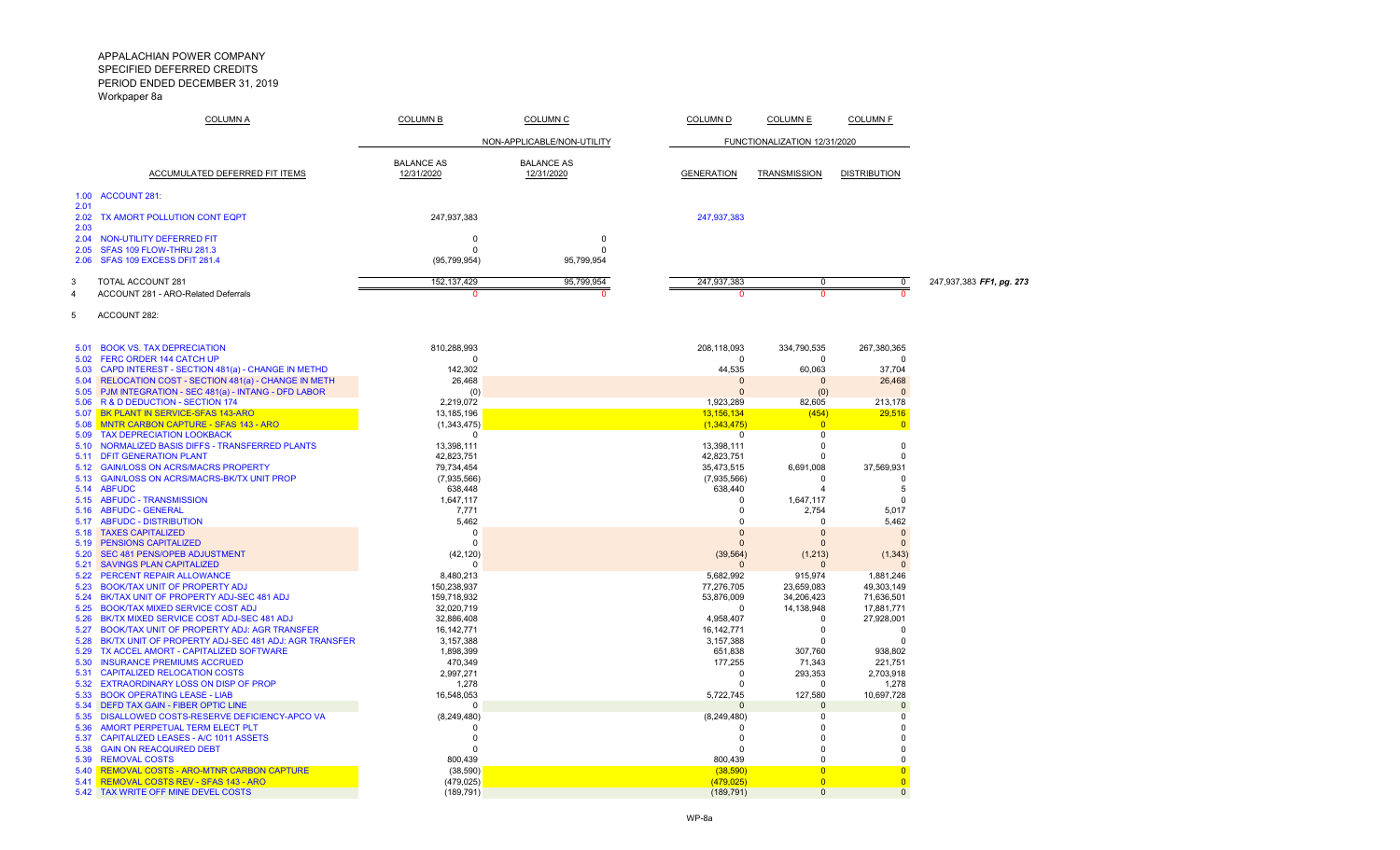|      | 5.43 BK DEPLETION -- NUEAST               | 187.693         |                | 187.693     |                | $\mathbf{0}$  |                            |
|------|-------------------------------------------|-----------------|----------------|-------------|----------------|---------------|----------------------------|
|      | 5.44 2007 IRS AUDIT ADJUSTMENTS - A/C 282 |                 |                |             |                |               |                            |
|      | 5.45 TAX CUTS AND JOBS ACT (TCJA)         |                 |                |             |                | $\Omega$      |                            |
|      | 5.46 282 EXCESS ADJUSTMENT                | (44, 342, 127)  |                | (9,705,910) | (32, 453, 503) | (2, 182, 714) |                            |
| 5.47 | <b>EXCESS ADFIT</b>                       | 719,350,508     |                | 256,842,916 | 227,585,389    | 234,922,202   |                            |
|      | 5.48 NON-UTILITY DEFERRED FIT             |                 | (0)            |             |                |               |                            |
|      | 5.49 SFAS 109 FLOW-THRU 282.3             | 79,918,488      | (79, 918, 488) |             |                |               |                            |
|      | 5.50 SFAS 109 EXCESS DFIT 282.4           | (719, 350, 508) | 719,350,508    |             |                |               |                            |
| 6    | <b>TOTAL ACOUNT 282</b>                   | 1,406,964,308   | 639,432,019    | 713,071,624 | 612,124,766    | 721,199,936   | 2,046,396,327 FF1, pg. 275 |
|      | ACCOUNT 282 - ARO-Related Deferals        | 11,324,105      |                | 11,295,043  | (454)          | 29,516        |                            |
|      |                                           |                 |                |             |                |               |                            |
|      |                                           |                 |                |             |                |               |                            |
|      | <b>Labor Related</b>                      |                 |                | (39, 564)   | (1,213)        | 25,125        |                            |
|      | <b>Energy Related</b>                     |                 |                | (2,098)     |                |               |                            |
|      |                                           |                 |                |             |                |               |                            |

| <b>Energy Related</b><br>. | (2,098)                  |                                            |                    |
|----------------------------|--------------------------|--------------------------------------------|--------------------|
| <b>ARO</b>                 |                          | TV-                                        | FAC                |
| Demand Related             | 701 818 243<br>.         | 100.105<br>$\sim$ . $\sim$<br>LZD 43.<br>. | 15 20 <sub>6</sub> |
| <b>Excluded</b>            | 0.4400745<br>19.745<br>n |                                            |                    |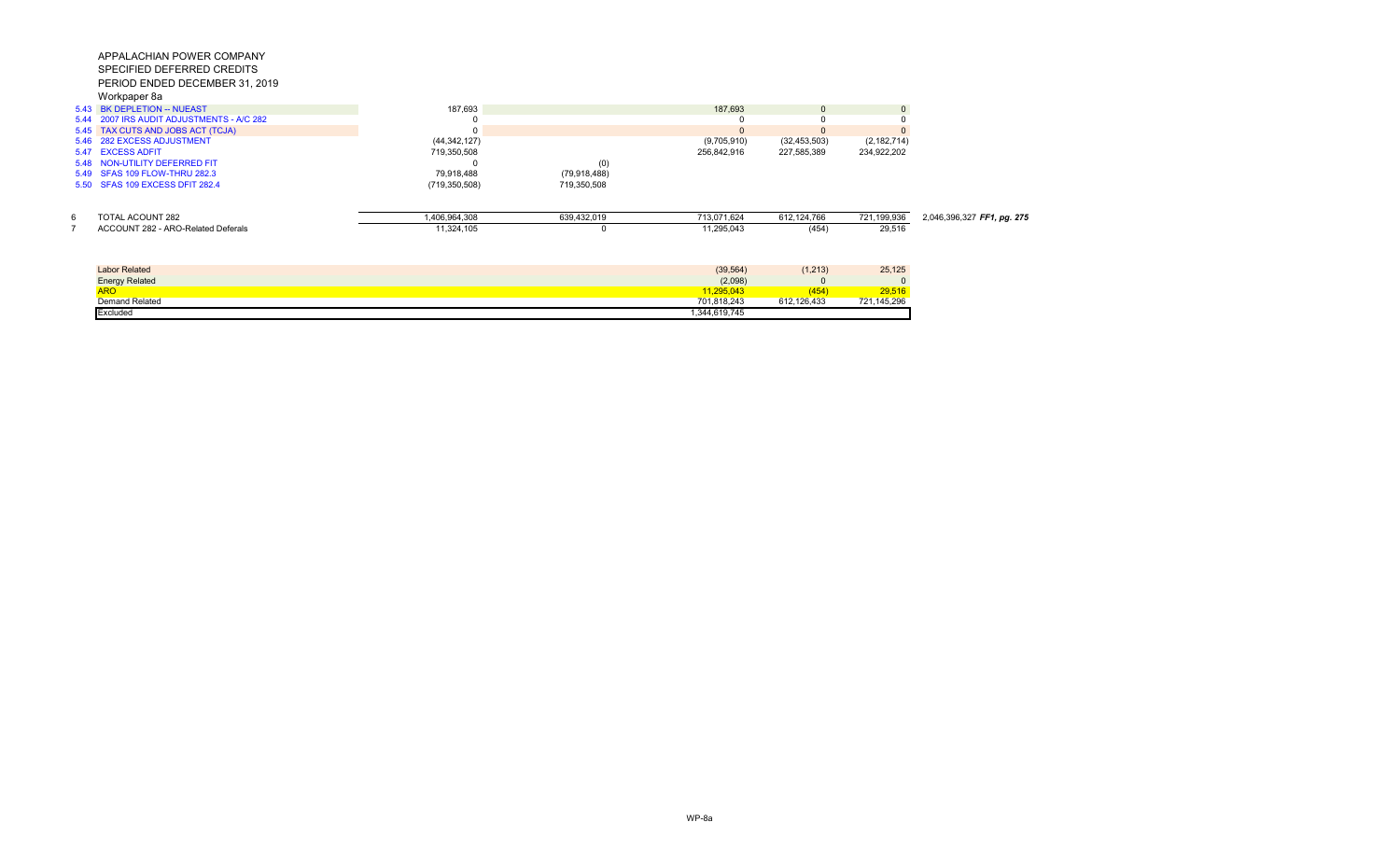| <u>COLUMN A</u>                                                                                       | <u>COLUMN B</u>            | <b>COLUMN C</b>   | <u>COLUMN D</u>              | <u>COLUMN E</u>     | <u>COLUMN F</u>     |
|-------------------------------------------------------------------------------------------------------|----------------------------|-------------------|------------------------------|---------------------|---------------------|
|                                                                                                       | NON-APPLICABLE/NON-UTILITY |                   | FUNCTIONALIZATION 12/31/2019 |                     |                     |
|                                                                                                       | <b>BALANCE AS</b>          | <b>BALANCE AS</b> |                              |                     |                     |
| ACCUMULATED DEFERRED FIT ITEMS                                                                        | 12/31/2019                 | 12/31/2019        | <b>GENERATION</b>            | <b>TRANSMISSION</b> | <b>DISTRIBUTION</b> |
| 9.01<br>NOL - STATE C/F - DEF STATE TAX ASSET - L/T                                                   | $\Omega$                   |                   |                              |                     |                     |
| <b>SW - UNDER RECOVERY FUEL COST</b><br>9.02                                                          | 895,275                    |                   | 895,275                      |                     |                     |
| SV - UNDER RECOVERY FUEL COST<br>9.03                                                                 | 699,494                    |                   | 699,494                      |                     |                     |
| <b>WV-ENEC UNDER RECOVERY BANK</b><br>9.04                                                            | $\Omega$                   |                   |                              |                     |                     |
| 9.05<br><b>DEFD EQUITY CARRY CHGS - WV-ENEC</b>                                                       | $\Omega$                   |                   |                              |                     |                     |
| WV UNRECOV FUEL POOL CAPACITY IMPACT<br>9.06                                                          | $\Omega$                   |                   |                              |                     |                     |
| <b>WV CENTURY ENEC UNDER RECOVERY</b><br>9.07                                                         | $\Omega$                   |                   |                              |                     |                     |
| 9.08<br>WV UNREC FUEL DISPUTED COAL INV<br><b>CV-UNDER RECOVERY FUEL COST</b><br>9.09                 | (0)                        |                   | (0)                          |                     |                     |
| PROPERTY TAX - NEW METHOD - BOOK<br>9.10                                                              | 55,866<br>6,125,641        |                   | 55,866<br>1,131,768          | 2,199,325           | 2,794,549           |
| <b>PROP TX-STATE 2 OLD METHOD-TX</b><br>9.11                                                          | $\Omega$                   |                   | $\Omega$                     |                     |                     |
| DEFD TAX GAIN - APCO WV SEC REG ASSET<br>9.12                                                         | 44,661,475                 |                   | 44,661,475                   |                     |                     |
| MTM BK GAIN - A/L - TAX DEFL<br>9.13                                                                  | 962,814                    |                   | 962,814                      |                     |                     |
| <b>MARK &amp; SPREAD - DEFL - 283 A/L</b><br>914                                                      | 580.194                    |                   | 580.194                      |                     |                     |
| <b>ACCRUED BK PENSION EXPENSE</b><br>9.15                                                             | 27,314,948                 |                   | 11,758,313                   | 1,068,193           | 14,488,442          |
| <b>ACCRUED BK PENSION COSTS - SFAS 158</b><br>9.16                                                    | (26, 136, 687)             |                   | (6,812,340)                  | (3, 173, 956)       | (16, 150, 391)      |
| <b>REG ASSET - DEFERRED RTO COSTS</b><br>9.17                                                         | (0)                        |                   |                              | (0)                 |                     |
| <b>DEFD ENVIRON COMP COSTS &amp; CARRYING CHARGES</b><br>9.18                                         | 20,141                     |                   | 20,141                       |                     |                     |
| <b>DEFD SYS RELIABILITY COSTS &amp; CARRYING CHARGES</b><br>9.19                                      | 27,187                     |                   |                              | 11,305              | 15,882              |
| DEFD EQUITY CARRY CHRGS-RELIABILITY CAPITAL<br>9.20                                                   | (9, 445)                   |                   |                              | (6,705)             | (2,740)             |
| DEFD EXPS (A/C 186)<br>9.21                                                                           | 220,987                    |                   | 220,987                      |                     |                     |
| <b>DEFD BK CONTRACT REVENUE</b><br>9.22                                                               | (92, 608)                  |                   | (92, 608)                    |                     |                     |
| 9.23<br>ACCRUED COVID-19 INCREMENTAL COSTS NON-TX                                                     | 1.100.020                  |                   | 385,740                      | 58,547              | 655,733             |
| <b>DEFD STORM DAMAGE</b><br>9.24<br><b>RATE CASE DEFERRED CHARGES</b><br>9.25                         | $\Omega$                   |                   |                              |                     |                     |
| 9.26<br>BK DEFL-DEMAND SIDE MNGMT EXP                                                                 | 43,580<br>1,416,864        |                   |                              |                     | 43,580<br>1,416,864 |
| DEFD BK LOSS-NON AFF SALE-EMA<br>9.27                                                                 | 92,956                     |                   | 92.956                       |                     |                     |
| <b>BOOK &gt; TAX - EMA - A/C 283</b><br>9.28                                                          | 5,145,816                  |                   | 5,145,816                    |                     |                     |
| DEFD TX GAIN - INTERCO SALE - EMA<br>9.29                                                             | (225, 455)                 |                   | (225, 455)                   |                     |                     |
| <b>DEFD TAX GAIN - EPA AUCTION</b><br>9.30                                                            | (7, 145)                   |                   | (7, 145)                     |                     |                     |
| <b>DEFD BOOK GAIN - EPA AUCTION</b><br>9.31                                                           | $\Omega$                   |                   |                              |                     |                     |
| <b>BK DEFL - MACSS COSTS</b><br>9.32                                                                  | 3,065                      |                   |                              |                     | 3,065               |
| <b>TRANSITION REGULATORY ASSETS</b><br>9.33                                                           | (1)                        |                   |                              |                     | (1)                 |
| 9.34<br><b>REG ASSET-SFAS 143 - ARO</b>                                                               | $\overline{0}$             |                   | $\Omega$                     |                     | <b>Simple</b>       |
| 9.35<br>REG ASSET-SFAS 158 - PENSIONS                                                                 | 26,136,687                 |                   | 6,812,340                    | 3,173,956           | 16, 150, 391        |
| <b>REG ASSET-SFAS 158 - SERP</b><br>9.36                                                              | 50,537                     |                   | 2,621                        |                     | 47,916              |
| 9.37<br><b>REG ASSET-SFAS 158 - OPEB</b>                                                              | (2, 173, 062)              |                   | (1, 125, 904)                | 154,821             | (1,201,980)         |
| REG ASSET-UNDERRECOVERY-VIRGINIA T-RAC<br>9.38                                                        | 3,939,635                  |                   |                              | 3,939,635           |                     |
| 9.39<br>REG ASSET-MOUNTAINEER CARBON CAPTURE<br>9.40<br><b>REG ASSET-DEFERRED RPS COSTS</b>           | (5,446,826)<br>1,357,064   |                   | (5,446,826)<br>1,357,064     |                     |                     |
| <b>REG ASSET-CARRYING CHARGES-WV ENEC</b><br>9.41                                                     | (0)                        |                   | (0)                          |                     |                     |
| <b>TAX DEFL - NON-DEPRECIABLES</b><br>9.42                                                            | 0                          |                   |                              |                     |                     |
| <b>REG ASSET-DEFD SEVERANCE COSTS</b><br>9.43                                                         | (0)                        |                   | (0)                          | (0)                 | $\Omega$            |
| 9.44<br>REG ASSET-TRANS AGREEMENT PHASE-IN-WV                                                         | $\Omega$                   |                   |                              |                     |                     |
| REG ASSET-DEFD VA WIND REPLACEMENT CSTS<br>9.45                                                       | $\Omega$                   |                   |                              |                     |                     |
| <b>REG ASSET-NET CCS FEED STUDY COSTS</b><br>9.46                                                     | 54.709                     |                   | 54,709                       |                     |                     |
| REG ASSET-DEFD VA DEMAND RESPONSE PROGRAM<br>9.47                                                     | 850,596                    |                   |                              |                     | 850,596             |
| REG ASSET-ENERGY EFFICIENCY RECOVERY<br>9.48                                                          | 1,416,864                  |                   |                              |                     | 1,416,864           |
| <b>REG ASSET DRESDEN OPERATION COST VA</b><br>9.49                                                    | 649,036                    |                   | 649,036                      |                     |                     |
| <b>REG ASSET DRESDEN CARRYING COSTS VA</b><br>9.50                                                    | $\Omega$                   |                   |                              |                     |                     |
| <b>REG ASSET DRESDEN UNRECOG EQUITY CC VA</b><br>9.51                                                 | $\mathbf 0$                |                   |                              |                     |                     |
| <b>REG ASSET DRESDEN CARRYING COST WV</b><br>9.52<br>9.53                                             | $\Omega$<br>C              |                   |                              |                     |                     |
| <b>REG ASSET DRESDEN OPERATING COSTS WV</b><br>REG ASSET-DEFERRED VA RPS INCREM COSTS-CURRENT<br>9.54 |                            |                   |                              |                     |                     |
| REG ASSET-DEFERRED VA WIND NON-INCREM COSTS<br>9.55                                                   | $\Omega$                   |                   |                              |                     |                     |
| REG ASSET-DEFD VA SOFTWARE LICENSING EXPENSE<br>9.56                                                  | $\Omega$                   |                   |                              |                     |                     |
|                                                                                                       |                            |                   |                              |                     |                     |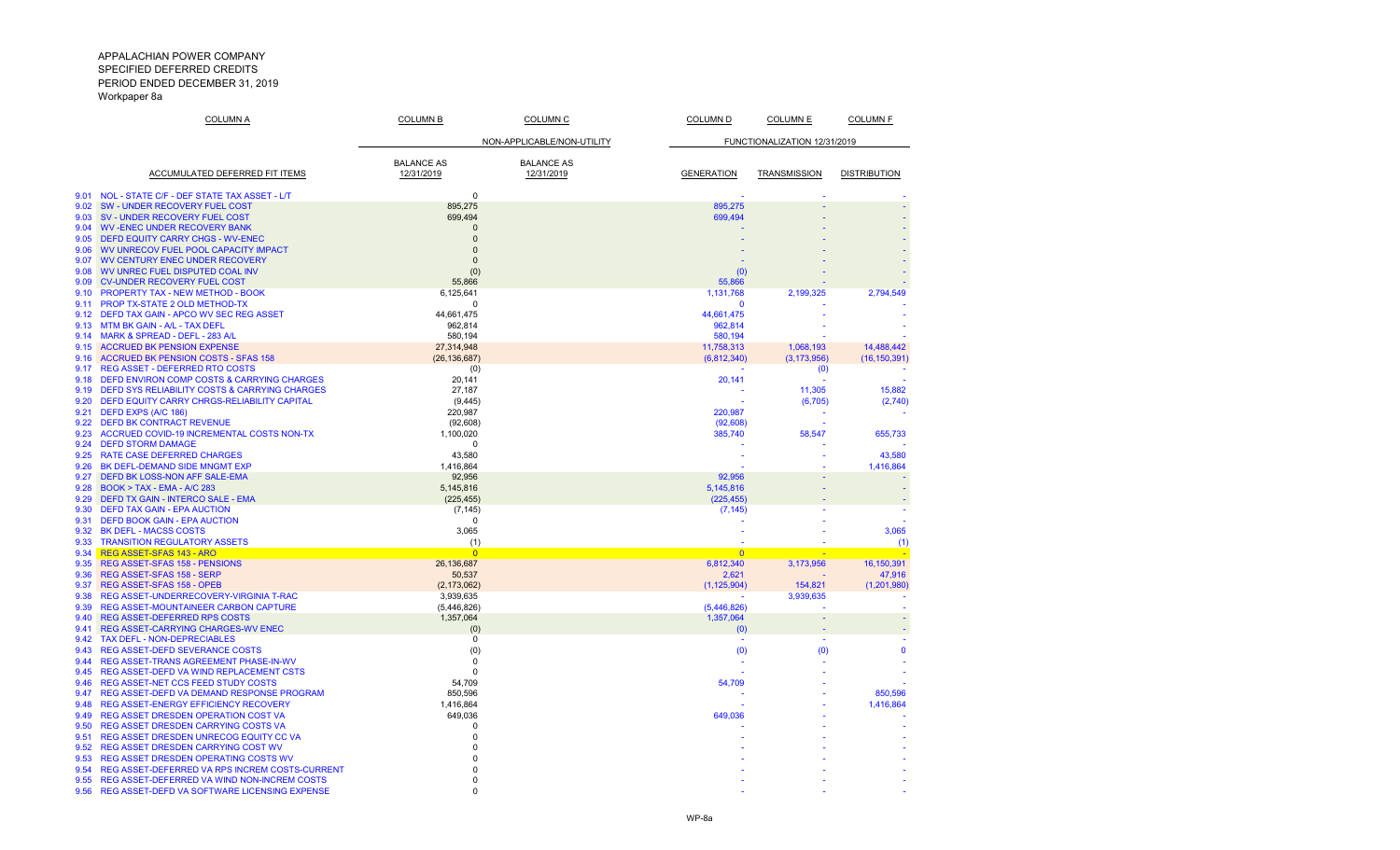| 10                                                                  | 353.903.938               | (261.914.357)   | 34.309.307 | 1.282.891  | 46.397.383 |
|---------------------------------------------------------------------|---------------------------|-----------------|------------|------------|------------|
| DEFD STATE INCOME TAXES<br>11.01 SFAS 109 - DEFD STATE INCOME TAXES | 78,055,828<br>258,429,068 | (258, 429, 068) | 40.080.046 | 13.905.421 | 24,070,361 |

| 9.57  | REG ASSET-WV VMP (VEGETATION MGMT) COSTS            | 9,527,454               |                 |                 |                | 9,527,454      |
|-------|-----------------------------------------------------|-------------------------|-----------------|-----------------|----------------|----------------|
| 9.58  | REG ASSET-CARRYING CHARGES-WV VMP                   | $\Omega$                |                 |                 |                |                |
| 9.59  | <b>REG ASSET-WW CC-CONSTR SURCHARG UNRECOG EQ</b>   | $\Omega$                |                 |                 |                |                |
| 9.60  | <b>REG ASSET-WW CONSTR SURCHRG OPER COSTS</b>       | r                       |                 |                 |                |                |
| 9.61  | <b>REG ASSET-WW CC CONSTR SURCHRG</b>               |                         |                 |                 |                |                |
| 9.62  | <b>REG ASSET-UNREC EQUITY CC WV-AMOS 3</b>          |                         |                 |                 |                |                |
| 9.63  | REG ASSET-CARRYING CHARGES WV-AMOS 3                | $\Omega$                |                 |                 |                |                |
| 9.64  | <b>REG ASSET-IGCC PRE-CONSTRUCTION COSTS</b>        | (0)                     |                 | (0)             |                |                |
| 9.65  | REG ASSET-FELMAN PREM/DISC-ENEC-WV                  | $\Omega$                |                 |                 |                |                |
| 9.66  | REG ASSET-WV AIR QUALITY PERMIT FEES                | 82,074                  |                 | 82,074          |                |                |
| 9.67  | <b>REG ASSET-GreenHat Settlement</b>                | 1,127                   |                 | 1,127           |                |                |
| 9.68  | REG ASSET-Deferred Carrying Charge Offset           | 9,663                   |                 | 2,874           | 709            | 6,081          |
| 9.69  | REG ASSET-Depr Exp Deferral - VA                    | 2,416,392               |                 |                 | 2,416,392      |                |
| 9.70  | <b>REG ASSET-Glen Lyn ARO</b>                       | 41,748,513              |                 | 41,748,513      |                |                |
| 9.71  | <b>REG ASSET-Va Retired Coal Plants-Unamort</b>     | 8,383,063               |                 | 8,383,063       |                |                |
| 9.72  | REG ASSET-CAR CHGS-CAPITAL-WV VMP                   | $\Omega$                |                 |                 |                |                |
|       | 9.73 REG ASSET-NBV-ARO-RETIRED PLANTS               | 6,249,387               |                 | 6,249,387       | ٠              | $\mathbf{u}$ . |
| 9.74  | REG ASSET-EXTRA LOSS-CLINCH RIVER PLANT             | 10,127,724              |                 | 10,127,724      |                |                |
| 9.75  | REG ASSET-EXTRA LOSS-GLEN LYN U5 NET PLANT          | (0)                     |                 | (0)             |                |                |
| 9.76  | <b>REG ASSET-EXTRA LOSS-SPORN PLANT</b>             | 1,730,003               |                 | 1,730,003       |                |                |
| 9.77  | REG ASSET-EXTRA LOSS-KANAWHA RIVER PLANT            | 4,547,758               |                 | 4,547,758       |                |                |
| 9.78  | REG ASSET-EXTRA LOSS-GLEN LYN U6 NET PLANT          | 915,186                 |                 | 915,186         |                |                |
| 9.79  | <b>REG ASSET-M&amp;S RETIRING PLANTS</b>            |                         |                 |                 |                |                |
| 9.80  | <b>REG ASSET-COAL CO UNCOLL ACCTS</b>               | 91,514                  |                 | 91,514          |                |                |
|       |                                                     | (0)                     |                 |                 |                | (0)            |
| 9.81  | REG ASSET-DEFD DEPREC-WV VEG MGT PROG               | $\mathbf 0$<br>$\Omega$ |                 |                 |                | $\mathbf{0}$   |
| 9.82  | REG ASSET-CAR CHGS-WV VMP-UNREC EQ                  |                         |                 |                 |                |                |
| 9.83  | <b>REG ASSET-WV BASE REVENUES</b>                   | 119,882                 |                 |                 |                | 119,882        |
| 9.84  | <b>REG ASSET-WV BASE REVENUES-CAR CHGS</b>          | $\Omega$                |                 |                 |                |                |
| 9.85  | REG ASSET-CAR CHGS-WV VMP RESERVE                   | $\Omega$                |                 |                 |                |                |
| 9.86  | REG ASSET-VA EE-RAC EFFICIENT PRODUCTS              | 34,647                  |                 |                 |                | 34,647         |
| 9.87  | REG ASSET-APCo Broadband Capacity Pilot             | 1,225                   |                 |                 |                | 1,225          |
| 9.88  | <b>REG ASSET-VA Major Storm Exp Def</b>             | 730,123                 |                 |                 |                | 730,123        |
| 9.89  | <b>REG ASSET-VA EE-RAC C&amp;I PRESCRIPTIVE</b>     | 229,015                 |                 |                 |                | 229,015        |
| 9.90  | REG ASSET-VA EE-RAC MOBILE HOME ES                  | $\Omega$                |                 |                 |                |                |
| 9.91  | <b>REG ASSET-VA EE-RAC EQUITY MARGIN</b>            | $\Omega$                |                 |                 |                |                |
| 9.92  | REG ASSET-WV EE/DR-COMPANY FUNDED                   | 987,241                 |                 |                 |                | 987,241        |
| 9.93  | <b>REG ASSET-VA EE RAC C&amp;I LIGHTING</b>         | 18,335                  |                 |                 |                | 18,335         |
| 9.94  | <b>REG ASSET-WV PROV SURCREDIT-CONTRA</b>           | $\Omega$                |                 |                 |                |                |
| 9.95  | <b>REG ASSET-BASE REV EQUITY CAR CHG-WV</b>         | $\Omega$                |                 |                 |                |                |
| 9.96  | <b>BOOK LEASES CAPITALIZED FOR TAX</b>              | 3,379,300               |                 | 3,805,924       | 141,203        | (567, 827)     |
| 9.97  | <b>CAPITALIZED SOFTWARE COST - BOOK</b>             | 25,967,912              |                 | 8,730,295       | 5,279,892      | 11,957,724     |
| 9.98  | <b>LOSS ON REACQUIRED DEBT</b>                      | 17,232,606              |                 | 8,468,818       | 3,518,487      | 5,245,301      |
| 9.99  | <b>DEFD SFAS 106 BOOK COSTS</b>                     | $\Omega$                |                 |                 |                |                |
| 10.00 | SFAS 106-MEDICARE SUBSIDY-(PPACA)-REG ASSET         | 494,607                 |                 | 204,576         | 31,942         | 258,089        |
| 10.01 | <b>REG ASSET - ACCRUED SFAS 112</b>                 | 2,842,406               |                 | 867,364         | 81,149         | 1,893,892      |
|       | 10.02 STATE NOL CURRENT BENEFIT                     | 1,067,735               |                 | 1,067,735       |                |                |
| 10.03 | <b>282 EXCESS ADJUSTMENT</b>                        | 47,673,648              |                 | 9,766,758       | 33,807,478     | 4,099,412      |
| 10.04 | <b>EXCESS ADFIT</b>                                 | (184, 349, 182)         |                 | (134, 257, 717) | (41, 419, 482) | (8,671,983)    |
|       | 10.05 NON-UTILITY DEFERRED FIT                      | 144,225                 | (144, 225)      |                 |                |                |
| 10.06 | SFAS 109 FLOW-THRU 283.3                            | 76,233,867              | (76, 233, 867)  |                 |                |                |
|       | 10.07 SFAS 109 EXCESS DFIT 283.4                    | 184,349,182             | (184, 349, 182) |                 |                |                |
| 10.08 | ADIT FED - HEDGE-INTEREST RATE 2830015              | 1,175,966               | (1, 175, 966)   |                 |                |                |
| 10.09 | ADIT FED - HEDGE-FOREIGN EXC 2830016                | 11,117                  | (11, 117)       |                 |                |                |
|       | 10.10 SFAS 133 ADIT FED - SFAS 133 NONAFFIL 2830006 |                         | $\Omega$        |                 |                |                |
|       |                                                     |                         |                 |                 |                |                |

APPALACHIAN POWER COMPANY SPECIFIED DEFERRED CREDITSPERIOD ENDED DECEMBER 31, 2019

Workpaper 8a

WP-8a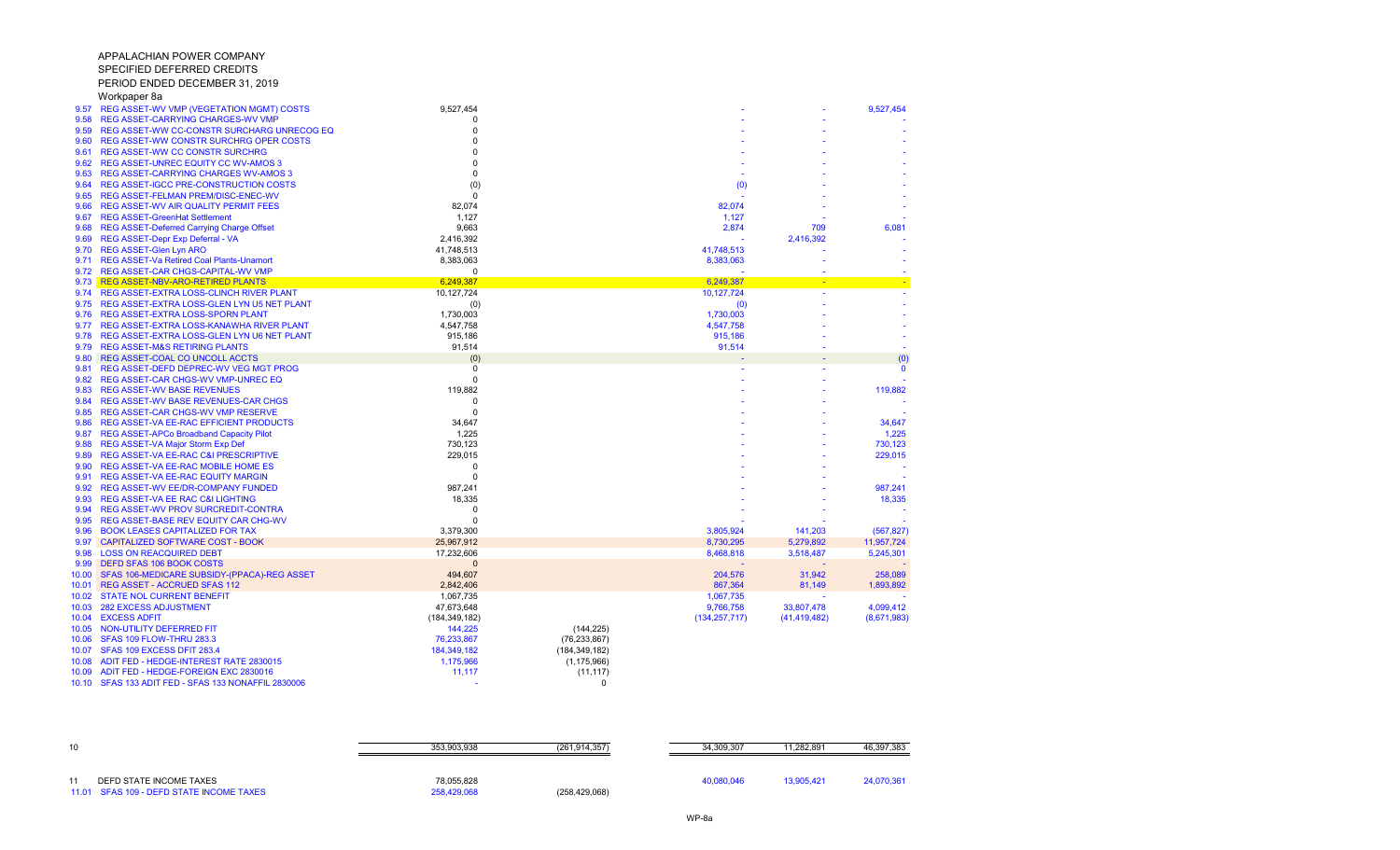| 12 | TOTAL ACCOUNT 283                  | 690.388.834 | (520, 343, 425) | 74.389.353  | 25,188,312 | 70,467,745 | 170,045,410 FF1, pg. 277 |
|----|------------------------------------|-------------|-----------------|-------------|------------|------------|--------------------------|
| 13 | ACCOUNT 283 - ARO-Related Deferals | 6,249,387   |                 | 6,249,387   |            |            |                          |
|    |                                    |             |                 |             |            |            |                          |
|    | <b>Labor Related</b>               |             |                 | 20,437,266  | 6.615.997  | 27,444,085 |                          |
|    | <b>Energy Related</b>              |             |                 | 8,021,017   |            | (U)        |                          |
|    | <b>ARO</b>                         |             |                 | 6.249.387   |            |            |                          |
|    | Demand Related                     |             |                 | 39.681.683  | 18.572.315 | 43,023,660 |                          |
|    | Excluded                           |             |                 | 101,905,444 |            |            |                          |
|    |                                    |             |                 |             |            |            |                          |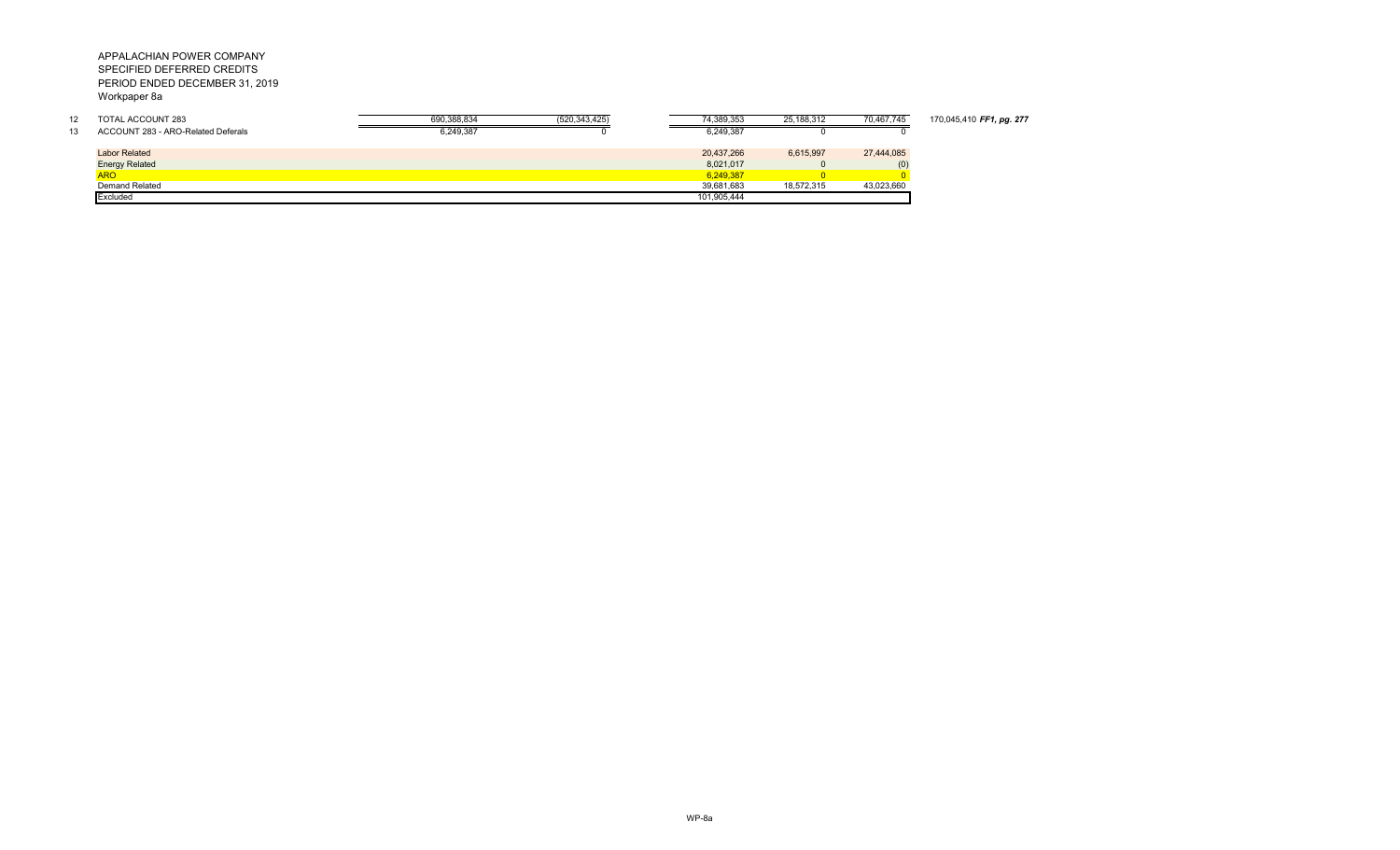14 JURISDICTIONAL AMOUNTS FUNCTIONALIZED

15 TOTAL COMPANY AMOUNTS FUNCTIONALIZED

16 REFUNCTIONALIZED BASED ON JURISDICTIONAL PLANT

17 NOTE: POST 1970 ACCUMULATED DEFERRED

| INV TAX CRED. (JDITC) IN A/C 255   |         |         |       |                      |
|------------------------------------|---------|---------|-------|----------------------|
| 18.01 SEC ALLOC - ITC - 46F1 - 10% | 7,396   | 59      | .297  |                      |
| 18.02 HYDRO CREDIT - ITC - 46F1    | 311.395 | 311,395 |       |                      |
|                                    |         |         |       |                      |
| <b>TOTAL ACCOUNT 255</b>           | 318,791 | 311,454 | 7,297 | 318,791 FF1, pg. 267 |
|                                    |         |         |       |                      |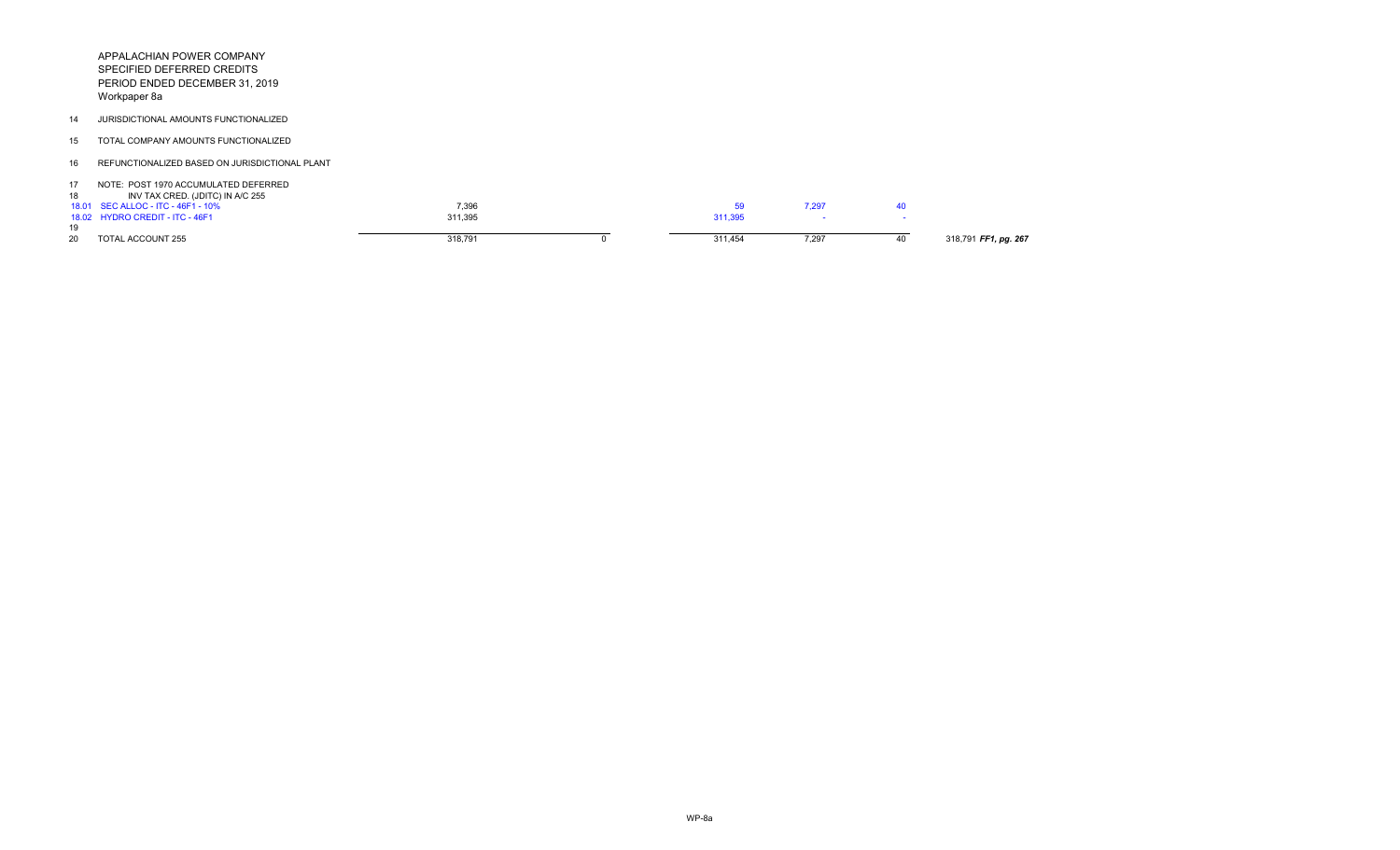# **APPALACHIAN POWER COMPANY ACCUMULATED DEFERRED INCOME TAX IN ACCOUNT 190 PERIOD ENDED DECEMBER 31, 2020**

|              | <b>COLUMN A</b>                                                                     | <b>COLUMN B</b>            | <b>COLUMN C</b>            | <b>COLUMN D</b>              | <b>COLUMN E</b>   | <b>COLUMN F</b>          |
|--------------|-------------------------------------------------------------------------------------|----------------------------|----------------------------|------------------------------|-------------------|--------------------------|
|              |                                                                                     |                            | NON-APPLICABLE/NON-UTILITY | FUNCTIONALIZATION 12/31/2020 |                   |                          |
|              |                                                                                     | <b>BALANCE AS</b>          | <b>BALANCE AS</b>          |                              |                   |                          |
|              | ACCUMULATED DEFERRED FIT ITEMS                                                      | 12/31/2020                 | 12/31/2020                 | <b>GENERATION</b>            | TRANSMISSION      | <b>DISTRIBUTION</b>      |
| $\mathbf{1}$ | ACCOUNT 190:                                                                        |                            |                            |                              |                   |                          |
|              |                                                                                     |                            |                            |                              |                   |                          |
| 2.01<br>2.02 | <b>NOL &amp; TAX CREDIT C/F - DEF TAX ASSET</b><br><b>BOOK VS. TAX DEPRECIATION</b> | 1,633,254<br>$\Omega$      |                            | 1,246,897                    | 143,887           | 242,469                  |
| 2.03         | INT EXP CAPITALIZED FOR TAX                                                         | 51,506,694                 |                            | 27,261,497                   | 19,931,817        | 4,313,380                |
| 2.04<br>2.05 | <b>CIAC-BOOK RECEIPTS</b><br><b>CIAC - BOOK RECEIPTS-DISTR -SV</b>                  | $\Omega$<br>5,984,499      |                            |                              | 951,381           | 5,033,118                |
| 2.06         | <b>CIAC - BOOK RECEIPTS-TRANS</b>                                                   | 203,424                    |                            |                              | 203,424           |                          |
| 2.07         | <b>CIAC - BOOK RECEIPTS-DISTR -SW</b>                                               | 2,966,092<br>$\Omega$      |                            |                              | 128,339           | 2,837,753                |
| 2.08<br>2.09 | <b>CIAC - MUSSER ACQUISITION</b><br>SW - OVER RECOVERY FUEL COSTS                   | $\pmb{0}$                  |                            |                              |                   |                          |
| 2.10         | SV - OVER RECOVERY FUEL COSTS                                                       | $\Omega$                   |                            |                              |                   | $\sim$                   |
| 2.11<br>2.12 | <b>PROVS POSS REV REFDS</b><br>PROV FOR RATE REFUND-TAX REFORM                      | 347,405<br>110,090         |                            | 36,316<br>110,090            | 311,089           | (0)                      |
| 2.13         | PROV FOR RATE REFUND-EXCESS PROTECTED                                               | (0)                        |                            | (0)                          |                   |                          |
| 2.14         | <b>SALE/LEASEBK-GRUNDY</b>                                                          | 577                        |                            |                              |                   | 577                      |
| 2.15<br>2.16 | MTM BK LOSS - A/L - TAX DEFL<br>MARK & SPREAD-DEFL-190-A/L                          | $\Omega$<br>(107, 010)     |                            | (107, 010)                   |                   |                          |
| 2.17         | <b>PROV WORKER'S COMP</b>                                                           | 152.220                    |                            | 135,834                      | 2,671             | 13,714                   |
| 2.18<br>2.19 | SUPPLEMENTAL EXECUTIVE RETIREMENT PLAN                                              | (3,895)                    |                            | <b>799</b>                   |                   | (4,694)                  |
| 2.20         | ACCRD SUP EXEC RETIR PLAN COSTS-SFAS 158<br><b>ACCRD BK SUP. SAVINGS PLAN EXP</b>   | 50,537<br>52.088           |                            | 2,621<br>14,654              |                   | 47,916<br>37,434         |
| 2.21         | <b>EMPLOYER SAVINGS PLAN MATCH</b>                                                  | (0)                        |                            |                              |                   | (0)                      |
| 2.22<br>2.23 | <b>ACCRUED PSI PLAN EXP</b><br>STOCK BASED COMP-CAREER SHARES                       | $\mathbf{0}$               |                            | $\overline{0}$               |                   | $\mathbf{0}$             |
| 2.24         | <b>BK PROV UNCOLL ACCTS</b>                                                         | (84, 168)<br>353,002       |                            | (18, 320)<br>(205, 464)      | (4, 189)          | (65, 848)<br>562,655     |
| 2.25         | PROV-TRADING CREDIT RISK - A/L                                                      | (15, 591)                  |                            | (15, 591)                    |                   |                          |
| 2.26<br>2.27 | PROV-FAS 157 - A/L<br>ACCRD COMPANY INCENT PLAN-ENGAGE TO GAIN                      | $\Omega$<br>$\Omega$       |                            | $\mathbf{0}$                 |                   |                          |
| 2.28         | ACCRD COMPANYWIDE INCENTV PLAN                                                      | 4,409,844                  |                            | 799,565                      | (118, 201)        | 3,728,480                |
| 2.29         | <b>ACCRD ENVIRONMENTAL LIAB-CURRENT</b>                                             | 2,520                      |                            |                              |                   | 2,520                    |
| 2.30<br>2.31 | <b>ACCRUED BOOK VACATION PAY</b><br><b>BOOK LEASES DEFERRED</b>                     | 1,852,035<br>51,264        |                            | 616,861<br>(4,739)           | (59, 967)         | 1,295,141<br>56,003      |
| 2.32         | (ICDP)-INCENTIVE COMP DEFERRAL PLAN                                                 | 86,237                     |                            | 2,321                        |                   | 83,916                   |
| 2.33         | BK ACCRL- COOK CT RENT HOLIDAY                                                      | (36, 620)                  |                            |                              |                   | (36, 620)                |
| 2.34<br>2.35 | <b>ACCRUED BK SEVERANCE BENEFITS</b><br><b>ACCRUED INTEREST EXPENSE - STATE</b>     | 334,964<br>$\Omega$        |                            | 32,592                       |                   | 302,372                  |
| 2.36         | <b>ACCRUED INTEREST-LONG-TERM - FIN 48</b>                                          | (114, 849)                 |                            | (57, 540)                    | (22, 869)         | (34, 440)                |
| 2.37         | <b>ACCRUED INTEREST-SHORT-TERM - FIN 48</b>                                         | $\Omega$                   |                            |                              |                   |                          |
| 2.38<br>2.39 | <b>ACCRUED STATE INCOME TAX EXP</b><br>BK DFL RAIL TRANS REV/EXP                    | 29,674<br>$\Omega$         |                            |                              | (144, 209)        | 173,883                  |
| 2.40         | <b>ACCRUED RTO CARRYING CHARGES</b>                                                 | $\Omega$                   |                            |                              |                   |                          |
| 2.41<br>2.42 | PROV LOSS-CAR CHG-PURCHASD EMA<br>DEFD EQUITY CARRYING CHRGS-ENVIRON COMP COST      | 109,480<br>$\Omega$        |                            | 109,480                      |                   |                          |
| 2.43         | <b>FEDERAL MITIGATION PROGRAMS</b>                                                  | 854,708                    |                            | 854,708                      |                   |                          |
| 2.44         | <b>STATE MITIGATION PROGRAMS</b>                                                    | (0)                        |                            | (0)                          |                   |                          |
| 2.45<br>2.46 | <b>FICA - NON-CUURENT</b><br>DEFD REV-EPRI/MNTR CARBON CAPTURE-L/T                  | 1,189,808<br>$\Omega$      |                            | 465,836<br>. .               |                   | 723,972                  |
| 2.47         | <b>DEFD BK CONTRACT REVENUE</b>                                                     | 40,282                     |                            |                              | 40,282            |                          |
| 2.48         | <b>FICA - NON-CUURENT</b>                                                           | 46                         |                            |                              | 46                |                          |
| 2.49<br>2.50 | FK BK WRITE-OFF BLUE RDGE EASE<br>FR BK WRITE-OFF BLUE RDGE EASE                    | 7,995<br>9,329             |                            | 7,995<br>9,329               |                   |                          |
| 2.51         | SV BK WRITE-OFF BLUE RDGE EASE                                                      | 59,167                     |                            | 59,167                       |                   |                          |
| 2.52         | CV BK WRITE-OFF BLUE RDGE EASE                                                      | 3,704                      |                            | 3,704                        |                   |                          |
| 2.53<br>2.54 | TAX > BOOK BASIS - EMA-A/C 190<br>DEFD TX LOSS-INTERCO SALE-EMA                     | 96,265<br>228,014          |                            | 96,265<br>228,014            |                   |                          |
| 2.55         | <b>DEFD BOOK GAIN-EPA AUCTION</b>                                                   | (75,087)                   |                            | (75,087)                     |                   |                          |
| 2.56<br>2.57 | ADVANCE RENTAL INC (CUR MO)<br><b>DEFERRED BOOK RENTS</b>                           | 390,761<br>77,343          |                            |                              | 77,343            | 390,761                  |
| 2.58         | REG LIAB-UNREAL MTM GAIN-DEFL                                                       | 1,096,233                  |                            | 1,096,233                    |                   |                          |
| 2.59         | SECURITIZATION DEFD EQUITY INCOME - LONG-TERM                                       | 532,546                    |                            | 532,546                      |                   |                          |
| 2.60<br>2.61 | <b>CAPITALIZED SOFTWARE COSTS-TAX</b><br><b>CAPITALIZED ADVERTISING EXP-TX</b>      | 22,725<br>786,747          |                            | 652                          | (2)<br>786,747    | 22,075                   |
| 2.62         | ACCRD SFAS 106 PST RETIRE EXP                                                       | (15, 137, 843)             |                            | (7, 762, 248)                | (1,306,777)       | (6,068,818)              |
| 2.63         | SFAS 106 PST RETIRE EXP - NON-DEDUCT CONT                                           | 6,912,092                  |                            | 3,458,319                    | 313.953           | 3,139,821                |
| 2.64<br>2.65 | <b>ACCRD OPEB COSTS - SFAS 158</b><br>ACCRD SFAS 112 PST EMPLOY BEN                 | (1, 817, 638)<br>2,859,130 |                            | (946, 814)<br>884,088        | 148,387<br>81,149 | (1,019,211)<br>1,893,893 |
| 2.66         | <b>ACCRD BOOK ARO EXPENSE - SFAS 143</b>                                            | 63,221,841                 |                            | 63.020.629                   | 6.250             | 194,962                  |
| 2.67         | ACCRD BK ARO EXP - MTNR CARBON CAPTURE                                              | 2,521,009                  |                            | 2,521,009                    |                   |                          |
| 2.68<br>2.69 | <b>BOOK OPERATING LEASE - ASSET</b><br>SFAS 106 - MEDICARE SUBSIDY - NORM - (PPACA) | 16,655,635                 |                            | 5,751,186                    | 129,429           | 10,775,020               |
| 2.70         | <b>GROSS RECEIPTS- TAX EXPENSE</b>                                                  | 567                        |                            | 567                          |                   |                          |
| 2.71<br>2.72 | <b>ACCRUED BK REMOVAL COST - ACRS</b><br>FIN 48 - DEFD STATE INCOME TAXES           | 66,976,322<br>$\Omega$     |                            | 5,511,251                    | 21, 187, 362      | 40,277,709               |
|              |                                                                                     |                            |                            |                              |                   |                          |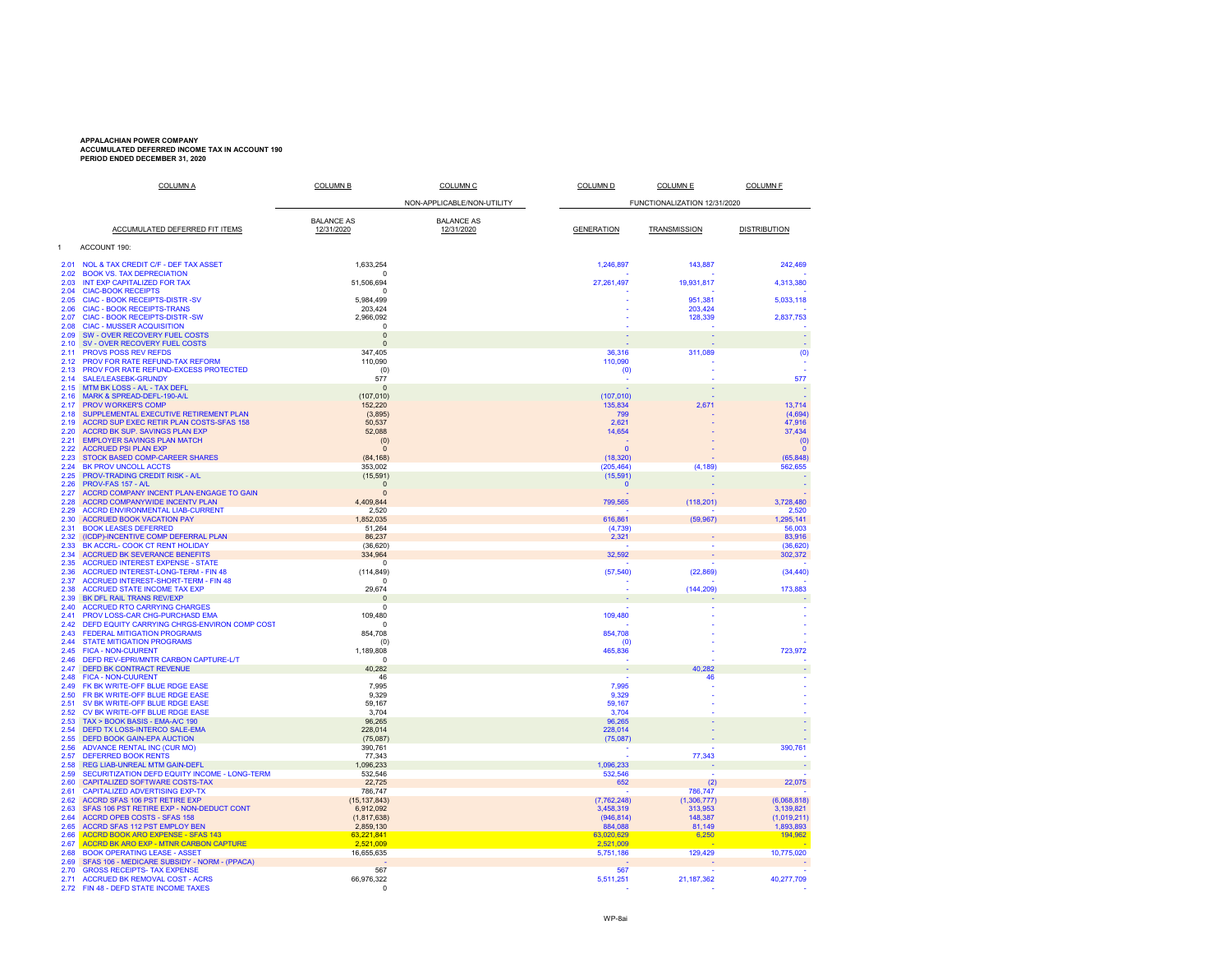| 2.74<br><b>ACCRUED SALES &amp; USE TAX RESERVE</b><br>2.75<br><b>ACCRD SIT TX RESERVE-LNG-TERM-FIN 48</b><br>(0)<br>2.76<br><b>ACCRD SIT TX RESERVE-SHRT-TERM-FIN 48</b><br>2.77<br><b>SFAS 109 - DEFD SIT LIABILITY</b><br>2.78<br><b>IRS AUDIT SETTLEMENT</b><br>(0)<br>2.79<br>1985-1987 IRS AUDIT SETTLEMENT<br>2.80<br>1991-1996 IRS AUDIT SETTLEMENT<br>2.81<br>1997-2003 IRS AUDIT SETTLEMENT<br>610,693<br>610,693<br>2.82<br>2007 IRS AUDIT ADJUSTMENTS - A/C 190<br>2.83<br><b>IRS CAPITALIZATION ADJUSTMENT</b><br>2,015,453<br>541,817<br>1,063,447<br>410,189<br>2.84<br><b>AMT CREDIT - DEFERRED</b><br>2.85<br><b>REHAB CREDIT - DEFD TAX ASSET RECLASS</b><br>2.86<br><b>RESTRICTED STOCK PLAN</b><br>13,039<br>5.636<br>7,403<br>2.87<br><b>PSI - STOCK BASED COMP</b><br>64,000<br>520,059<br>456,059<br>2.88<br>NON-UTILITY DEFERRED FIT<br>2,430,900<br>(2,430,900)<br>2.89<br>SFAS 109 FLOW-THRU 190.3<br>58, 144, 834<br>(58, 144, 834)<br>2.90<br>SFAS 109 EXCESS DFIT 190.4<br>198,296,818<br>(198, 296, 818)<br>2.91<br>SFAS 133 ADIT FED - SFAS NONAFFIL 1900006<br>2.92<br>ADIT FED - PENSION OCI NAF 1900009<br>2.93<br>ADIT FED - PENSION OCI 1900010<br>2.94<br>ADIT FED - NON-UMWA PRW OCI 1900011<br>(2,390,953)<br>2,390,953<br>2.95<br>ADIT FED - UMWA PRW OCI 1900012<br>2.96<br>ADIT FED - HEDGE-INTEREST RATE 1900015<br>1.397.429<br>(1,397,429)<br>2.97<br>ADIT FED - HEDGE-FOREIGN EXC 1900016<br>28,189<br>(28, 189)<br>2.98<br>2.99 NON-UTILITY DEFERRED SIT 1902002<br>DEFERRED SIT 1901002<br>$^{\circ}$<br>$\Omega$<br>$^{\circ}$<br>3.00<br>TOTAL ACCOUNT 190<br>494.843.653<br>(257, 907, 217)<br>114,706,474<br>46,770,928<br>75,459,033<br>3.<br>194,962<br>6,250<br>ACCOUNT 190 - ARO-Related Deferals<br>65,541,638<br>65,742,850<br>3,406,191<br><b>Labor Related</b><br>(2,779,076)<br>(938, 787)<br>1,222,823<br>40,282<br><b>Energy Related</b><br>$\Omega$<br>6,250<br>194,962<br><b>ARO</b><br>65,541,638<br><b>Demand Related</b><br>71,857,880<br>50,721,089<br>47,663,183<br>Excluded<br>187,771,599 | 2.73 DEFD STATE INCOME TAXES           | 16,391,724 | 8.416.810 | 2,920,138 | 5,054,776 |                          |
|------------------------------------------------------------------------------------------------------------------------------------------------------------------------------------------------------------------------------------------------------------------------------------------------------------------------------------------------------------------------------------------------------------------------------------------------------------------------------------------------------------------------------------------------------------------------------------------------------------------------------------------------------------------------------------------------------------------------------------------------------------------------------------------------------------------------------------------------------------------------------------------------------------------------------------------------------------------------------------------------------------------------------------------------------------------------------------------------------------------------------------------------------------------------------------------------------------------------------------------------------------------------------------------------------------------------------------------------------------------------------------------------------------------------------------------------------------------------------------------------------------------------------------------------------------------------------------------------------------------------------------------------------------------------------------------------------------------------------------------------------------------------------------------------------------------------------------------------------------------------------------------------------------------------------------------------------------------------------------------------------------------------------------------------------------------|----------------------------------------|------------|-----------|-----------|-----------|--------------------------|
|                                                                                                                                                                                                                                                                                                                                                                                                                                                                                                                                                                                                                                                                                                                                                                                                                                                                                                                                                                                                                                                                                                                                                                                                                                                                                                                                                                                                                                                                                                                                                                                                                                                                                                                                                                                                                                                                                                                                                                                                                                                                  | <b>ACCRD SIT/FRANCHISE TAX RESERVE</b> |            |           |           |           |                          |
|                                                                                                                                                                                                                                                                                                                                                                                                                                                                                                                                                                                                                                                                                                                                                                                                                                                                                                                                                                                                                                                                                                                                                                                                                                                                                                                                                                                                                                                                                                                                                                                                                                                                                                                                                                                                                                                                                                                                                                                                                                                                  |                                        |            |           |           |           |                          |
|                                                                                                                                                                                                                                                                                                                                                                                                                                                                                                                                                                                                                                                                                                                                                                                                                                                                                                                                                                                                                                                                                                                                                                                                                                                                                                                                                                                                                                                                                                                                                                                                                                                                                                                                                                                                                                                                                                                                                                                                                                                                  |                                        |            |           |           |           |                          |
|                                                                                                                                                                                                                                                                                                                                                                                                                                                                                                                                                                                                                                                                                                                                                                                                                                                                                                                                                                                                                                                                                                                                                                                                                                                                                                                                                                                                                                                                                                                                                                                                                                                                                                                                                                                                                                                                                                                                                                                                                                                                  |                                        |            |           |           |           |                          |
|                                                                                                                                                                                                                                                                                                                                                                                                                                                                                                                                                                                                                                                                                                                                                                                                                                                                                                                                                                                                                                                                                                                                                                                                                                                                                                                                                                                                                                                                                                                                                                                                                                                                                                                                                                                                                                                                                                                                                                                                                                                                  |                                        |            |           |           |           |                          |
|                                                                                                                                                                                                                                                                                                                                                                                                                                                                                                                                                                                                                                                                                                                                                                                                                                                                                                                                                                                                                                                                                                                                                                                                                                                                                                                                                                                                                                                                                                                                                                                                                                                                                                                                                                                                                                                                                                                                                                                                                                                                  |                                        |            |           |           |           |                          |
|                                                                                                                                                                                                                                                                                                                                                                                                                                                                                                                                                                                                                                                                                                                                                                                                                                                                                                                                                                                                                                                                                                                                                                                                                                                                                                                                                                                                                                                                                                                                                                                                                                                                                                                                                                                                                                                                                                                                                                                                                                                                  |                                        |            |           |           |           |                          |
|                                                                                                                                                                                                                                                                                                                                                                                                                                                                                                                                                                                                                                                                                                                                                                                                                                                                                                                                                                                                                                                                                                                                                                                                                                                                                                                                                                                                                                                                                                                                                                                                                                                                                                                                                                                                                                                                                                                                                                                                                                                                  |                                        |            |           |           |           |                          |
|                                                                                                                                                                                                                                                                                                                                                                                                                                                                                                                                                                                                                                                                                                                                                                                                                                                                                                                                                                                                                                                                                                                                                                                                                                                                                                                                                                                                                                                                                                                                                                                                                                                                                                                                                                                                                                                                                                                                                                                                                                                                  |                                        |            |           |           |           |                          |
|                                                                                                                                                                                                                                                                                                                                                                                                                                                                                                                                                                                                                                                                                                                                                                                                                                                                                                                                                                                                                                                                                                                                                                                                                                                                                                                                                                                                                                                                                                                                                                                                                                                                                                                                                                                                                                                                                                                                                                                                                                                                  |                                        |            |           |           |           |                          |
|                                                                                                                                                                                                                                                                                                                                                                                                                                                                                                                                                                                                                                                                                                                                                                                                                                                                                                                                                                                                                                                                                                                                                                                                                                                                                                                                                                                                                                                                                                                                                                                                                                                                                                                                                                                                                                                                                                                                                                                                                                                                  |                                        |            |           |           |           |                          |
|                                                                                                                                                                                                                                                                                                                                                                                                                                                                                                                                                                                                                                                                                                                                                                                                                                                                                                                                                                                                                                                                                                                                                                                                                                                                                                                                                                                                                                                                                                                                                                                                                                                                                                                                                                                                                                                                                                                                                                                                                                                                  |                                        |            |           |           |           |                          |
|                                                                                                                                                                                                                                                                                                                                                                                                                                                                                                                                                                                                                                                                                                                                                                                                                                                                                                                                                                                                                                                                                                                                                                                                                                                                                                                                                                                                                                                                                                                                                                                                                                                                                                                                                                                                                                                                                                                                                                                                                                                                  |                                        |            |           |           |           |                          |
|                                                                                                                                                                                                                                                                                                                                                                                                                                                                                                                                                                                                                                                                                                                                                                                                                                                                                                                                                                                                                                                                                                                                                                                                                                                                                                                                                                                                                                                                                                                                                                                                                                                                                                                                                                                                                                                                                                                                                                                                                                                                  |                                        |            |           |           |           |                          |
|                                                                                                                                                                                                                                                                                                                                                                                                                                                                                                                                                                                                                                                                                                                                                                                                                                                                                                                                                                                                                                                                                                                                                                                                                                                                                                                                                                                                                                                                                                                                                                                                                                                                                                                                                                                                                                                                                                                                                                                                                                                                  |                                        |            |           |           |           |                          |
|                                                                                                                                                                                                                                                                                                                                                                                                                                                                                                                                                                                                                                                                                                                                                                                                                                                                                                                                                                                                                                                                                                                                                                                                                                                                                                                                                                                                                                                                                                                                                                                                                                                                                                                                                                                                                                                                                                                                                                                                                                                                  |                                        |            |           |           |           |                          |
|                                                                                                                                                                                                                                                                                                                                                                                                                                                                                                                                                                                                                                                                                                                                                                                                                                                                                                                                                                                                                                                                                                                                                                                                                                                                                                                                                                                                                                                                                                                                                                                                                                                                                                                                                                                                                                                                                                                                                                                                                                                                  |                                        |            |           |           |           |                          |
|                                                                                                                                                                                                                                                                                                                                                                                                                                                                                                                                                                                                                                                                                                                                                                                                                                                                                                                                                                                                                                                                                                                                                                                                                                                                                                                                                                                                                                                                                                                                                                                                                                                                                                                                                                                                                                                                                                                                                                                                                                                                  |                                        |            |           |           |           |                          |
|                                                                                                                                                                                                                                                                                                                                                                                                                                                                                                                                                                                                                                                                                                                                                                                                                                                                                                                                                                                                                                                                                                                                                                                                                                                                                                                                                                                                                                                                                                                                                                                                                                                                                                                                                                                                                                                                                                                                                                                                                                                                  |                                        |            |           |           |           |                          |
|                                                                                                                                                                                                                                                                                                                                                                                                                                                                                                                                                                                                                                                                                                                                                                                                                                                                                                                                                                                                                                                                                                                                                                                                                                                                                                                                                                                                                                                                                                                                                                                                                                                                                                                                                                                                                                                                                                                                                                                                                                                                  |                                        |            |           |           |           |                          |
|                                                                                                                                                                                                                                                                                                                                                                                                                                                                                                                                                                                                                                                                                                                                                                                                                                                                                                                                                                                                                                                                                                                                                                                                                                                                                                                                                                                                                                                                                                                                                                                                                                                                                                                                                                                                                                                                                                                                                                                                                                                                  |                                        |            |           |           |           |                          |
|                                                                                                                                                                                                                                                                                                                                                                                                                                                                                                                                                                                                                                                                                                                                                                                                                                                                                                                                                                                                                                                                                                                                                                                                                                                                                                                                                                                                                                                                                                                                                                                                                                                                                                                                                                                                                                                                                                                                                                                                                                                                  |                                        |            |           |           |           |                          |
|                                                                                                                                                                                                                                                                                                                                                                                                                                                                                                                                                                                                                                                                                                                                                                                                                                                                                                                                                                                                                                                                                                                                                                                                                                                                                                                                                                                                                                                                                                                                                                                                                                                                                                                                                                                                                                                                                                                                                                                                                                                                  |                                        |            |           |           |           |                          |
|                                                                                                                                                                                                                                                                                                                                                                                                                                                                                                                                                                                                                                                                                                                                                                                                                                                                                                                                                                                                                                                                                                                                                                                                                                                                                                                                                                                                                                                                                                                                                                                                                                                                                                                                                                                                                                                                                                                                                                                                                                                                  |                                        |            |           |           |           |                          |
|                                                                                                                                                                                                                                                                                                                                                                                                                                                                                                                                                                                                                                                                                                                                                                                                                                                                                                                                                                                                                                                                                                                                                                                                                                                                                                                                                                                                                                                                                                                                                                                                                                                                                                                                                                                                                                                                                                                                                                                                                                                                  |                                        |            |           |           |           |                          |
|                                                                                                                                                                                                                                                                                                                                                                                                                                                                                                                                                                                                                                                                                                                                                                                                                                                                                                                                                                                                                                                                                                                                                                                                                                                                                                                                                                                                                                                                                                                                                                                                                                                                                                                                                                                                                                                                                                                                                                                                                                                                  |                                        |            |           |           |           |                          |
|                                                                                                                                                                                                                                                                                                                                                                                                                                                                                                                                                                                                                                                                                                                                                                                                                                                                                                                                                                                                                                                                                                                                                                                                                                                                                                                                                                                                                                                                                                                                                                                                                                                                                                                                                                                                                                                                                                                                                                                                                                                                  |                                        |            |           |           |           |                          |
|                                                                                                                                                                                                                                                                                                                                                                                                                                                                                                                                                                                                                                                                                                                                                                                                                                                                                                                                                                                                                                                                                                                                                                                                                                                                                                                                                                                                                                                                                                                                                                                                                                                                                                                                                                                                                                                                                                                                                                                                                                                                  |                                        |            |           |           |           | 236,936,435 FF1, pg. 234 |
|                                                                                                                                                                                                                                                                                                                                                                                                                                                                                                                                                                                                                                                                                                                                                                                                                                                                                                                                                                                                                                                                                                                                                                                                                                                                                                                                                                                                                                                                                                                                                                                                                                                                                                                                                                                                                                                                                                                                                                                                                                                                  |                                        |            |           |           |           |                          |
|                                                                                                                                                                                                                                                                                                                                                                                                                                                                                                                                                                                                                                                                                                                                                                                                                                                                                                                                                                                                                                                                                                                                                                                                                                                                                                                                                                                                                                                                                                                                                                                                                                                                                                                                                                                                                                                                                                                                                                                                                                                                  |                                        |            |           |           |           |                          |
|                                                                                                                                                                                                                                                                                                                                                                                                                                                                                                                                                                                                                                                                                                                                                                                                                                                                                                                                                                                                                                                                                                                                                                                                                                                                                                                                                                                                                                                                                                                                                                                                                                                                                                                                                                                                                                                                                                                                                                                                                                                                  |                                        |            |           |           |           |                          |
|                                                                                                                                                                                                                                                                                                                                                                                                                                                                                                                                                                                                                                                                                                                                                                                                                                                                                                                                                                                                                                                                                                                                                                                                                                                                                                                                                                                                                                                                                                                                                                                                                                                                                                                                                                                                                                                                                                                                                                                                                                                                  |                                        |            |           |           |           |                          |
|                                                                                                                                                                                                                                                                                                                                                                                                                                                                                                                                                                                                                                                                                                                                                                                                                                                                                                                                                                                                                                                                                                                                                                                                                                                                                                                                                                                                                                                                                                                                                                                                                                                                                                                                                                                                                                                                                                                                                                                                                                                                  |                                        |            |           |           |           |                          |
|                                                                                                                                                                                                                                                                                                                                                                                                                                                                                                                                                                                                                                                                                                                                                                                                                                                                                                                                                                                                                                                                                                                                                                                                                                                                                                                                                                                                                                                                                                                                                                                                                                                                                                                                                                                                                                                                                                                                                                                                                                                                  |                                        |            |           |           |           |                          |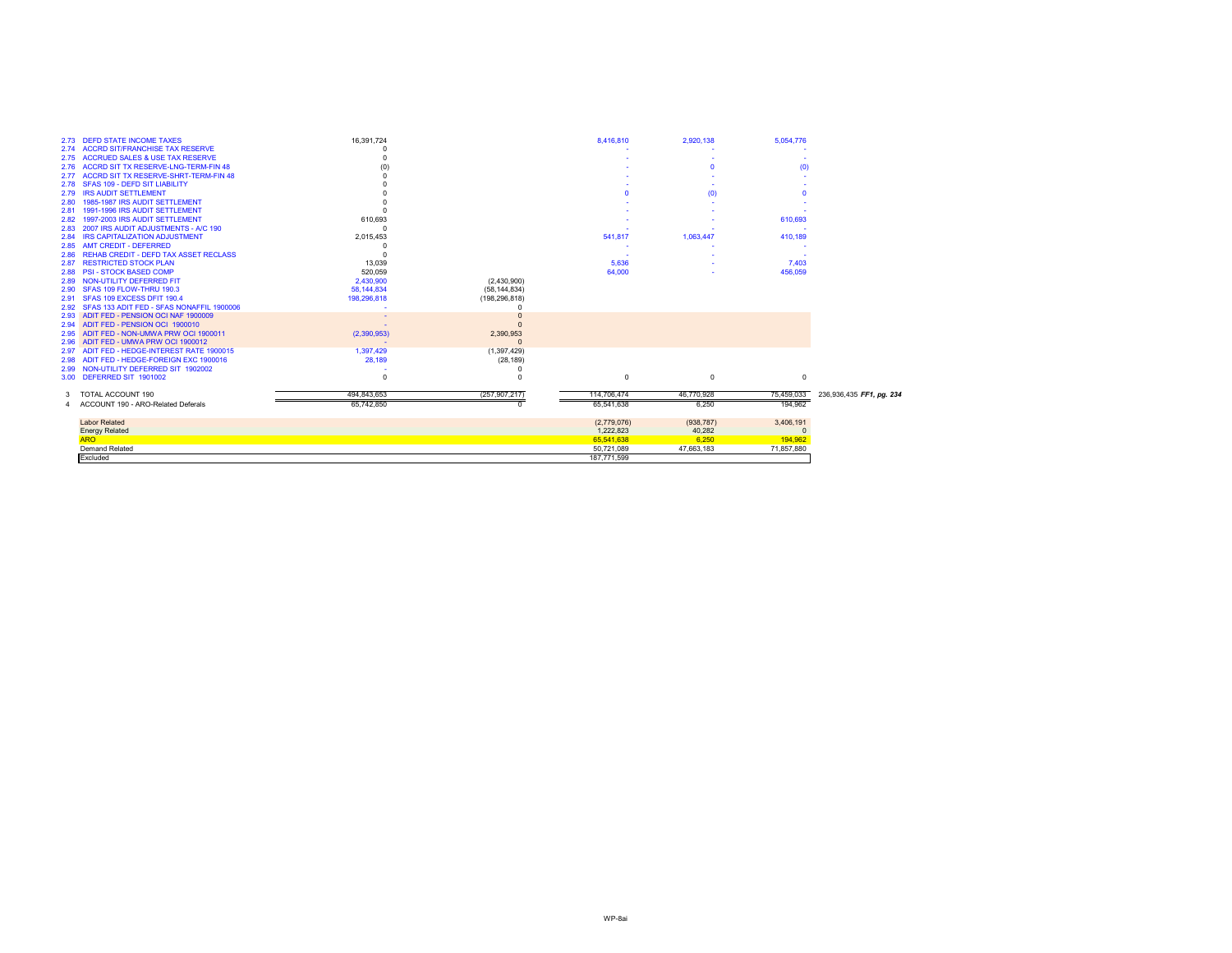#### Appalachian Power Company Workpaper 8b - Effective Income Tax Rate For the Year Ended December 31, 2020 Capacity Cost of Service Formula Rate

#### Effective Income Tax Rate

| T=1 - { $[(1 - SIT)^* (1 - FIT)] / (1 - SIT * FIT * P)] =$                                                                            |                         | 23.83%                                                            |
|---------------------------------------------------------------------------------------------------------------------------------------|-------------------------|-------------------------------------------------------------------|
| $EIT=(T/(1-T))$ * (1-(WCLTD/WACC)) =<br>where WCLTD and WACC from Appendix 2, pg. 11, Col.(4)<br>and FIT, SIT & P are as shown below. |                         | 20.91%                                                            |
| $GRCF=1/(1-T)$                                                                                                                        |                         | 1.3128                                                            |
| Amortized Investment Tax Credit (enter negative)                                                                                      | FF1 P.114, Ln.19, Col.c | 0                                                                 |
| FIT                                                                                                                                   | 21.0000%                |                                                                   |
| <b>SIT</b>                                                                                                                            |                         | 3.58% State Income Tax Rate (Composite).                          |
| P                                                                                                                                     |                         | 0.0000% Percent of FIT deductible for state<br>purposes (Note 3). |
| <b>WCLTD</b>                                                                                                                          | 2.45%                   |                                                                   |
| <b>WACC</b>                                                                                                                           | 7.38%                   |                                                                   |

#### Development of Composite State Income Tax Rates for 2019 (Note 1)

| Tennessee Income Tax<br>Apportionment Factor - Note 2 | 6.5000%<br>2.3788% |          |
|-------------------------------------------------------|--------------------|----------|
| Effective State Income Tax Rate                       |                    | 0.15%    |
| Michigan Business Income Tax                          | 6.0000%            |          |
| Apportionment Factor - Note 2                         | $0.0000\%$         |          |
| Effective State Income Tax Rate                       |                    | $0.00\%$ |
| Virginia Net Income Tax                               | 6.0000%            |          |
| Apportionment Factor - Note 2                         | $0.0000\%$         |          |
| Effective State Income Tax Rate                       |                    | $0.00\%$ |
| West Virginia Net Income                              | 6.5000%            |          |
| Apportionment Factor - Note 2                         | 52.3000%           |          |
| Effective State Income Tax Rate                       |                    | 3.40%    |
| Illinois Corporation Income Tax                       | 9.5000%            |          |
| Apportionment Factor - Note 2                         | 0.3000%            |          |
| Effective State Income Tax Rate                       |                    | 0.03%    |
| Total Effective State Income Tax Rate                 |                    | 3.58%    |

Note 1: Apportionment Factors are determined as part of the Company's annual tax return for that jurisdiction.

Note 2: From Company Books and Records.

Note 3: Percent deductible for state purposes provided from Company's books and records.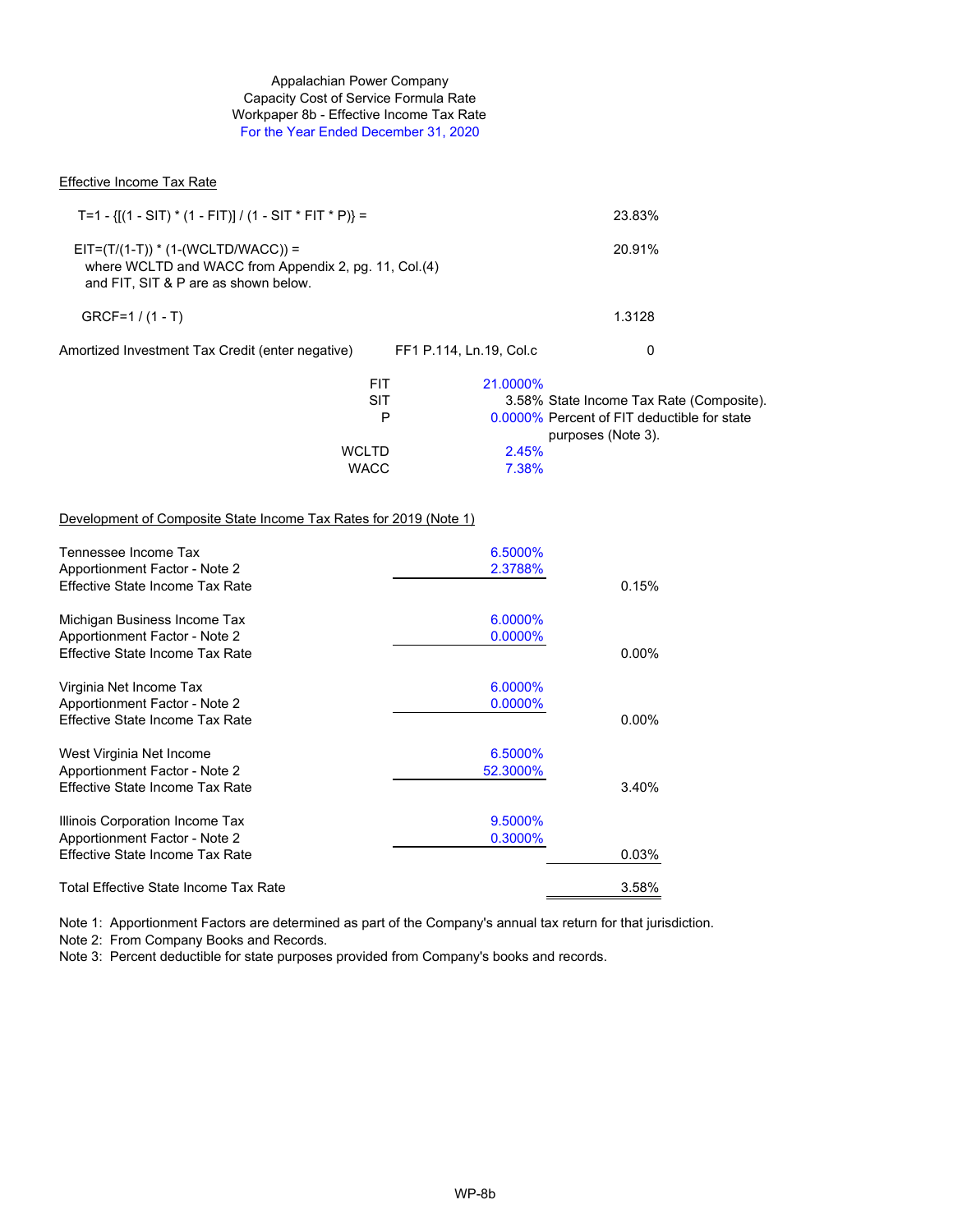#### Appalachian Power Company Capacity Cost of Service Formula Rate Workpaper 8c - Taxes Other Than Income Taxes For the Year Ended December 31, 2020

| Payroll Related Other Taxes                                                                                                                                  | 7,949,727 Payroll                                                                            |                |
|--------------------------------------------------------------------------------------------------------------------------------------------------------------|----------------------------------------------------------------------------------------------|----------------|
| Property Related Other Taxes<br>Direct Production Related<br>Direct Distribution Related<br>Other<br>Not Allocated ((Gross Receipts, Commission Assessments) | 79,955,952 Property<br>47.181.984 Production<br>14,570,080 Other<br>58.862 NA<br>149.716.605 | - Distribution |

|                                | (A)                                               | (B)                    | (C)                                    | (D)                  |
|--------------------------------|---------------------------------------------------|------------------------|----------------------------------------|----------------------|
| Line                           |                                                   | <b>FERC FORM 1</b>     |                                        |                      |
| No.                            | <b>Annual Tax Expenses by Type</b>                | <b>Tie-Back</b>        | <b>FERC FORM 1 Reference</b>           | <b>Basis</b>         |
|                                |                                                   |                        |                                        |                      |
| $\mathbf{1}$<br>$\overline{2}$ | <b>Revenue Taxes</b><br><b>Gross Receipts Tax</b> |                        |                                        |                      |
|                                |                                                   | (9,290)                | pg. 263.1, ln. 4                       | N/A                  |
|                                |                                                   | 68,152                 | pg. 263.1, ln. 5                       | N/A                  |
|                                |                                                   |                        |                                        | N/A                  |
|                                |                                                   |                        |                                        | N/A                  |
|                                |                                                   |                        |                                        |                      |
| 3                              | <b>Real Estate and Personal Property Taxes</b>    |                        |                                        |                      |
| 4                              | Real and Personal Property - West Virginia        |                        |                                        |                      |
|                                |                                                   | 382<br>363             | pg. 263, ln. 21<br>pg. 263, ln. 22     | Property             |
|                                |                                                   | 25,091,766             | pg. 263, ln. 23                        | Property<br>Property |
|                                |                                                   | 25,424,425             | pg. 263, ln. 24                        | Property             |
|                                |                                                   | 102,151                | pg. 263, ln. 27                        | Property             |
|                                |                                                   | 97,635                 | pg. 263, ln. 28                        | Property             |
|                                |                                                   |                        |                                        |                      |
|                                |                                                   |                        |                                        |                      |
| 5                              | Real and Personal Property - Virginia             |                        |                                        |                      |
|                                |                                                   | 2,414                  | pg. 263.1, ln. 22                      | Property             |
|                                |                                                   | (6, 702)               | pg. 263.1, ln. 23                      | Property             |
|                                |                                                   | 24,972,398             | pg. 263.1, ln. 24                      | Property             |
|                                |                                                   | (183)<br>20,548        | pg. 263.1, ln. 25<br>pg. 263.1, ln. 26 | Property             |
|                                |                                                   | 469,243                | pg. 263.1, ln. 27                      | Property<br>Property |
|                                |                                                   | 6,220                  | pg. 263.1, ln. 29                      | Property             |
|                                |                                                   |                        |                                        |                      |
|                                |                                                   |                        |                                        |                      |
| 6                              | Real and Personal Property - Tennessee            |                        |                                        |                      |
|                                |                                                   | (50, 738)              | pg. 263.2, ln. 1                       | Property             |
|                                |                                                   | 1,400,342              | pg. 263.2, ln. 2                       | Property             |
| $\overline{7}$                 | Real and Personal Property - Other Jurisdictions  |                        |                                        |                      |
|                                |                                                   | 9                      | pg. 263.1, Ln. 6                       | Property             |
|                                |                                                   | (47, 396)<br>2,473,075 | pg. 263.1, Ln. 7<br>pg. 263.1, Ln. 8   | Property             |
| 8                              | <b>Payroll Taxes</b>                              |                        |                                        | Property             |
| 9                              | Federal Insurance Contribution (FICA)             |                        |                                        |                      |
|                                |                                                   | 7,848,861              | pg. 263, ln. 5                         | Payroll              |
|                                |                                                   |                        |                                        |                      |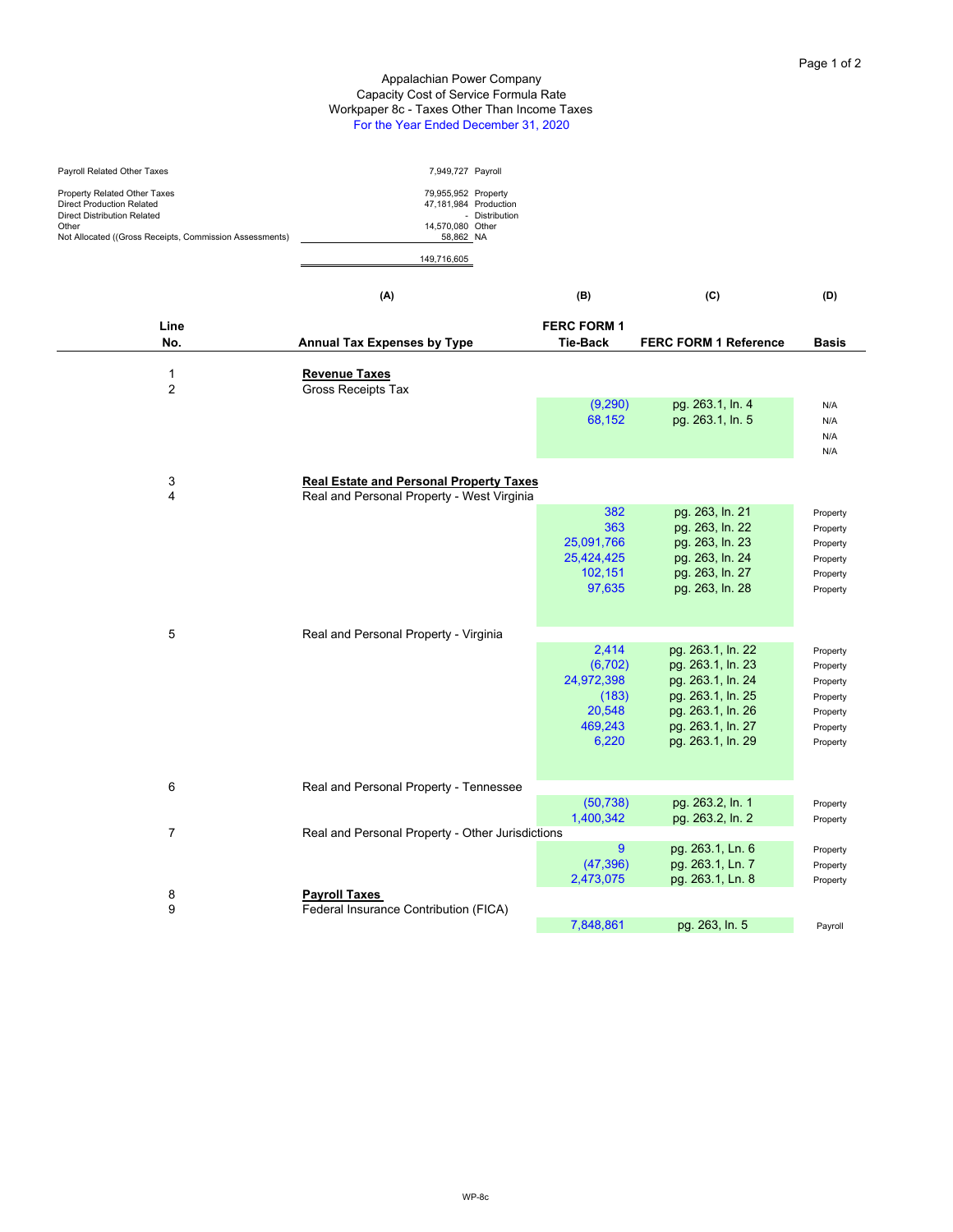#### Workpaper 8c - Taxes Other Than Income Taxes For the Year Ended December 31, 2019 Appalachian Power Company Capacity Cost of Service Formula Rate

|      | (A)                                         | (B)                | (C)                          | (D)          |
|------|---------------------------------------------|--------------------|------------------------------|--------------|
| Line |                                             | <b>FERC FORM 1</b> |                              |              |
| No.  | <b>Annual Tax Expenses by Type</b>          | <b>Tie-Back</b>    | <b>FERC FORM 1 Reference</b> | <b>Basis</b> |
|      |                                             |                    |                              |              |
| 10   | Federal Unemployment Tax                    | 16,828             | pg. 263, ln. 6               | Payroll      |
|      |                                             |                    |                              |              |
| 11   | State Unemployment Insurance                |                    |                              |              |
|      |                                             | 11,522             | pg. 263.1, ln. 30            | Payroll      |
|      |                                             | $\mathbf{1}$       | pg. 263.2, ln. 10            | Payroll      |
|      |                                             | 474                | pg. 263.1, ln. 12            | Payroll      |
|      |                                             | 72,041             | pg. 263, ln. 39              | Payroll      |
| 12   | <b>Production Taxes</b>                     |                    |                              |              |
| 13   | <b>State Severance Taxes</b>                |                    |                              |              |
|      |                                             | $\blacksquare$     |                              |              |
| 14   | <b>Miscellaneous Taxes</b>                  |                    |                              |              |
| 15   | State Business & Occupation Tax             |                    |                              |              |
|      |                                             | (239, 103)         | pg. 263, ln. 13              | Production   |
|      |                                             | 34,290,973         | pg. 263, ln. 14              | Production   |
|      |                                             | 13,116,920         | pg. 263, ln. 31              | Production   |
| 16   | <b>State Public Service Commission Fees</b> |                    |                              |              |
|      |                                             | 1,685,883          | pg. 263, ln. 16              | Other        |
|      |                                             | 2,782,630          | pg. 263, ln. 17              | Other        |
| 17   | <b>State Franchise Taxes</b>                |                    |                              |              |
|      |                                             | (10, 155)          | pg. 263.1, ln. 39            | Other        |
|      |                                             | 262,218            | pg. 263.1, ln. 40            | Other        |
|      |                                             | 1,710              | pg. 263.2, ln. 21            | Other        |
|      |                                             | 1,910              | pg. 263.2, ln. 22            | Other        |
|      |                                             | 1,637              | pg. 263.3, ln. 13            | Other        |
|      |                                             | 1,637              | pg. 263.3, ln. 14            | Other        |
|      |                                             |                    |                              |              |
|      |                                             |                    |                              |              |
|      |                                             |                    |                              |              |

| 18 | State Lic/Registration Fee |  |       |
|----|----------------------------|--|-------|
|    |                            |  | Other |
|    |                            |  | Other |
|    |                            |  | Other |
|    |                            |  | Other |
|    |                            |  | Other |
|    |                            |  | Other |
|    |                            |  | Other |
|    |                            |  |       |
|    |                            |  |       |
|    |                            |  |       |

| 19 | Misc. State and Local Tax                           |             |                   |            |
|----|-----------------------------------------------------|-------------|-------------------|------------|
|    |                                                     | 474,174     | pg. 263.1, ln. 18 | Other      |
|    |                                                     | 9,372,559   | pg. 263.1, ln. 19 | Other      |
|    |                                                     |             |                   |            |
| 20 | Sales & Use                                         |             |                   |            |
|    |                                                     | (27)        | pg. 263.1, ln. 20 | Other      |
|    |                                                     | 47          | pg. 263.1, ln. 21 | Other      |
|    |                                                     | 1,766       | pg. 263.2, ln. 16 | Other      |
|    |                                                     | 92          | pg. 263.1, ln. 2  | Other      |
|    |                                                     | (6,001)     | pg. 263.1, ln. 3  | Other      |
|    |                                                     |             |                   |            |
| 21 | <b>Federal Excise Tax</b>                           |             |                   |            |
|    |                                                     | 13,194      | pg. 263.3, ln. 24 | Production |
|    |                                                     |             |                   |            |
| 22 | <b>Gross Receipts-Audit</b>                         |             |                   |            |
|    |                                                     |             |                   | N/A        |
|    |                                                     |             |                   |            |
| 23 | Total Taxes by Allocable Basis                      | 149,716,605 |                   |            |
|    | (Total Company Amount Ties to FFI p.114, Ln 14,(c)) |             |                   |            |
|    |                                                     |             |                   |            |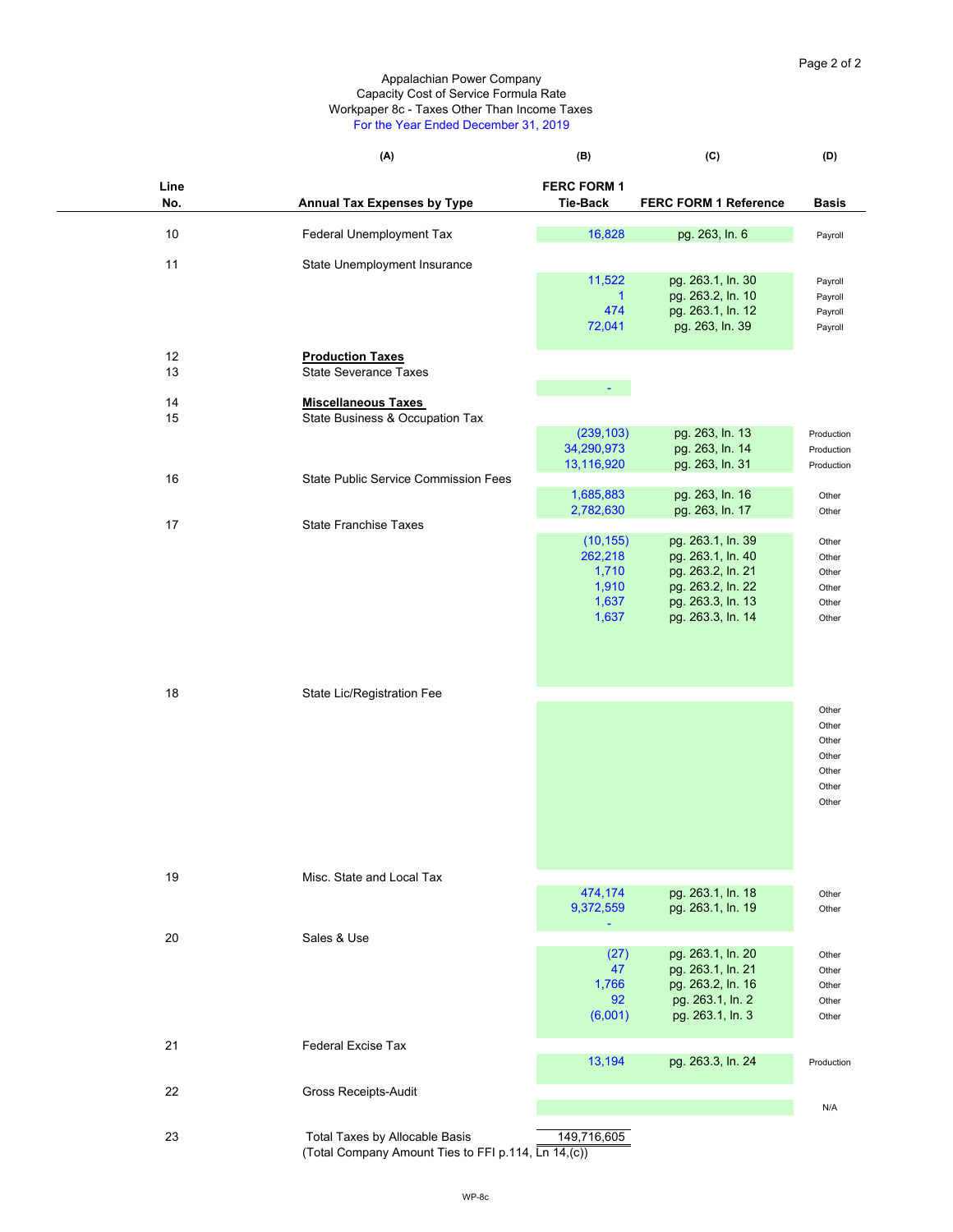#### Appalachian Power Company Workpaper 9a - Wages and Salaries For the Year Ended December 31, 2020 Capacity Cost of Service Formula Rate

|                                           | APCo <sup>1</sup> | AEPSC <sup>2</sup> | Total       |
|-------------------------------------------|-------------------|--------------------|-------------|
| Production:                               |                   |                    |             |
| Operation                                 | 27,619,347        | 22,888,375         | 50,507,722  |
| Maintenance                               | 27,620,755        | 5,692,171          | 33,312,926  |
| Total                                     | 55,240,102        | 28,580,546         | 83,820,648  |
| Transmission:                             |                   |                    |             |
| Operation                                 | 94,536            | 14,398,456         | 14,492,992  |
| Maintenance                               | 78.986            | 2,936,645          | 3,015,631   |
| Total                                     | 173,522           | 17,335,101         | 17,508,623  |
| Distribution:                             |                   |                    |             |
| Operation                                 | 12,958,761        | 4,111,942          | 17,070,703  |
| Maintenance                               | 24,732,267        | 817,631            | 25,549,898  |
| Total                                     | 37.691.028        | 4,929,573          | 42,620,601  |
| <b>Customer Accounts</b>                  | 6,772,886         | 8,578,738          | 15,351,624  |
| <b>Customer Service and Informational</b> | 2,601,238         | 230,275            | 2,831,513   |
| Sales                                     | $\mathbf 0$       | 17,891             | 17,891      |
| Total Wages and Salaries Excluding A & G  | 102,478,776       | 59,672,124         | 162,150,900 |
| <b>Administrative and General</b>         |                   |                    |             |
| Operation                                 | 1,623,147         | 31,731,745         | 33,354,892  |
| Maintenance                               | 2,919,206         | 489,392            | 3,408,598   |
| Total                                     | 4,542,353         | 32,221,137         | 36,763,490  |
| Total O & M Payroll                       | 107,021,129       | 91,893,261         | 198,914,390 |

<sup>1</sup> Wages and Salaries from FERC Form Pg. 354.  $2$  From Company Books and Records.

WP-9a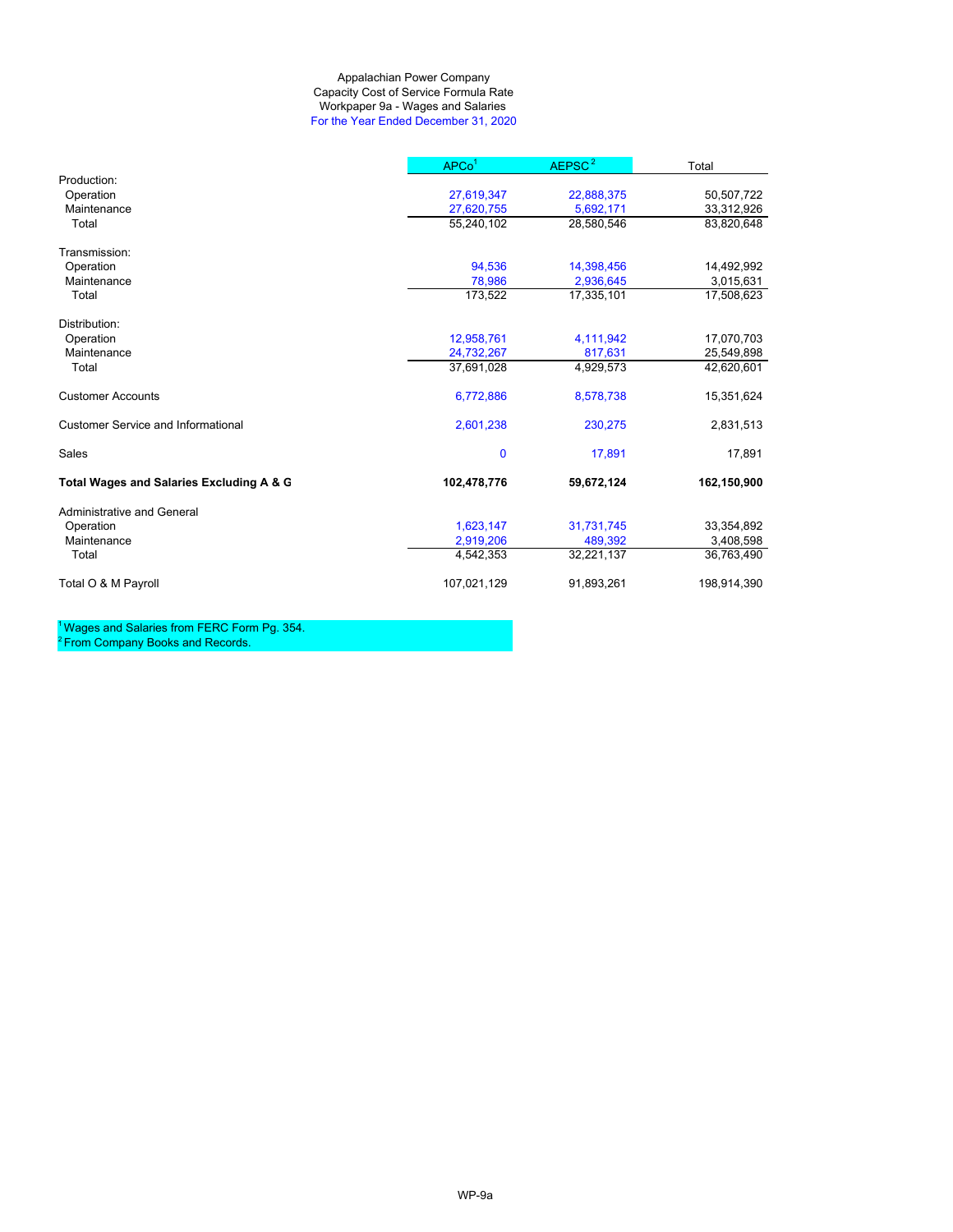#### Appalachian Power Company Capacity Cost of Service Formula Rate Workpaper 9b - Production Payroll Demand/Energy Allocation For the Year Ended December 31, 2020

| <u>Account</u> |                                            | Demand <sup>1</sup> | Energy <sup>1</sup> | <b>Total</b> | Source <sup>1</sup> |
|----------------|--------------------------------------------|---------------------|---------------------|--------------|---------------------|
| 500            | Operation Supervision and Engineering      | 13,521,356          |                     | 13,521,356   | <b>CBR</b>          |
| 501            | Fuel                                       |                     | 3,216,036           | 3,216,036    |                     |
| 502            | Steam Expense                              | 11,989,790          |                     | 11,989,790   |                     |
| 505            | <b>Electric Expense</b>                    | $\bf{0}$            |                     | 0            |                     |
| 506            | Misc. Steam Power Expense                  | 11,828,160          |                     | 11,828,160   |                     |
| 509            | <b>ALLOWANCES</b>                          |                     | 191                 | 191          |                     |
| 510            | Maintenance Supv & Engineering             |                     | 1,139,954           | 1,139,954    |                     |
| 511            | Maintenance of Structures                  | 804,792             |                     | 804,792      |                     |
| 512            | Maintenance of Boiler Plant                |                     | 12,005,548          | 12,005,548   |                     |
| 513            | Maintenance of Electric Plant              |                     | 6,593,690           | 6,593,690    |                     |
| 514            | Maintenance of Misc Plant                  | 8,653,042           |                     | 8,653,042    |                     |
| 517            | Operation Supy & Engineering               | 0                   |                     | 0            |                     |
| 519            | <b>Coolants and Water</b>                  | 0                   |                     | $\pmb{0}$    |                     |
| 520            | <b>Steam Expenses</b>                      | 0                   |                     | 0            |                     |
| 523            | <b>Electric Expenses</b>                   | 0                   |                     | $\pmb{0}$    |                     |
| 524            | Misc Nuclear Power Expense                 | 0                   |                     | 0            |                     |
| 528            | Maintenance Supv & Engineering             | 0                   |                     | 0            |                     |
| 529            | Maintenance of Structures                  | 0                   |                     | 0            |                     |
| 530            | Maintenance of Reactor Plant               | 0                   |                     | 0            |                     |
| 531            | Maintenance of Electric Plant              | 0                   |                     | 0            |                     |
| 532            | Maintenance of Misc Nuclear Plant          | 0                   |                     | $\Omega$     |                     |
| 535            | Operation Supv & Engineering               | 1,561,252           |                     | 1,561,252    |                     |
| 536            | <b>Water for Power</b>                     | 739                 |                     | 739          |                     |
| 537            | <b>Hydraulic Expenses</b>                  | 442,780             |                     | 442,780      |                     |
| 538            | <b>Electric Expenses</b>                   | 196,800             |                     | 196,800      |                     |
| 539            | Miscellaneous Hydraulic Power              | 2,160,079           |                     | 2,160,079    |                     |
| 540            | Rents                                      | 320                 |                     | 320          |                     |
| 541            | Maintenance Supv & Engineering             | 111,051             |                     | 111,051      |                     |
| 542            | Maintenance of Structures                  | 1,362,153           |                     | 1,362,153    |                     |
| 543            | Maint of Reservoirs, Dams and Waterways    | 1,096,692           |                     | 1,096,692    |                     |
| 544            | Maintenance of Electric Plant              |                     | 1,379,313           | 1,379,313    |                     |
| 545            | Maintenance of Misc Hydraulic Plant        | 44,050              |                     | 44,050       |                     |
| 546            | Operation Supv & Engineering               | 157,759             |                     | 157,759      |                     |
| 547            | Fuel                                       |                     | 19,691              | 19,691       |                     |
| 548            | <b>Generation Expenses</b>                 | 405,643             |                     | 405,643      |                     |
| 549            | Misc Power Generation Exp                  | 14,995              |                     | 14,995       |                     |
| 553            | Maintenance of Generating & Electric Plant | 122,641             |                     | 122,641      |                     |
| 554            | Maintenance of Misc Other Power Gen Plant  | 0                   |                     | 0            |                     |
| 555            | <b>Purchased Power</b>                     | 0                   | $\mathbf 0$         | 0            |                     |
| 556            | System Control                             | 1,769,097           |                     | 1,769,097    |                     |
| 557            | Other Expense                              | 3,223,034           |                     | 3,223,034    |                     |
|                | <b>Total Allocated Labor Expense</b>       | 59,466,225          | 24,354,423          | 83,820,648   |                     |
|                | <b>Allocation Factors</b>                  | 0.7094460186        | 0.2905539814        | 1.0000000000 |                     |

 $1$  CBR indicates that data comparable to that reported in the FERC Form 1 is from the Company's Books and Records.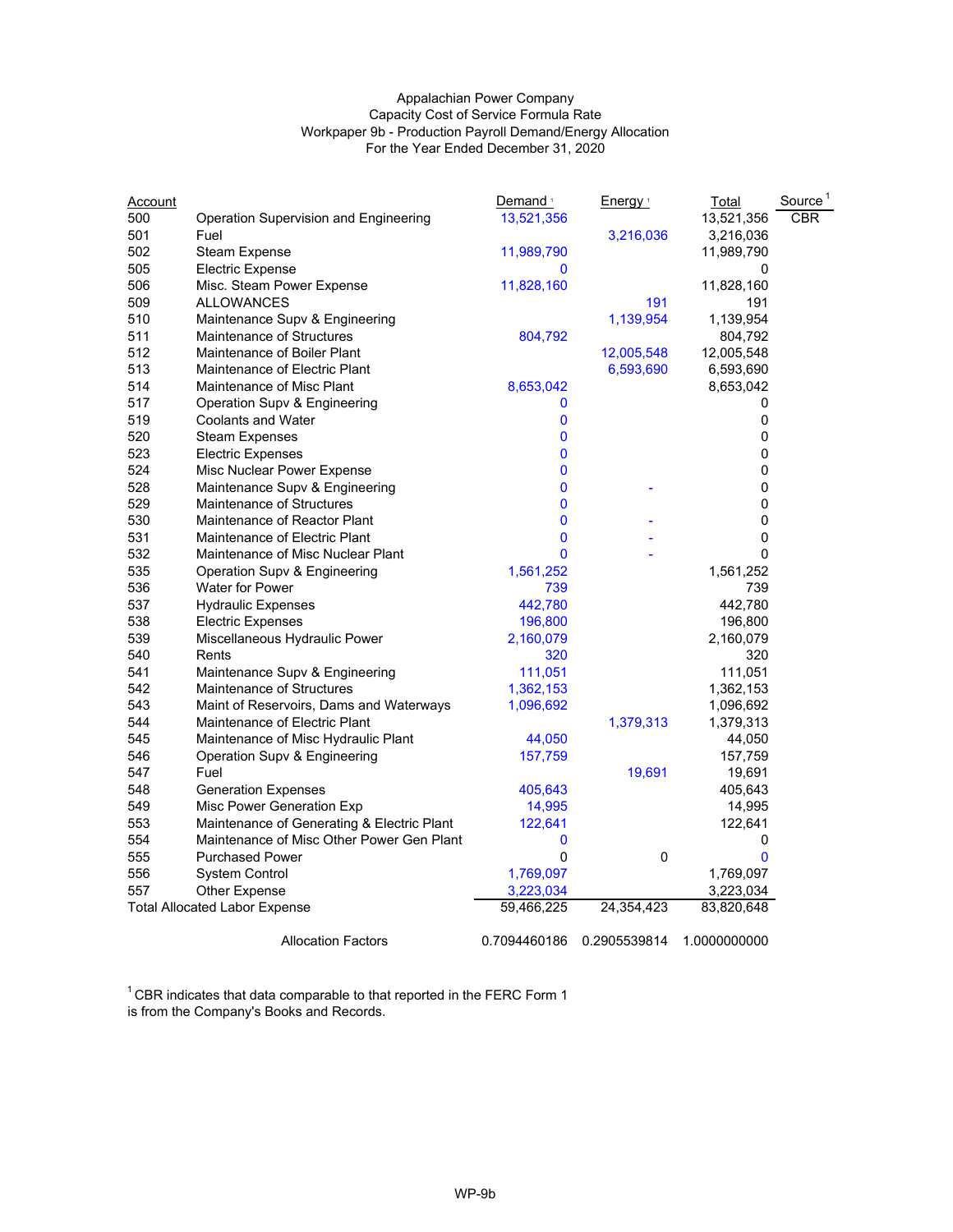#### Appalachian Power Company Capacity Cost of Service Formula Rate Workpaper 10a - O & M Expense Summary by Account For the Year Ended December 31, 2020

#### **Production**

|     | Account                                       | <b>Amount</b> | Source     |
|-----|-----------------------------------------------|---------------|------------|
| 500 | Operation Supv & Engineering                  | 19,580,783    | 320.4(b)   |
| 501 | Fuel                                          | 485,092,339   | 320.5(b)   |
| 502 | <b>Steam Expenses</b>                         | 45,366,636    | 320.6(b)   |
| 505 | <b>Electric Expenses</b>                      | 158,435       | 320.9(b)   |
| 506 | Misc. Steam Power Expense                     | 24,830,921    | 320.10(b)  |
| 507 | Rents                                         | 33,986        | 320.11(b)  |
| 509 | Allowances                                    | 163,232       | 320.12(b)  |
| 517 | Operation Supv & Engineering                  | 0             | 320.24(b)  |
| 518 | Fuel                                          | 0             | 320.25(b)  |
| 519 | <b>Coolants and Water</b>                     | 0             | 320.26(b)  |
| 520 | <b>Steam Expenses</b>                         | 0             | 320.27(b)  |
| 523 | <b>Electric Expenses</b>                      | 0             | 320.30(b)  |
| 524 | Misc. Nuclear Power Expense                   | 0             | 320.31(b)  |
| 535 | Operation Supv & Engineering                  | 1,994,342     | 320.44(b)  |
| 536 | <b>Water for Power</b>                        | (4,328)       | 320.45(b)  |
| 537 | <b>Hydraulic Expenses</b>                     | 1,548,939     | 320.46(b)  |
| 538 | <b>Electric Expenses</b>                      | 341,514       | 320.47(b)  |
| 539 | Miscellaneous Hydraulic Power                 | 3,564,001     | 320.48(b)  |
| 540 | Rents                                         | 358,157       | 320.49(b)  |
| 546 | Operation Supv & Engineering                  | 243,960       | 321.62(b)  |
| 547 | Fuel                                          | 2,852,066     | 321.63(b)  |
| 548 | <b>Generation Expenses</b>                    | 497,146       | 321.64(b)  |
| 549 | Misc. Power Generation Expense                | 98,398        | 321.65(b)  |
|     | <b>Total Operation</b>                        | 586,720,527   |            |
|     |                                               |               |            |
| 510 | Maintenance Supv & Engineering                | 1,492,108     | 320.15(b)  |
| 511 | Maintenance of Structures                     | 5,364,801     | 320.16(b)  |
| 512 | Maintenance of Boiler Plant                   | 48,740,249    | 320.17(b)  |
| 513 | Maintenance of Electric Plant                 | 12,987,780    | 320.18(b)  |
| 514 | Maintenance of Misc Plant                     | 13,756,943    | 320.19(b)  |
| 528 | Maintenance Supv & Engineering                | 0             | 320.35(b)  |
| 529 | Maintenance of Structures                     | 0             | 320.36(b)  |
| 530 | Maintenance of Reactor Plant                  | 0             | 320.37.(b) |
| 531 | Maintenance of Electric Plant                 | 0             | 320.38(b)  |
| 532 | Maintenance of Misc. Nuclear Plant            | 0             | 320.39(b)  |
| 541 | Maintenance Supv & Engineering                | 132,398       | 320.53(b)  |
| 542 | Maintenance of Structures                     | 2,595,229     | 320.54(b)  |
| 543 | Maintenance of Reservious, Dams and Waterways | 2,929,688     | 320.55(b)  |
| 544 | Maintenance of Electric Plant                 | 3,703,409     | 320.56(b)  |
| 545 | Maintenance of Miscellaneous Hydraulic Plant  | 228,146       | 320.57(b)  |
| 551 | Maintenance Supv & Engineering                | 0             | 321.69.(b) |
| 553 | Maintenance of Generating & Electric Plant    | 352,118       | 321.71.(b) |
| 554 | Maintenance of Misc. Other Power Gen. Plant   | 0             | 321.72.(b) |
|     | <b>Total Maintenance</b>                      | 92,282,869    |            |
|     |                                               |               |            |
| 555 | <b>Purchased Power</b>                        | 377, 188, 759 | 321.76(b)  |
| 556 | <b>System Control</b>                         | 2,355,977     | 321.77.(b) |
| 557 | Other Expense                                 | 5,349,298     | 321.78.(b) |
|     | <b>Total Other</b>                            | 384,894,034   | 321.79.(b) |
|     |                                               |               |            |
|     | <b>Total Production</b>                       | 1,063,897,430 | 321.80(b)  |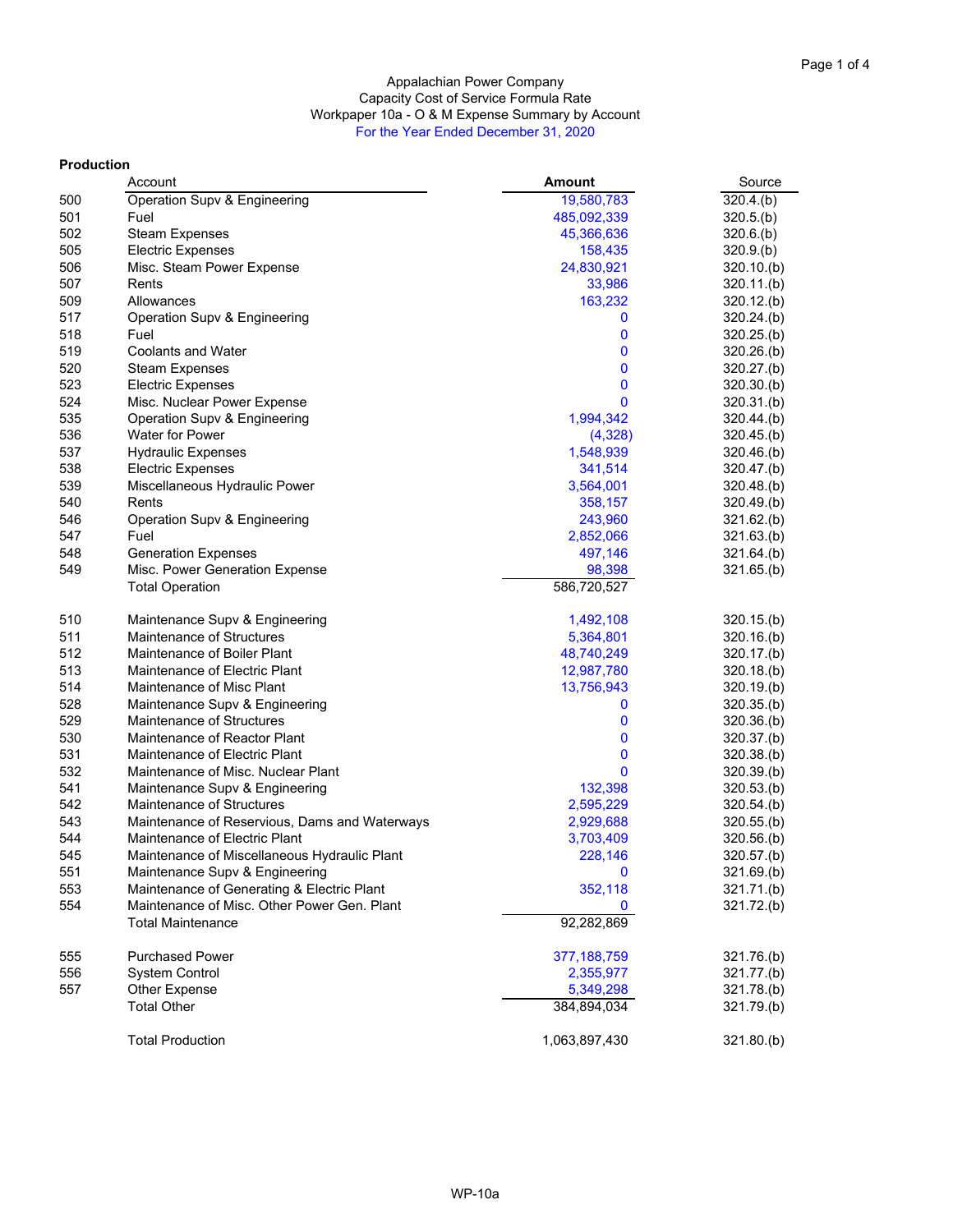#### Capacity Cost of Service Formula Rate Appalachian Power Company Workpaper 10a - O & M Expense Summary by Account For the Year Ended December 31, 2020

| Transmission        |                                                |              |             |
|---------------------|------------------------------------------------|--------------|-------------|
| 560                 | Operation Supv & Engineering                   | 12,930,558   | 321.83(b)   |
| 561.1               | Load Dispatch-Reliability                      | 0            | 321.85(b)   |
| 561.2               | Load Dispatch-Monitor and Operate              | 2,188,799    | 321.86.(b)  |
| 561.3               | Load Dispatch-Transmission Service             | 0            | 321.87.(b)  |
| 561.4               | Scheduling, System Control                     | 5,987,262    | 321.88(b)   |
| 561.5               | Reliability, Planning and Standards Dev.       | 588,212      | 321.89.(b)  |
| 561.6               | <b>Transmission Service Studies</b>            | 0            | 321.90(b)   |
| 561.7               | <b>Generation Interconnection Studies</b>      | 0            | 321.91(b)   |
| 561.8               | Reliability, Planning and Standards Dev.       | 1,737,955    | 321.92(b)   |
| 562                 | <b>Station Expense</b>                         | 1,454,374    | 321.93(b)   |
| 563                 | Overhead Line Expense                          | 174,437      | 321.94(b)   |
| 564                 | <b>Underground Line Expense</b>                | 1,465        | 321.95(b)   |
| 565                 | Trans of Electricity by Others                 | 254,463,359  | 321.96(b)   |
| 566                 | Misc Transmission Expense                      | (40,014,724) | 321.97.(b)  |
| 567                 | Rents                                          | 85,275       | 321.98(b)   |
|                     | <b>Total Operation</b>                         | 239,596,972  | 321.99.(b)  |
| 568                 | Maintenance Supv & Engineering                 | 94,722       | 321.101.(b) |
| 569                 | <b>Maintenance of Structures</b>               | 89,901       | 321.102.(b) |
| 569.1               | Mainteneance of Computer Hardware              | 31,683       | 321.103(b)  |
| 569.2               | Maintenance of Computer Software               | 772,637      | 321.104.(b) |
| 569.3               | Maintenance of Communication Equip             | 44,801       | 321.105.(b) |
| 570                 | Maintenance of Station Equip                   | 2,864,569    | 321.107.(b) |
| 571                 | Maintenance of OH Lines                        | 13,217,088   | 321.108.(b) |
| 572                 | Maintenance of UG Lines                        | 5,447        | 321.109.(b) |
| 573                 | Maintenance of Misc Trans                      | 95,731       | 321.110.(b) |
|                     | <b>Total Maintenance</b>                       | 17,216,579   | 321.111.(b) |
|                     | <b>Total Transmission</b>                      | 256,813,551  | 321.112.(b) |
|                     | Regional Market Expense                        |              |             |
| 575.7               | Market Facilitation, Monitoring and Compliance | 5,580,830    | 322.121.(b) |
| <b>Distribution</b> |                                                |              |             |
| 580                 | Operation Supv & Engineering                   | 4,433,265    | 322.134.(b) |
| 581                 | Load Dispatching                               | 15,388       | 322.135.(b) |
| 582                 | <b>Station Expense</b>                         | 1,206,100    | 322.136.(b) |
| 583                 | Overhead Line Expense                          | 1,687,661    | 322.137.(b) |
| 584                 | <b>Underground Line Expense</b>                | 2,261,467    | 322.138.(b) |
| 585                 | Street Lighting                                | 87,371       | 322.139.(b) |
| 586                 | Meter Expenses                                 | 594,852      | 322.140.(b) |
| 587                 | <b>Customer Installations</b>                  | 746,941      | 322.141.(b) |
| 588                 | <b>Misc Distribution Expense</b>               | 19,071,388   | 322.142.(b) |
| 589                 | Rents                                          | 1,597,629    | 322.143(b)  |
|                     | <b>Total Operation</b>                         | 31,702,062   | 322.144.(b) |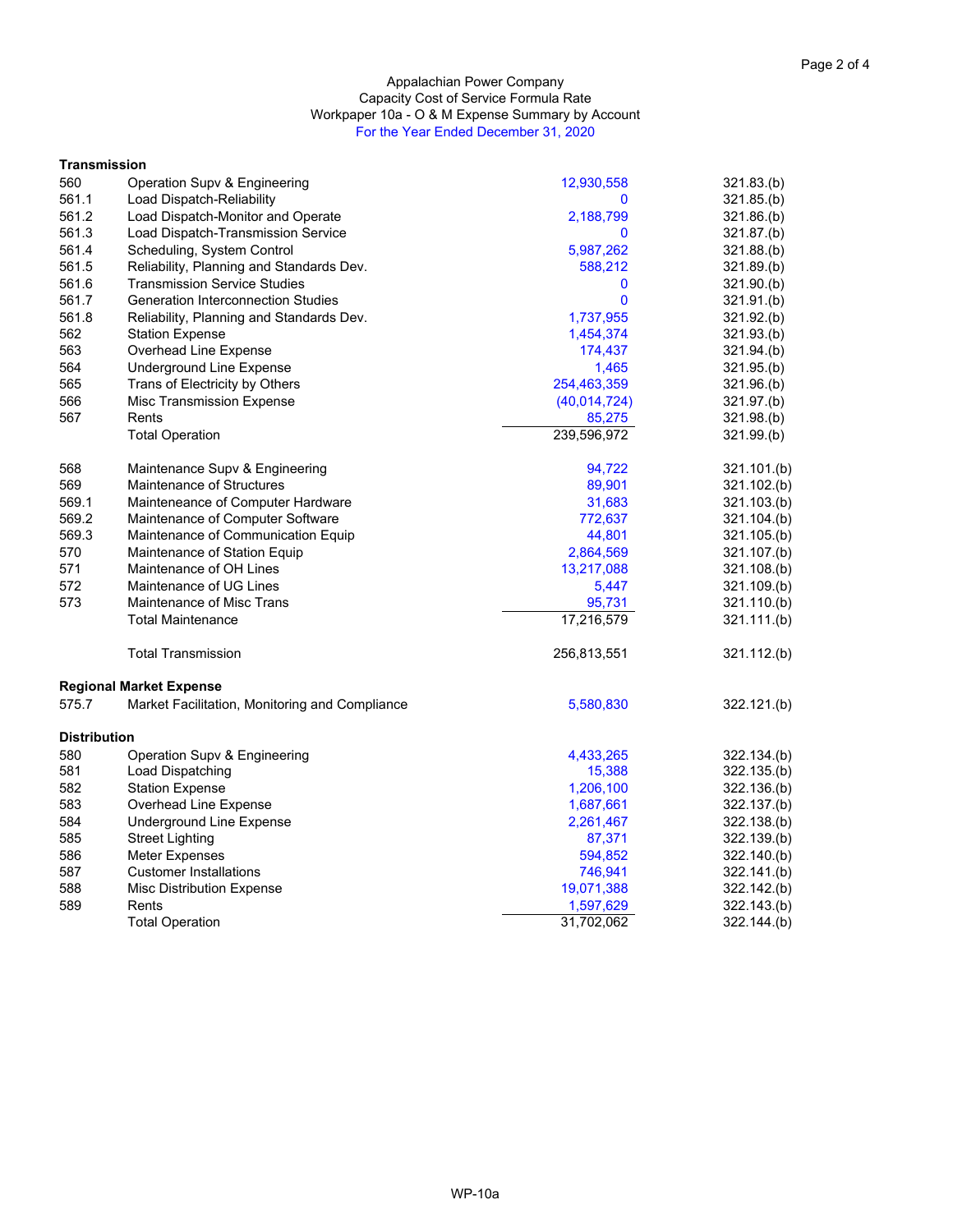#### Appalachian Power Company Capacity Cost of Service Formula Rate Workpaper 10a - O & M Expense Summary by Account For the Year Ended December 31, 2020

| 590 | Maintenance Supy & Engineering            | 169,496     | 322.146(b)  |
|-----|-------------------------------------------|-------------|-------------|
| 591 | Maintenance of Structures                 | 179,931     | 322.147.(b) |
| 592 | Maintenance of Station Equip              | 1,312,620   | 322.148.(b) |
| 593 | Maintenance of OH Lines                   | 96,387,866  | 322.149.(b) |
| 594 | Maintenance of UG Lines                   | 1,227,471   | 322.150(k)  |
| 595 | Maintenance of Line Trsfrs                | 2,242,445   | 322.151(k)  |
| 596 | Maintenance of Street Lights              | 463,857     | 322.152(b)  |
| 597 | <b>Maintenance of Meters</b>              | 314,981     | 322.153.(b) |
| 598 | Maintenance of Misc Dist Plant            | 4,570,775   | 322.154.(b) |
|     | <b>Total Maintenance</b>                  | 106,869,442 | 322.155(b)  |
|     | <b>Total Distribution</b>                 | 138,571,504 | 322.156(b)  |
|     | <b>Customer Accounts</b>                  |             |             |
| 901 | Supervision                               | 428,418     | 322.159(b)  |
| 902 | <b>Meter Reading Expenses</b>             | 4,109,056   | 322.160(b)  |
| 903 | <b>Customer Records/Collection</b>        | 22,414,866  | 322.161.(b) |
| 904 | Uncollectible Accounts                    | 4,605,308   | 322.162.(b) |
| 905 | Misc Customer Accts Exp                   | 156,085     | 322.163(b)  |
|     | <b>Total Customer Accounts</b>            | 31,713,733  | 322.164.(b) |
|     | <b>Customer Service and Informational</b> |             |             |
| 907 | Supervision                               | 539,955     | 323.167.(b) |
| 908 | <b>Customer Assistance</b>                | 15,531,464  | 323.168.(b) |
| 909 | Info & Instructional Adv                  | 0           | 323.169.(b) |
| 910 | Misc Cust Service & Info Expense          | 71,606      | 323.170.(b) |
|     | <b>Total Customer Service</b>             | 16,143,025  | 323.171.(b) |
|     | <b>Sales Expense</b>                      |             |             |
| 911 | Supervision                               | 539         | 323.174.(b) |
| 912 | <b>Selling Expenses</b>                   | 279,273     | 323.175.(b) |
| 913 | <b>Advertising Expenses</b>               | 0           | 323.176.(b) |
| 916 | Misc Sales Expense                        | 0           | 323.177.(b) |
|     | <b>Total Sales Expense</b>                | 279,812     | 323.178.(b) |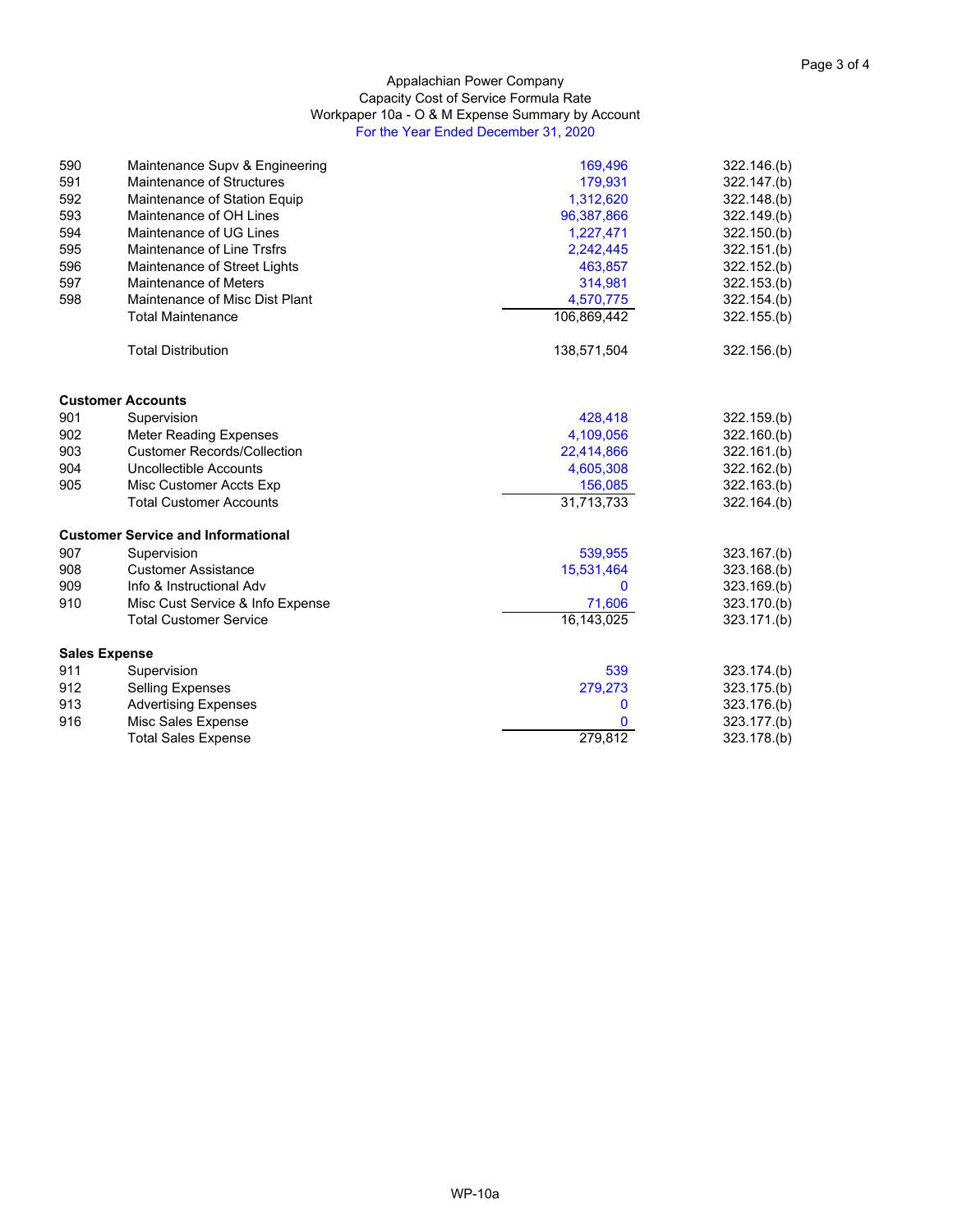#### Appalachian Power Company Capacity Cost of Service Formula Rate Workpaper 10a - O & M Expense Summary by Account For the Year Ended December 31, 2020

|       | <b>Administrative and General</b>                     |                |             |
|-------|-------------------------------------------------------|----------------|-------------|
| 920   | A & G Salaries                                        | 45,730,119     | 323.181(b)  |
| 921   | Office Supplies & Exp                                 | 3,359,025      | 323.182.(b) |
| 922   | Adm Exp Trsfr - Credit                                | 6,760,299      | 323.183(b)  |
| 923   | <b>Outside Services</b>                               | 8,899,129      | 323.184.(b) |
| 924   | Property Insurance                                    | 4,902,652      | 323.185.(b) |
| 925   | <b>Injuries and Damages</b>                           | 6,771,456      | 323.186(b)  |
| 926   | <b>Employee Benefits</b>                              | 5,754,311      | 323.187.(b) |
| 926a  | Less: Actual Employee Benefits (Note A)               | (16, 410, 698) |             |
| 926b  | Allowed Employee Benefits (Note B)                    | 6,222,780      |             |
| 926   | <b>Employee Benefits</b>                              | (4, 433, 607)  |             |
| 927   | <b>Franchise Requirements</b>                         | 0              | 323.188(b)  |
| 928   | <b>Regulatory Commission Exp</b>                      | 6,065,976      | 323.189.(b) |
| 929   | Duplicate Charges - Credit                            | 134,872        | 323.190(k)  |
| 930.1 | <b>General Advertising Expense</b>                    | 340,179        | 323.191.(b) |
| 930.2 | Misc General Expense                                  | 5,968,199      | 323.192.(b) |
| 930.2 | <b>Company Dues and Memberships</b>                   | 623,154        | 323.192(b)  |
| 931   | Rents                                                 | 1,624,177      | 323.193.(b) |
|       | <b>Total Operation</b>                                | 86,745,630     | 320.194(k)  |
| 935   | Maintenance of Gen Plant                              | 10,451,943     | 323.196(b)  |
|       | <b>Total Maintenance</b>                              | 10,451,943     |             |
|       | <b>Total Administrative &amp; General</b>             | 97, 197, 573   | 323.197.(b) |
|       | Total O & M Expenses                                  | 1,610,197,458  | 323.198.(b) |
|       |                                                       |                |             |
|       | Total Elec O & M Exp. - FERC Form1 pg. 323, L. 198(b) | 1,606,620,658  |             |

Difference (3,576,800) Actual Expense - Removed from Cost of Service Note A: Acct 926 (0021) PBOP Gross Cost 1,020,853 Acct 926 (0043) PBOP Medicare Part Subsidy (17,431,551)<br>
PBOP Amounts in Annual Informational Filing (16,410,698) PBOP Amounts in Annual Informational Filing Allowable Expense Note B: Acct 926 (0039) PBOP Gross Cost 10,806 Acct 926 (0057) PBOP Medicare Part Subsidy (4,583,509)<br>PBOP Amounts Recovery Allowance (6,222,780) PBOP Amounts Recovery Allowance

Note B: Changing PBOP included in the formula rate will require, as applicable, a FPA Section 205 or Section 206 filing.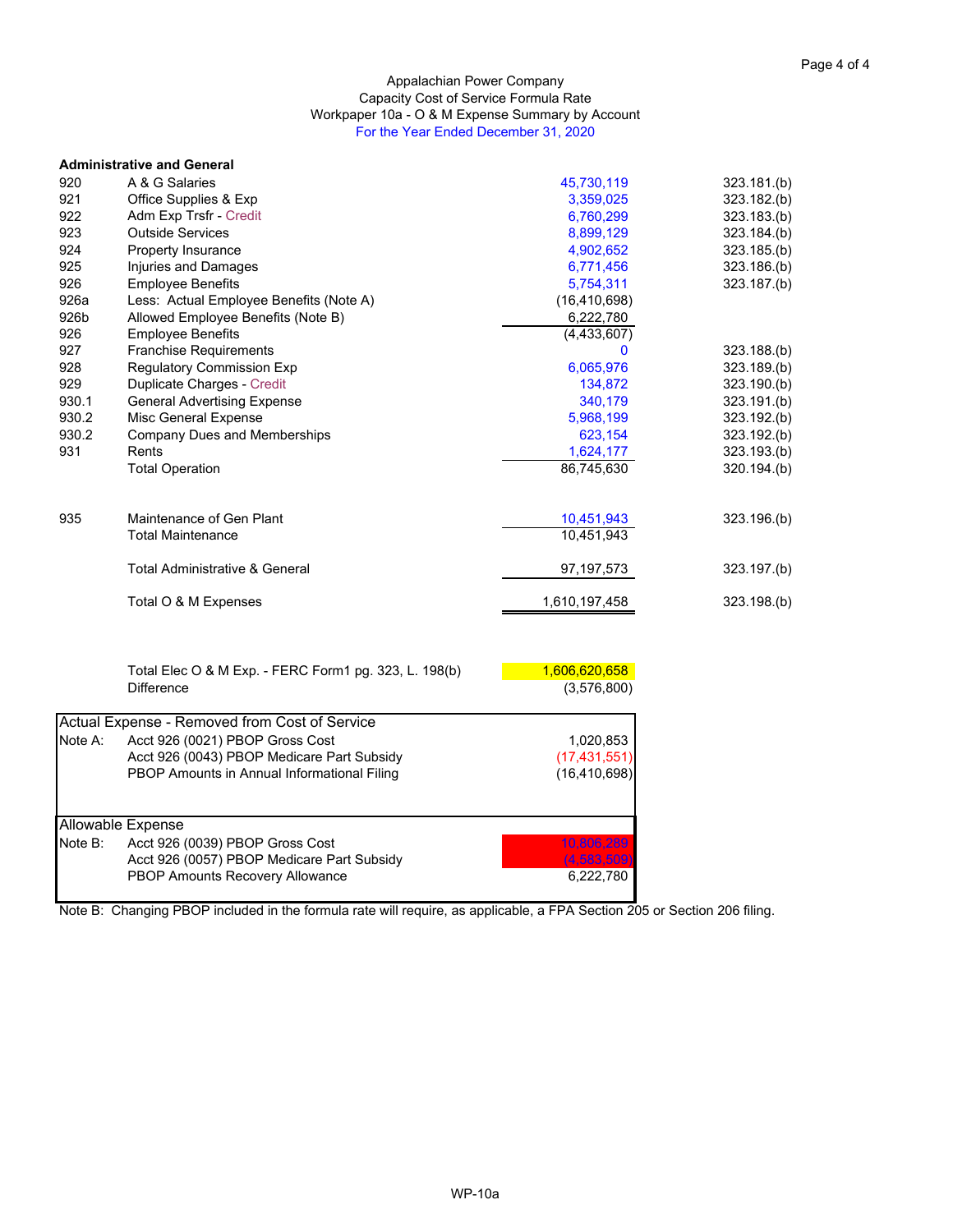#### Appalachian Power Company Workpaper 11 - Regulatory Commission Expense For the Year Ended December 31, 2020 Capacity Cost of Service Formula Rate

|                                                      | FF1, pg., Ln. Col. | Amount    |
|------------------------------------------------------|--------------------|-----------|
| Retail                                               |                    |           |
| Misc. Exp.                                           | 351, Col(h)        | 162,659   |
| W V Base Case                                        | 351, Col(h)        | 228,877   |
| APCo Broadband                                       | 351, Col(h)        | 54,352    |
| West Virginia ENEC                                   | 351, Col(h)        | 150,523   |
| Va Broadband                                         | 351, Col(h)        | 259,804   |
| Va Walmart                                           | 351, Col(h)        | 0         |
| Virginia Fuel Filing                                 | 351, Col(h)        | 51,427    |
| VA Gen Rate Adj Clause                               | 351, Col(h)        | 0         |
| Va Return on Equity                                  | 351, Col(h)        | 0         |
| W Va EE/Dr                                           | 351, Col(h)        | 0         |
| <b>WV IRP</b>                                        | 351, Col(h)        | 109,473   |
| Va EE RAC                                            | 351, Col(h)        | 248,426   |
| Va IRP                                               | 351, Col(h)        | 92,857    |
| VA Renewable Portfolio                               | 351, Col(h)        | 0         |
| Va Acquisition SPDS                                  | 351, Col(h)        | 0         |
| 2020 VA Triennial                                    | 351, Col(h)        | 2,975,447 |
| <b>Total Retail</b>                                  |                    | 4,333,845 |
| Wholesale - $FERC1$                                  |                    |           |
| Smith Mountain - Adm. Federal Power Act              | 351, Col(h)        | 1,106,985 |
| Leesville Hydro Project - Adm. Federal Power Act     | 351, Col(h)        | 90,454    |
| Claytor Hydro Project - Adm. Federal Power Act       | 351, Col(h)        | 212,182   |
| Byllesby Buck Hydro Project - Adm. Federal Power Act | 351, Col(h)        | 76,949    |
| Marmet and London Hydro - Adm. Federal Power Act     | 351, Col(h)        | 76,564    |
| Winfield Hydro - Adm. Federal Power Act              | 351, Col(h)        | 47,908    |
| Niagara Hydro Project - Adm. Federal Power Act       | 351, Col(h)        | 7,700     |
| <b>Total Wholesale</b>                               |                    | 1,618,742 |
| <b>PJM FERC</b>                                      | 351, Col(h)        | 65,308    |
| FERC 205 Filing                                      | 351, Col(h)        | 0         |
| FERC 206 Filing                                      | 351, Col(h)        | 48,081    |
|                                                      |                    | 113,389   |
| Total FF1, pg. 351, Ln. 46, Col(h)                   |                    | 6,065,976 |

 $1$  Assessment for cost of administration of Federal Water Power Act.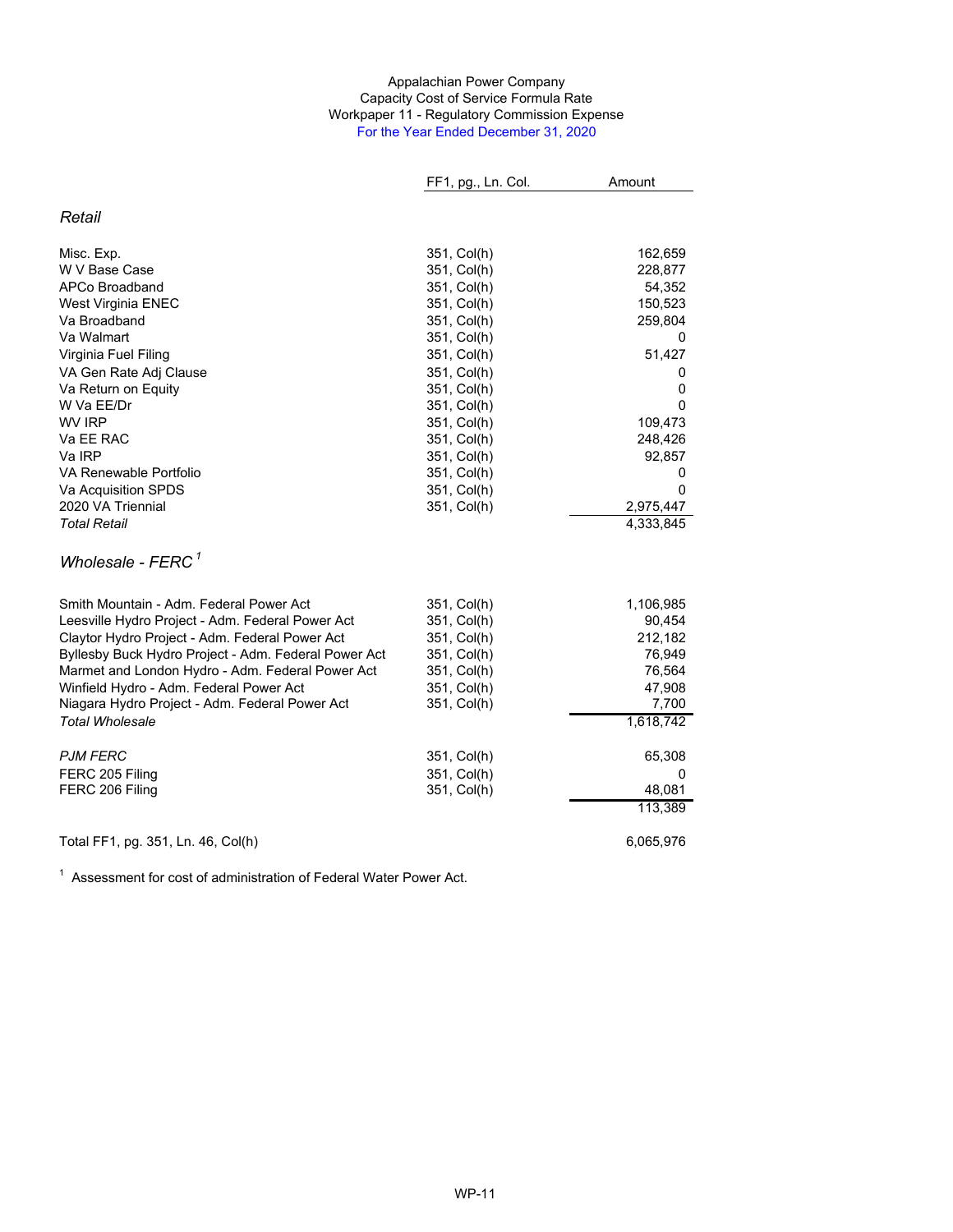#### Appalachian Power Company Workpaper 12a - Common Stock For the Year Ending December 31, 2020 Capacity Cost of Service Formula Rate

|           |               |           |        | <b>Preferred Stock</b> |                 |                 |                         | Common      |           |               |
|-----------|---------------|-----------|--------|------------------------|-----------------|-----------------|-------------------------|-------------|-----------|---------------|
| Line      | Total         |           |        | Premium                |                 |                 | Unapprop                | Acc Oth     |           | Equity        |
| No. Month | Capital       | Source(s) | Issued | (Discount)             | G(L) on Reacq'd | Source(s)*      | Sub Earnings Source     | Comp Income | Source    | Balance       |
|           |               |           |        |                        |                 |                 |                         |             |           | a=a-b-c-d-e-f |
| $Dec-19$  | 4.345.141.416 | 112.16.c  |        |                        |                 | 112.3.c.6.c7.c. | $(3,463,213)$ 112.12.c. | 7.921.383   | 112.15.c. | 4.340.683.245 |

NOTE: \* Includes preferred portions of capital stock (common and preferred) accounts according to Company Books and Records below.

| $\overline{2}$                               | Account<br>2010001                                                        | Description<br>Common Stock Issued                                                                                                                                                                                                                  | Source <sup>1</sup>  |                                                                                                                                          | Dec-19<br>260, 457, 768<br>112.2.c                                         |
|----------------------------------------------|---------------------------------------------------------------------------|-----------------------------------------------------------------------------------------------------------------------------------------------------------------------------------------------------------------------------------------------------|----------------------|------------------------------------------------------------------------------------------------------------------------------------------|----------------------------------------------------------------------------|
| 3                                            | 2040002                                                                   | PS Not Subj to Mandatory Redem                                                                                                                                                                                                                      | Source <sup>1</sup>  |                                                                                                                                          | 112.3c                                                                     |
| 4                                            | 2070000                                                                   | Prem on Capital Stk                                                                                                                                                                                                                                 | Source <sup>1</sup>  |                                                                                                                                          | 112.6c                                                                     |
| 5<br>6<br>7<br>8                             | 2080000<br>2100000<br>2110000                                             | Donations Recvd from Stckhldrs<br>Gain Rsle/Cancl Req Cap Stock<br>Miscellaneous Paid-In Capital                                                                                                                                                    | Source <sup>1</sup>  | CBR <sup>2</sup><br>CBR <sup>2</sup><br>CBR <sup>2</sup>                                                                                 | 1,825,984,503<br>433<br>2,642,015<br>1,828,626,950<br>112.7.c              |
| 9<br>10<br>11<br>12<br>13<br>14              | 2151000<br>2160001<br>4330000<br>4370000<br>4380001<br>4390000            | Appropriations of Retained Earnings<br>Unapprp Retnd Erngs-Unrstrictd<br>Transferred from Income<br>Div Decl-PS Not Sub to Man Red<br><b>Dividends Declared</b><br>Adj to Retained Earnings                                                         |                      | CBR <sup>2</sup><br>CBR <sup>2</sup><br>CBR <sup>2</sup><br>CBR <sup>2</sup><br>CBR <sup>2</sup><br>CBR <sup>2</sup>                     | 18,250,390<br>2,063,622,668<br>369,732,667<br>(200,000,000)<br>(7, 198)    |
| 15                                           |                                                                           | <b>Retained Earnings</b>                                                                                                                                                                                                                            | Source $^\mathrm{1}$ |                                                                                                                                          | 2.251.598.527<br>112.11.c                                                  |
| 16<br>17<br>18<br>19                         | 2161001<br>2161002<br>4181001 & 002                                       | Unap Undist Consol Sub Erng<br>Unap Undist Nonconsol Sub Erng<br><b>Equity in Earnings</b><br>Unapprop Sub Earnings                                                                                                                                 | Source <sup>1</sup>  | CBR <sup>2</sup><br>CBR <sup>2</sup><br>CBR <sup>2</sup><br>CBR <sup>2</sup>                                                             | (3,463,213)<br>(3.463.213)<br>112.12.c                                     |
| 20<br>21<br>22<br>23<br>24<br>25<br>26<br>27 | 2190002<br>2190004<br>2190006<br>2190007<br>2190010<br>2190015<br>2190016 | OCI-Min Pen Liab FAS 158-Affil<br>OCI-Min Pen Liab FAS 158-SERP<br>OCI-Min Pen Liab FAS 158-Qual<br>OCI-Min Pen Liab FAS 158-OPEB<br><b>OCI-for Commodity Hedges</b><br>Accum OCI-Hdg-CF-Int Rate<br>Accum OCI-Hdg-CF-For Exchg<br>Acc Oth Comp Inc | Source <sup>1</sup>  | CBR <sup>2</sup><br>CBR <sup>2</sup><br>CBR <sup>2</sup><br>CBR <sup>2</sup><br>CBR <sup>2</sup><br>CBR <sup>2</sup><br>CBR <sup>2</sup> | (175, 807)<br>8,994,537<br>(833, 123)<br>(64, 224)<br>7.921.383<br>112.15c |
| 28                                           |                                                                           | <b>Total Capital</b>                                                                                                                                                                                                                                |                      | CBR <sup>2</sup>                                                                                                                         | 4,345,141,416                                                              |

<u>Notes:</u><br><sup>1</sup> References to data from FERC Form 1 are indicated as page#, line#, col.# for the ending total balances.<br><sup>2</sup> CBR indicates that data comparable to that reported in the FERC Form 1 is from the Company's Books a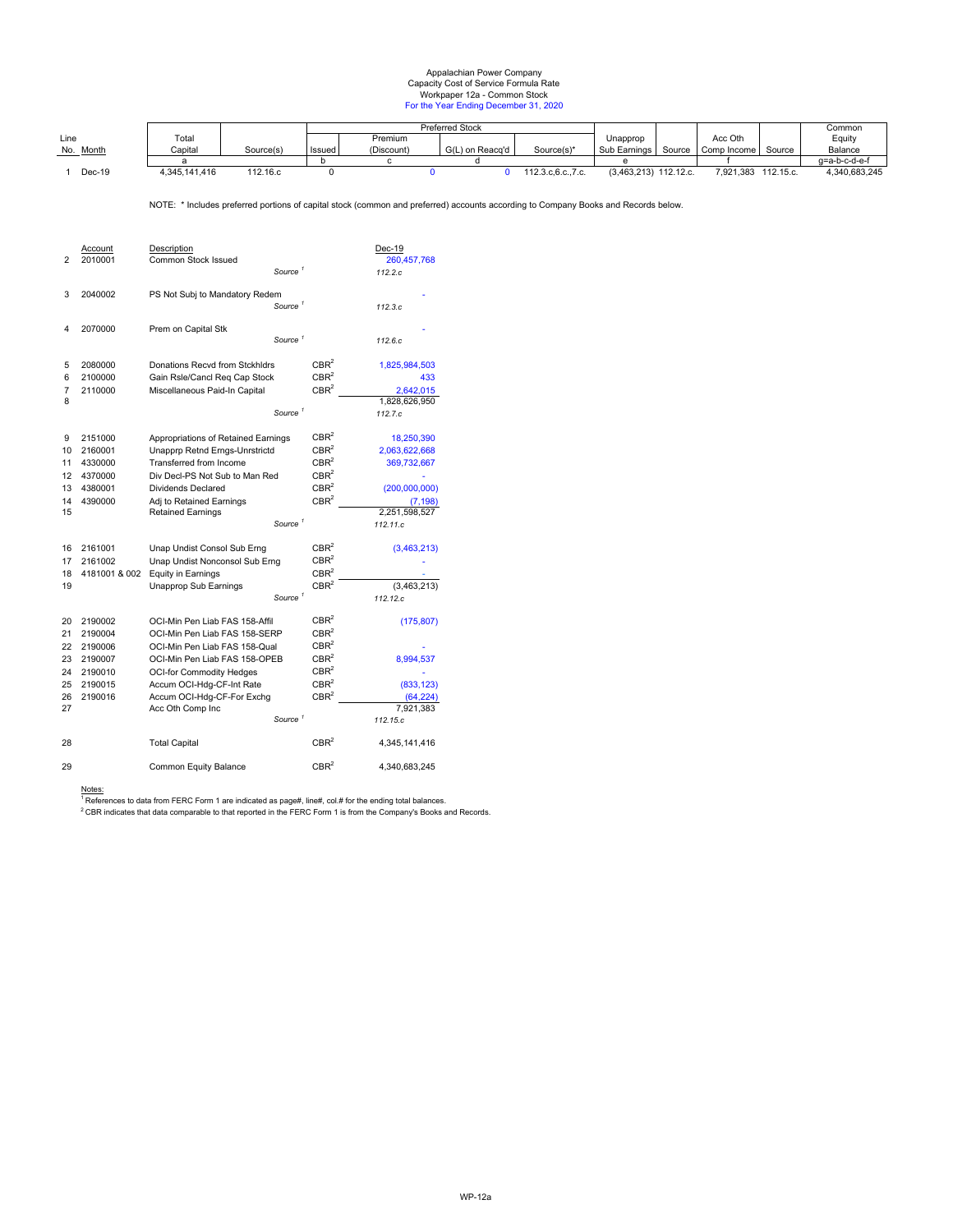#### Capacity Cost of Service Formula Rate Appalachian Power Company Workpaper 12b - Preferred Stock For the Year Ending December 31, 2020

|              | <b>Preferred Stock</b> |          | Premium on Preferred |          |  | Discount) on Preferre | Other Paid in Capital - Pfd |          | Total Outstanding | Preferred |
|--------------|------------------------|----------|----------------------|----------|--|-----------------------|-----------------------------|----------|-------------------|-----------|
|              |                        |          |                      |          |  |                       |                             |          | $a+b-c+d$         |           |
| <b>Month</b> | Acct 204               | Source 1 | Acct 207             | Source 1 |  | Acc 213 Source 1      | Acc 208-211                 | Source 1 |                   | Dividends |
| $Dec-20$     |                        | 112.3.c  |                      | 112.6.c. |  | 112.9.c               | 1.828.626.950               | 112.7.c  | .828.626.950      |           |
| Total        |                        |          |                      |          |  |                       | 1.828.626.950               |          | 828.626.950       |           |

Cost of Preferred Stock = Pfd Dividends/Average Pfd Outstanding Balance = 0.00%

# NOTES:

(1) All data is from the monthly Balance Sheet of the Company's Books and Records (CBR).

(2) Accounts 207-213 are capital stock accounts containing both common and preferred capital. Preferred portions of these accounts are from the CBR.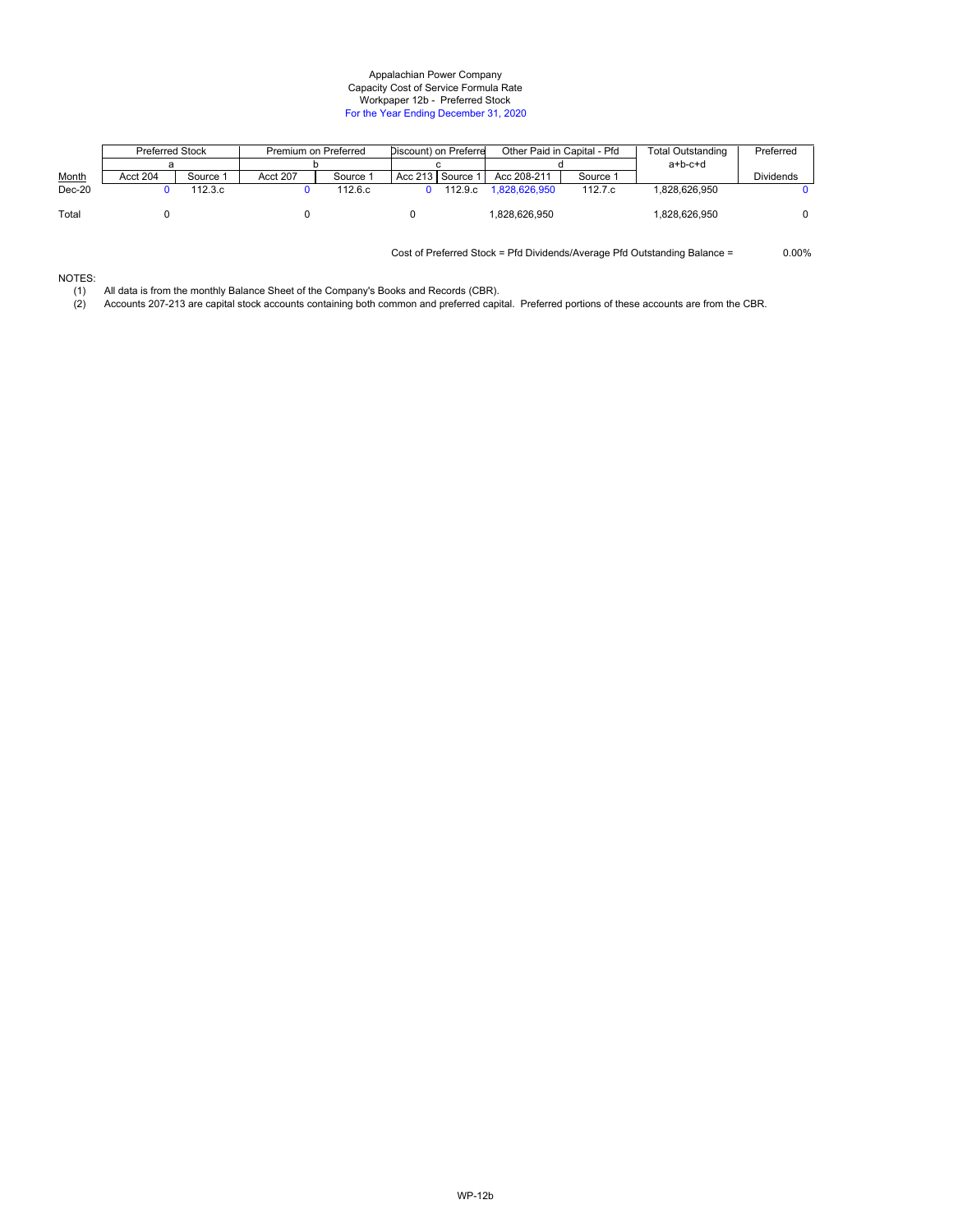#### Appalachian Power Company Workpaper 13 - Outstanding Long-Term Debt For the Year Ending December 31, 2020 Capacity Cost of Service Formula Rate

| Line | Period           | Advances from<br>Associated Co | FF <sub>1</sub><br>Reference | Bonds                                 | FF1 Reference | (Reacquired<br>Bonds) | FF <sub>1</sub><br>Reference | Purchase<br>Contracts | FF <sub>1</sub><br>Reference | Senior Unsecured<br>Notes                               | FF <sub>1</sub><br>Reference | Debntr Trust Pref<br>Secrty Insts | FF <sub>1</sub><br>Reference | <b>Total Debt</b><br>Outstanding | Reference                              |
|------|------------------|--------------------------------|------------------------------|---------------------------------------|---------------|-----------------------|------------------------------|-----------------------|------------------------------|---------------------------------------------------------|------------------------------|-----------------------------------|------------------------------|----------------------------------|----------------------------------------|
|      | Dec-20<br>Dec-20 | 2230000                        | 112.20.c.                    | 2210000<br>225,471,913<br>225,471,913 | 112.18.c.     | 2220001               | 112.19.c.                    | 2240002               | $0$ 257, col. (h)            | 2240006<br>4,650,495,969 257, col. (h)<br>4,650,495,969 |                              | 2240046                           | $0$ 257, col. (h)            | q=a+b+c+d+e+f<br>4,875,967,882   | 4,875,967,882 FF1, 112,24,c & 112,23,c |

For the Year Ending December 31, 2020 Appalachian Power Company Interest & Amortization on Long-Term Debt

|                | Line Description                 |            | Acct                                                       | Amount      |
|----------------|----------------------------------|------------|------------------------------------------------------------|-------------|
| 1              | Interest                         | IPC        | 4270002                                                    | 13,088,207  |
| $\overline{2}$ | Interest                         | Debentures | 4270004                                                    | 7.598.256   |
| 3              | Interest                         | Other I TD | 4270005                                                    | 2,711,977   |
| $\overline{4}$ | Interest                         | Unsecured  | 4270006                                                    | 188,423,889 |
| 5              | Interest                         | PurC       | 4270202                                                    |             |
| 6              |                                  |            | (FF1, P.117, L.62)                                         | 211.822.330 |
| 7              | Amort Debt Disc/ Exp             |            | Acct 428 (FF1, P.117, L.63)                                | 3.761.971   |
| 8              | Amort Loss Reacq                 |            | Acct 428.1 (FF1, P.117, L.64)                              | 3,800,583   |
| 9              | Interest*                        | Assoc I T  | 4300001 (FF1, P.117, L.67)                                 |             |
| 10             | Amort Debt Premium               |            | Acct 429 (FF1, P.117, L.65)                                |             |
| 11             | Amort Gain Reacq                 |            | Acct 429.1 (FF1, P.117, L.66)                              |             |
| 12             | Cost of Long Term Debt           |            |                                                            | 219.384.884 |
| 13             | Reconcilation to FF1, 257, 33, i |            |                                                            |             |
| 14             | Interest on I T Debt             |            | Line 6                                                     | 211.822.330 |
| 15             | Interest on Assoc I T Debt       |            | I ine 9                                                    |             |
| 16             | Total (FF1, 257, 33, i)          |            |                                                            | 211.822.330 |
| 17             |                                  |            | Amortization of Hedge Gain / Loss included in Acct 4270006 | (1.128.888) |
|                | (subject to limit on B-13)       |            |                                                            |             |

\*Per Company Books and Records interest associated with LTD.

#### **Reconciliation Account 430**

| 4300001 Interest Expense Long Term Debt  | $\overline{\phantom{a}}$ |
|------------------------------------------|--------------------------|
| 4300003 Interest Expense Short Term Debt | 2.818.980                |
| FF1, pg. 117, Ln. 67                     | 2.818.980                |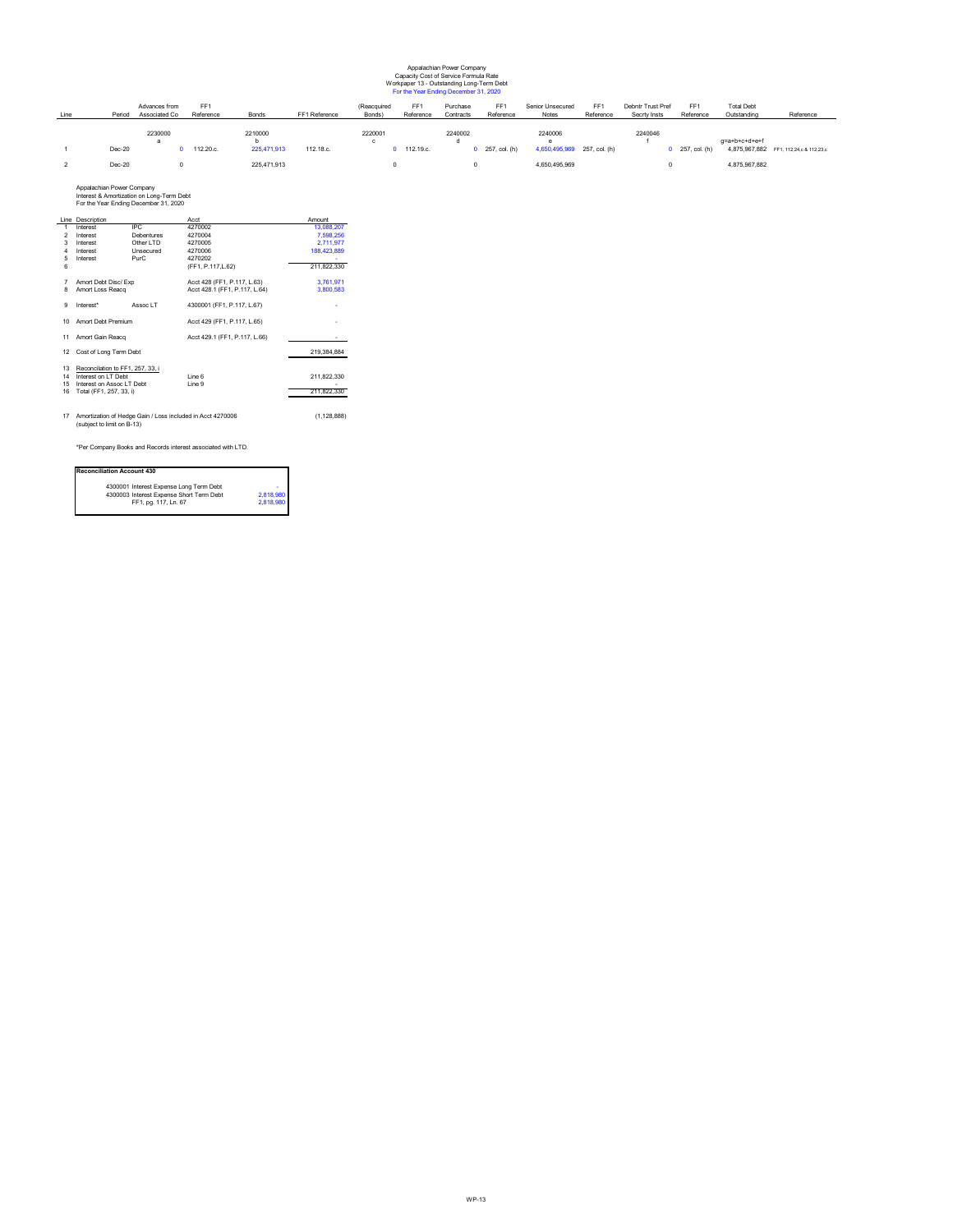#### Appalachian Power Company Workpaper 13a - Recoverable Hedge Gains/Losses For the Year Ended December 31, 2020 Capacity Cost of Service Formula Rate

 **Amortization Period** 

| <b>HEDGE AMOUNTS BY ISSUANCE (FROM p.</b><br>256-257 (i) of the FERC Form 1) | Total Hedge Gain<br>or Loss for 2020 | Less Excludable<br><b>Amounts (See</b><br><b>NOTE on Line For</b><br>the Year Ended<br>December 31,<br>2020) | <b>Net Includable</b><br><b>Hedge Amount</b> | Remaining<br>Unamortized<br><b>Balance</b> | <b>Beginning</b> | Ending   |
|------------------------------------------------------------------------------|--------------------------------------|--------------------------------------------------------------------------------------------------------------|----------------------------------------------|--------------------------------------------|------------------|----------|
| <b>Senior Unsecured Notes - Series I</b>                                     |                                      |                                                                                                              | ٠                                            | $\mathbf{0}$                               | $Jan-05$         | $Jul-14$ |
| <b>Senior Unsecured Notes - Series K</b>                                     |                                      |                                                                                                              | ٠                                            | $\mathbf 0$                                | $Jun-05$         | $May-15$ |
| Senior Unsecured Notes - Series L                                            |                                      |                                                                                                              | $\overline{a}$                               |                                            | $Sep-05$         | $Sep-35$ |
| <b>Senior Unsecured Notes - Series H</b>                                     | 37.071                               |                                                                                                              | 37,071                                       | 457.213                                    | $May-03$         | $May-33$ |
| <b>Senior Unsecured Notes - Series N</b>                                     | (194, 198)                           |                                                                                                              | (194, 198)                                   | (2,961,527)                                | Apr-06           | Apr-36   |
| <b>Senior Unsecured Notes - Series Q</b>                                     | 159.671                              |                                                                                                              | 159,671                                      | 2,747,663                                  | Mar-08           | Apr-38   |
| <b>Senior Unsecured Notes - Series S</b>                                     |                                      |                                                                                                              | ٠                                            |                                            | $May-10$         | $May-15$ |
| <b>Senior Unsecured Notes - Series T</b>                                     | (1, 131, 432)                        |                                                                                                              | (1, 131, 432)                                | (251, 430)                                 | $Mar-11$         | $Mar-21$ |
|                                                                              |                                      |                                                                                                              |                                              |                                            |                  |          |
| Total Hedge Amortization                                                     | (1, 128, 888)                        |                                                                                                              | (1, 128, 888)                                | (8,081)                                    |                  |          |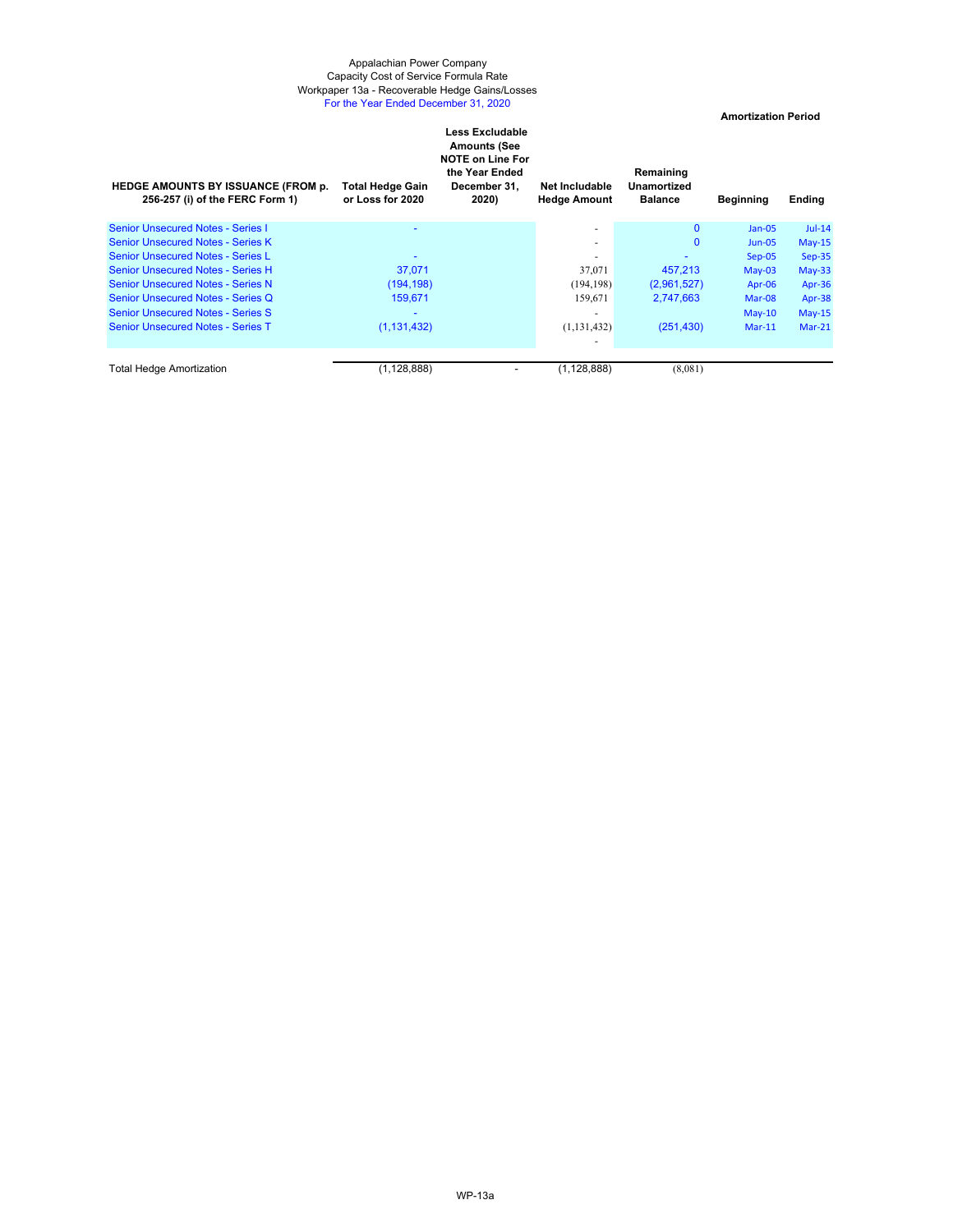#### Appalachian Power Company Capacity Cost of Service Formula Rate Workpaper 14 - Non-Fuel Power Production O&M Expenses For the Year Ending December 31, 2020

| Capture Expense <sup>2</sup><br>Account<br>December<br>Total<br>Source <sup>1</sup><br>19,580,783<br>19,580,783<br>320.4(b)<br>500<br>Demand<br>502<br>Demand<br>45,366,636<br>45,366,636<br>320.6(b)<br>503<br>Energy<br>0<br>320.7(b)<br>0<br>0<br>$\mathbf 0$<br>504 - Cr.<br>Energy<br>320.8(b)<br>505<br>Demand<br>158,435<br>158,435<br>320.9(b)<br>0<br>24,830,921<br>24,830,921<br>506<br>Demand<br>320.10(b)<br>507<br>Demand<br>33,986<br>33,986<br>320.11.(b)<br>163,232<br>163,232<br>509<br>Energy<br>320.12(b)<br>510<br>Energy<br>1,492,108<br>1,492,108<br>320.15(b)<br>511<br>Demand<br>5,364,801<br>5,364,801<br>320.16(b)<br>512<br>Energy<br>48,740,249<br>48,740,249<br>320.17.(b)<br>513<br>Energy<br>12,987,780<br>12,987,780<br>320.18(b)<br>13,756,943<br>13,756,943<br>514<br>Demand<br>320.19(b)<br>517<br>Demand<br>0<br>0<br>320.24.(b)<br>0<br>0<br>320.26.(b)<br>519<br>Demand<br>0<br>520<br>0<br>Demand<br>320.27(b)<br>521<br>0<br>0<br>Demand<br>320.28(b)<br>$\mathbf 0$<br>522 - Cr.<br>Demand<br>0<br>320.29(b)<br>0<br>0<br>523<br>Demand<br>320.30(b)<br>524<br>0<br>0<br>Demand<br>320.31(b)<br>$\mathbf 0$<br>525<br>Demand<br>0<br>320.32(b)<br>0<br>0<br>528<br>Energy<br>320.35(b)<br>529<br>0<br>0<br>Demand<br>320.36(b)<br>$\bf{0}$<br>0<br>530<br>Energy<br>320.37.(b)<br>0<br>0<br>531<br>Energy<br>320.38(b)<br>0<br>0<br>532<br>320.39(b)<br>Energy<br>535<br>1,994,342<br>Demand<br>1,994,342<br>320.44(k)<br>536<br>Demand<br>(4,328)<br>(4,328)<br>320.45(b)<br>1,548,939<br>537<br>Demand<br>1,548,939<br>320.46(b)<br>341,514<br>538<br>Demand<br>341,514<br>320.47.(b)<br>539<br>Demand<br>3,564,001<br>3,564,001<br>320.48(b)<br>540<br>Demand<br>358,157<br>358,157<br>320.49(b)<br>541<br>Demand<br>132,398<br>132,398<br>320.53(b)<br>542<br>Demand<br>2,595,229<br>2,595,229<br>$320.54($ b)<br>543<br>Demand<br>2,929,688<br>2,929,688<br>320.55(b)<br>544<br>Energy<br>3,703,409<br>3,703,409<br>320.56(b)<br>Demand<br>228,146<br>228,146<br>545<br>320.57(b)<br>546<br>Demand<br>243,960<br>243,960<br>321.62(b)<br>497,146<br>497,146<br>548<br>Demand<br>321.64.(b)<br>98,398<br>98,398<br>549<br>Demand<br>321.65(b)<br>550<br>Demand<br>0<br>0<br>321.66(b)<br>0<br>0<br>551<br>Demand<br>321.69.(b)<br>0<br>552<br>0<br>321.70.(b)<br>Demand<br>553<br>Demand<br>352,118<br>352,118<br>321.71.(b)<br>554<br>Demand<br>0<br>0<br>321.72.(b) |  | Less Carbon |  |
|--------------------------------------------------------------------------------------------------------------------------------------------------------------------------------------------------------------------------------------------------------------------------------------------------------------------------------------------------------------------------------------------------------------------------------------------------------------------------------------------------------------------------------------------------------------------------------------------------------------------------------------------------------------------------------------------------------------------------------------------------------------------------------------------------------------------------------------------------------------------------------------------------------------------------------------------------------------------------------------------------------------------------------------------------------------------------------------------------------------------------------------------------------------------------------------------------------------------------------------------------------------------------------------------------------------------------------------------------------------------------------------------------------------------------------------------------------------------------------------------------------------------------------------------------------------------------------------------------------------------------------------------------------------------------------------------------------------------------------------------------------------------------------------------------------------------------------------------------------------------------------------------------------------------------------------------------------------------------------------------------------------------------------------------------------------------------------------------------------------------------------------------------------------------------------------------------------------------------------------------------------------------------------------------------------------------------------------------------------------------------------------------------------------------|--|-------------|--|
|                                                                                                                                                                                                                                                                                                                                                                                                                                                                                                                                                                                                                                                                                                                                                                                                                                                                                                                                                                                                                                                                                                                                                                                                                                                                                                                                                                                                                                                                                                                                                                                                                                                                                                                                                                                                                                                                                                                                                                                                                                                                                                                                                                                                                                                                                                                                                                                                                    |  |             |  |
|                                                                                                                                                                                                                                                                                                                                                                                                                                                                                                                                                                                                                                                                                                                                                                                                                                                                                                                                                                                                                                                                                                                                                                                                                                                                                                                                                                                                                                                                                                                                                                                                                                                                                                                                                                                                                                                                                                                                                                                                                                                                                                                                                                                                                                                                                                                                                                                                                    |  |             |  |
|                                                                                                                                                                                                                                                                                                                                                                                                                                                                                                                                                                                                                                                                                                                                                                                                                                                                                                                                                                                                                                                                                                                                                                                                                                                                                                                                                                                                                                                                                                                                                                                                                                                                                                                                                                                                                                                                                                                                                                                                                                                                                                                                                                                                                                                                                                                                                                                                                    |  |             |  |
|                                                                                                                                                                                                                                                                                                                                                                                                                                                                                                                                                                                                                                                                                                                                                                                                                                                                                                                                                                                                                                                                                                                                                                                                                                                                                                                                                                                                                                                                                                                                                                                                                                                                                                                                                                                                                                                                                                                                                                                                                                                                                                                                                                                                                                                                                                                                                                                                                    |  |             |  |
|                                                                                                                                                                                                                                                                                                                                                                                                                                                                                                                                                                                                                                                                                                                                                                                                                                                                                                                                                                                                                                                                                                                                                                                                                                                                                                                                                                                                                                                                                                                                                                                                                                                                                                                                                                                                                                                                                                                                                                                                                                                                                                                                                                                                                                                                                                                                                                                                                    |  |             |  |
|                                                                                                                                                                                                                                                                                                                                                                                                                                                                                                                                                                                                                                                                                                                                                                                                                                                                                                                                                                                                                                                                                                                                                                                                                                                                                                                                                                                                                                                                                                                                                                                                                                                                                                                                                                                                                                                                                                                                                                                                                                                                                                                                                                                                                                                                                                                                                                                                                    |  |             |  |
|                                                                                                                                                                                                                                                                                                                                                                                                                                                                                                                                                                                                                                                                                                                                                                                                                                                                                                                                                                                                                                                                                                                                                                                                                                                                                                                                                                                                                                                                                                                                                                                                                                                                                                                                                                                                                                                                                                                                                                                                                                                                                                                                                                                                                                                                                                                                                                                                                    |  |             |  |
|                                                                                                                                                                                                                                                                                                                                                                                                                                                                                                                                                                                                                                                                                                                                                                                                                                                                                                                                                                                                                                                                                                                                                                                                                                                                                                                                                                                                                                                                                                                                                                                                                                                                                                                                                                                                                                                                                                                                                                                                                                                                                                                                                                                                                                                                                                                                                                                                                    |  |             |  |
|                                                                                                                                                                                                                                                                                                                                                                                                                                                                                                                                                                                                                                                                                                                                                                                                                                                                                                                                                                                                                                                                                                                                                                                                                                                                                                                                                                                                                                                                                                                                                                                                                                                                                                                                                                                                                                                                                                                                                                                                                                                                                                                                                                                                                                                                                                                                                                                                                    |  |             |  |
|                                                                                                                                                                                                                                                                                                                                                                                                                                                                                                                                                                                                                                                                                                                                                                                                                                                                                                                                                                                                                                                                                                                                                                                                                                                                                                                                                                                                                                                                                                                                                                                                                                                                                                                                                                                                                                                                                                                                                                                                                                                                                                                                                                                                                                                                                                                                                                                                                    |  |             |  |
|                                                                                                                                                                                                                                                                                                                                                                                                                                                                                                                                                                                                                                                                                                                                                                                                                                                                                                                                                                                                                                                                                                                                                                                                                                                                                                                                                                                                                                                                                                                                                                                                                                                                                                                                                                                                                                                                                                                                                                                                                                                                                                                                                                                                                                                                                                                                                                                                                    |  |             |  |
|                                                                                                                                                                                                                                                                                                                                                                                                                                                                                                                                                                                                                                                                                                                                                                                                                                                                                                                                                                                                                                                                                                                                                                                                                                                                                                                                                                                                                                                                                                                                                                                                                                                                                                                                                                                                                                                                                                                                                                                                                                                                                                                                                                                                                                                                                                                                                                                                                    |  |             |  |
|                                                                                                                                                                                                                                                                                                                                                                                                                                                                                                                                                                                                                                                                                                                                                                                                                                                                                                                                                                                                                                                                                                                                                                                                                                                                                                                                                                                                                                                                                                                                                                                                                                                                                                                                                                                                                                                                                                                                                                                                                                                                                                                                                                                                                                                                                                                                                                                                                    |  |             |  |
|                                                                                                                                                                                                                                                                                                                                                                                                                                                                                                                                                                                                                                                                                                                                                                                                                                                                                                                                                                                                                                                                                                                                                                                                                                                                                                                                                                                                                                                                                                                                                                                                                                                                                                                                                                                                                                                                                                                                                                                                                                                                                                                                                                                                                                                                                                                                                                                                                    |  |             |  |
|                                                                                                                                                                                                                                                                                                                                                                                                                                                                                                                                                                                                                                                                                                                                                                                                                                                                                                                                                                                                                                                                                                                                                                                                                                                                                                                                                                                                                                                                                                                                                                                                                                                                                                                                                                                                                                                                                                                                                                                                                                                                                                                                                                                                                                                                                                                                                                                                                    |  |             |  |
|                                                                                                                                                                                                                                                                                                                                                                                                                                                                                                                                                                                                                                                                                                                                                                                                                                                                                                                                                                                                                                                                                                                                                                                                                                                                                                                                                                                                                                                                                                                                                                                                                                                                                                                                                                                                                                                                                                                                                                                                                                                                                                                                                                                                                                                                                                                                                                                                                    |  |             |  |
|                                                                                                                                                                                                                                                                                                                                                                                                                                                                                                                                                                                                                                                                                                                                                                                                                                                                                                                                                                                                                                                                                                                                                                                                                                                                                                                                                                                                                                                                                                                                                                                                                                                                                                                                                                                                                                                                                                                                                                                                                                                                                                                                                                                                                                                                                                                                                                                                                    |  |             |  |
|                                                                                                                                                                                                                                                                                                                                                                                                                                                                                                                                                                                                                                                                                                                                                                                                                                                                                                                                                                                                                                                                                                                                                                                                                                                                                                                                                                                                                                                                                                                                                                                                                                                                                                                                                                                                                                                                                                                                                                                                                                                                                                                                                                                                                                                                                                                                                                                                                    |  |             |  |
|                                                                                                                                                                                                                                                                                                                                                                                                                                                                                                                                                                                                                                                                                                                                                                                                                                                                                                                                                                                                                                                                                                                                                                                                                                                                                                                                                                                                                                                                                                                                                                                                                                                                                                                                                                                                                                                                                                                                                                                                                                                                                                                                                                                                                                                                                                                                                                                                                    |  |             |  |
|                                                                                                                                                                                                                                                                                                                                                                                                                                                                                                                                                                                                                                                                                                                                                                                                                                                                                                                                                                                                                                                                                                                                                                                                                                                                                                                                                                                                                                                                                                                                                                                                                                                                                                                                                                                                                                                                                                                                                                                                                                                                                                                                                                                                                                                                                                                                                                                                                    |  |             |  |
|                                                                                                                                                                                                                                                                                                                                                                                                                                                                                                                                                                                                                                                                                                                                                                                                                                                                                                                                                                                                                                                                                                                                                                                                                                                                                                                                                                                                                                                                                                                                                                                                                                                                                                                                                                                                                                                                                                                                                                                                                                                                                                                                                                                                                                                                                                                                                                                                                    |  |             |  |
|                                                                                                                                                                                                                                                                                                                                                                                                                                                                                                                                                                                                                                                                                                                                                                                                                                                                                                                                                                                                                                                                                                                                                                                                                                                                                                                                                                                                                                                                                                                                                                                                                                                                                                                                                                                                                                                                                                                                                                                                                                                                                                                                                                                                                                                                                                                                                                                                                    |  |             |  |
|                                                                                                                                                                                                                                                                                                                                                                                                                                                                                                                                                                                                                                                                                                                                                                                                                                                                                                                                                                                                                                                                                                                                                                                                                                                                                                                                                                                                                                                                                                                                                                                                                                                                                                                                                                                                                                                                                                                                                                                                                                                                                                                                                                                                                                                                                                                                                                                                                    |  |             |  |
|                                                                                                                                                                                                                                                                                                                                                                                                                                                                                                                                                                                                                                                                                                                                                                                                                                                                                                                                                                                                                                                                                                                                                                                                                                                                                                                                                                                                                                                                                                                                                                                                                                                                                                                                                                                                                                                                                                                                                                                                                                                                                                                                                                                                                                                                                                                                                                                                                    |  |             |  |
|                                                                                                                                                                                                                                                                                                                                                                                                                                                                                                                                                                                                                                                                                                                                                                                                                                                                                                                                                                                                                                                                                                                                                                                                                                                                                                                                                                                                                                                                                                                                                                                                                                                                                                                                                                                                                                                                                                                                                                                                                                                                                                                                                                                                                                                                                                                                                                                                                    |  |             |  |
|                                                                                                                                                                                                                                                                                                                                                                                                                                                                                                                                                                                                                                                                                                                                                                                                                                                                                                                                                                                                                                                                                                                                                                                                                                                                                                                                                                                                                                                                                                                                                                                                                                                                                                                                                                                                                                                                                                                                                                                                                                                                                                                                                                                                                                                                                                                                                                                                                    |  |             |  |
|                                                                                                                                                                                                                                                                                                                                                                                                                                                                                                                                                                                                                                                                                                                                                                                                                                                                                                                                                                                                                                                                                                                                                                                                                                                                                                                                                                                                                                                                                                                                                                                                                                                                                                                                                                                                                                                                                                                                                                                                                                                                                                                                                                                                                                                                                                                                                                                                                    |  |             |  |
|                                                                                                                                                                                                                                                                                                                                                                                                                                                                                                                                                                                                                                                                                                                                                                                                                                                                                                                                                                                                                                                                                                                                                                                                                                                                                                                                                                                                                                                                                                                                                                                                                                                                                                                                                                                                                                                                                                                                                                                                                                                                                                                                                                                                                                                                                                                                                                                                                    |  |             |  |
|                                                                                                                                                                                                                                                                                                                                                                                                                                                                                                                                                                                                                                                                                                                                                                                                                                                                                                                                                                                                                                                                                                                                                                                                                                                                                                                                                                                                                                                                                                                                                                                                                                                                                                                                                                                                                                                                                                                                                                                                                                                                                                                                                                                                                                                                                                                                                                                                                    |  |             |  |
|                                                                                                                                                                                                                                                                                                                                                                                                                                                                                                                                                                                                                                                                                                                                                                                                                                                                                                                                                                                                                                                                                                                                                                                                                                                                                                                                                                                                                                                                                                                                                                                                                                                                                                                                                                                                                                                                                                                                                                                                                                                                                                                                                                                                                                                                                                                                                                                                                    |  |             |  |
|                                                                                                                                                                                                                                                                                                                                                                                                                                                                                                                                                                                                                                                                                                                                                                                                                                                                                                                                                                                                                                                                                                                                                                                                                                                                                                                                                                                                                                                                                                                                                                                                                                                                                                                                                                                                                                                                                                                                                                                                                                                                                                                                                                                                                                                                                                                                                                                                                    |  |             |  |
|                                                                                                                                                                                                                                                                                                                                                                                                                                                                                                                                                                                                                                                                                                                                                                                                                                                                                                                                                                                                                                                                                                                                                                                                                                                                                                                                                                                                                                                                                                                                                                                                                                                                                                                                                                                                                                                                                                                                                                                                                                                                                                                                                                                                                                                                                                                                                                                                                    |  |             |  |
|                                                                                                                                                                                                                                                                                                                                                                                                                                                                                                                                                                                                                                                                                                                                                                                                                                                                                                                                                                                                                                                                                                                                                                                                                                                                                                                                                                                                                                                                                                                                                                                                                                                                                                                                                                                                                                                                                                                                                                                                                                                                                                                                                                                                                                                                                                                                                                                                                    |  |             |  |
|                                                                                                                                                                                                                                                                                                                                                                                                                                                                                                                                                                                                                                                                                                                                                                                                                                                                                                                                                                                                                                                                                                                                                                                                                                                                                                                                                                                                                                                                                                                                                                                                                                                                                                                                                                                                                                                                                                                                                                                                                                                                                                                                                                                                                                                                                                                                                                                                                    |  |             |  |
|                                                                                                                                                                                                                                                                                                                                                                                                                                                                                                                                                                                                                                                                                                                                                                                                                                                                                                                                                                                                                                                                                                                                                                                                                                                                                                                                                                                                                                                                                                                                                                                                                                                                                                                                                                                                                                                                                                                                                                                                                                                                                                                                                                                                                                                                                                                                                                                                                    |  |             |  |
|                                                                                                                                                                                                                                                                                                                                                                                                                                                                                                                                                                                                                                                                                                                                                                                                                                                                                                                                                                                                                                                                                                                                                                                                                                                                                                                                                                                                                                                                                                                                                                                                                                                                                                                                                                                                                                                                                                                                                                                                                                                                                                                                                                                                                                                                                                                                                                                                                    |  |             |  |
|                                                                                                                                                                                                                                                                                                                                                                                                                                                                                                                                                                                                                                                                                                                                                                                                                                                                                                                                                                                                                                                                                                                                                                                                                                                                                                                                                                                                                                                                                                                                                                                                                                                                                                                                                                                                                                                                                                                                                                                                                                                                                                                                                                                                                                                                                                                                                                                                                    |  |             |  |
|                                                                                                                                                                                                                                                                                                                                                                                                                                                                                                                                                                                                                                                                                                                                                                                                                                                                                                                                                                                                                                                                                                                                                                                                                                                                                                                                                                                                                                                                                                                                                                                                                                                                                                                                                                                                                                                                                                                                                                                                                                                                                                                                                                                                                                                                                                                                                                                                                    |  |             |  |
|                                                                                                                                                                                                                                                                                                                                                                                                                                                                                                                                                                                                                                                                                                                                                                                                                                                                                                                                                                                                                                                                                                                                                                                                                                                                                                                                                                                                                                                                                                                                                                                                                                                                                                                                                                                                                                                                                                                                                                                                                                                                                                                                                                                                                                                                                                                                                                                                                    |  |             |  |
|                                                                                                                                                                                                                                                                                                                                                                                                                                                                                                                                                                                                                                                                                                                                                                                                                                                                                                                                                                                                                                                                                                                                                                                                                                                                                                                                                                                                                                                                                                                                                                                                                                                                                                                                                                                                                                                                                                                                                                                                                                                                                                                                                                                                                                                                                                                                                                                                                    |  |             |  |
|                                                                                                                                                                                                                                                                                                                                                                                                                                                                                                                                                                                                                                                                                                                                                                                                                                                                                                                                                                                                                                                                                                                                                                                                                                                                                                                                                                                                                                                                                                                                                                                                                                                                                                                                                                                                                                                                                                                                                                                                                                                                                                                                                                                                                                                                                                                                                                                                                    |  |             |  |
|                                                                                                                                                                                                                                                                                                                                                                                                                                                                                                                                                                                                                                                                                                                                                                                                                                                                                                                                                                                                                                                                                                                                                                                                                                                                                                                                                                                                                                                                                                                                                                                                                                                                                                                                                                                                                                                                                                                                                                                                                                                                                                                                                                                                                                                                                                                                                                                                                    |  |             |  |
|                                                                                                                                                                                                                                                                                                                                                                                                                                                                                                                                                                                                                                                                                                                                                                                                                                                                                                                                                                                                                                                                                                                                                                                                                                                                                                                                                                                                                                                                                                                                                                                                                                                                                                                                                                                                                                                                                                                                                                                                                                                                                                                                                                                                                                                                                                                                                                                                                    |  |             |  |
|                                                                                                                                                                                                                                                                                                                                                                                                                                                                                                                                                                                                                                                                                                                                                                                                                                                                                                                                                                                                                                                                                                                                                                                                                                                                                                                                                                                                                                                                                                                                                                                                                                                                                                                                                                                                                                                                                                                                                                                                                                                                                                                                                                                                                                                                                                                                                                                                                    |  |             |  |
|                                                                                                                                                                                                                                                                                                                                                                                                                                                                                                                                                                                                                                                                                                                                                                                                                                                                                                                                                                                                                                                                                                                                                                                                                                                                                                                                                                                                                                                                                                                                                                                                                                                                                                                                                                                                                                                                                                                                                                                                                                                                                                                                                                                                                                                                                                                                                                                                                    |  |             |  |
|                                                                                                                                                                                                                                                                                                                                                                                                                                                                                                                                                                                                                                                                                                                                                                                                                                                                                                                                                                                                                                                                                                                                                                                                                                                                                                                                                                                                                                                                                                                                                                                                                                                                                                                                                                                                                                                                                                                                                                                                                                                                                                                                                                                                                                                                                                                                                                                                                    |  |             |  |

| Total                     |                | 191,058,991                              | 0           | 191,058,991                              |
|---------------------------|----------------|------------------------------------------|-------------|------------------------------------------|
| Demand<br>Energy<br>Total |                | 123,972,213<br>67,086,778<br>191.058.991 | 0<br>0<br>0 | 123,972,213<br>67,086,778<br>191.058.991 |
| Demand<br>Energy<br>Total | %<br>%<br>$\%$ |                                          |             | 64.887%<br>35.113%<br>100.000%           |

Notes:

 $^{\rm 1}$  References to data from FERC Form 1 are indicated as page#, line#, col.# for the ending total balances pgs. 320-323,,b

2 From Company's Books and Records.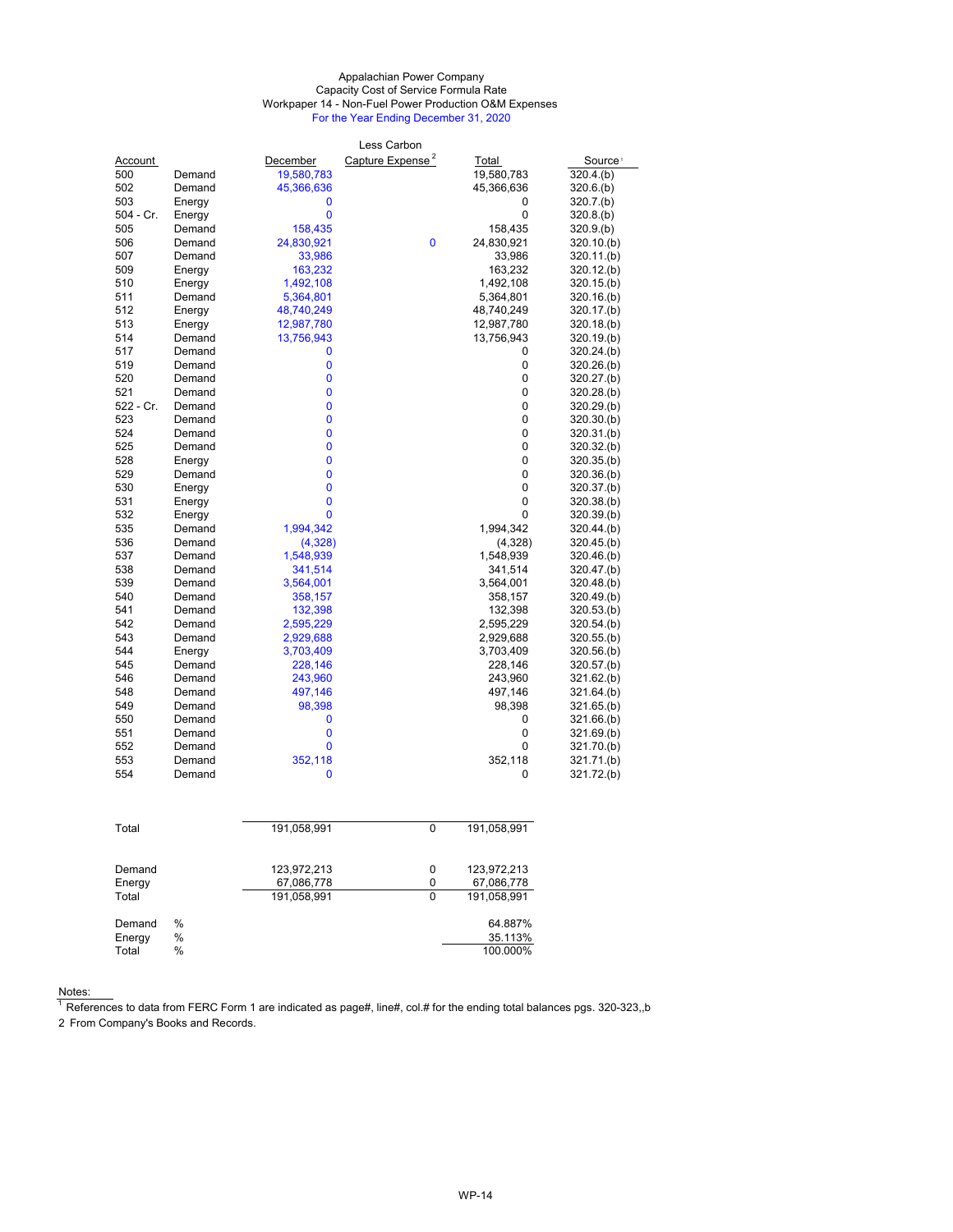#### Appalachian Power Company Capacity Cost of Service Formula Rate Workpaper 15a

Intentionally left blank - not applicable.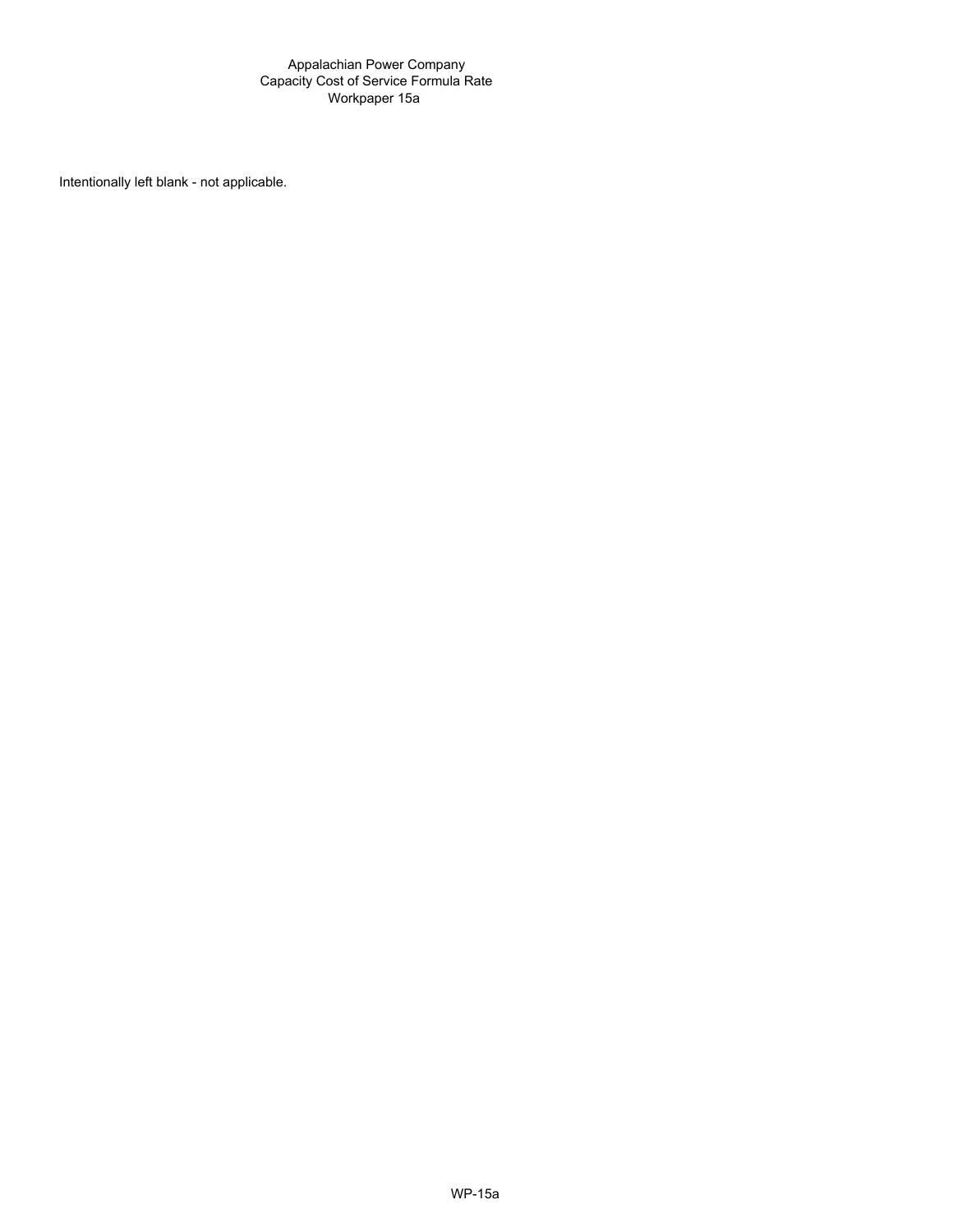#### Appalachian Power Company Capacity Cost of Service Formula Rate Workpaper 15b

Intentionally left blank - not applicable.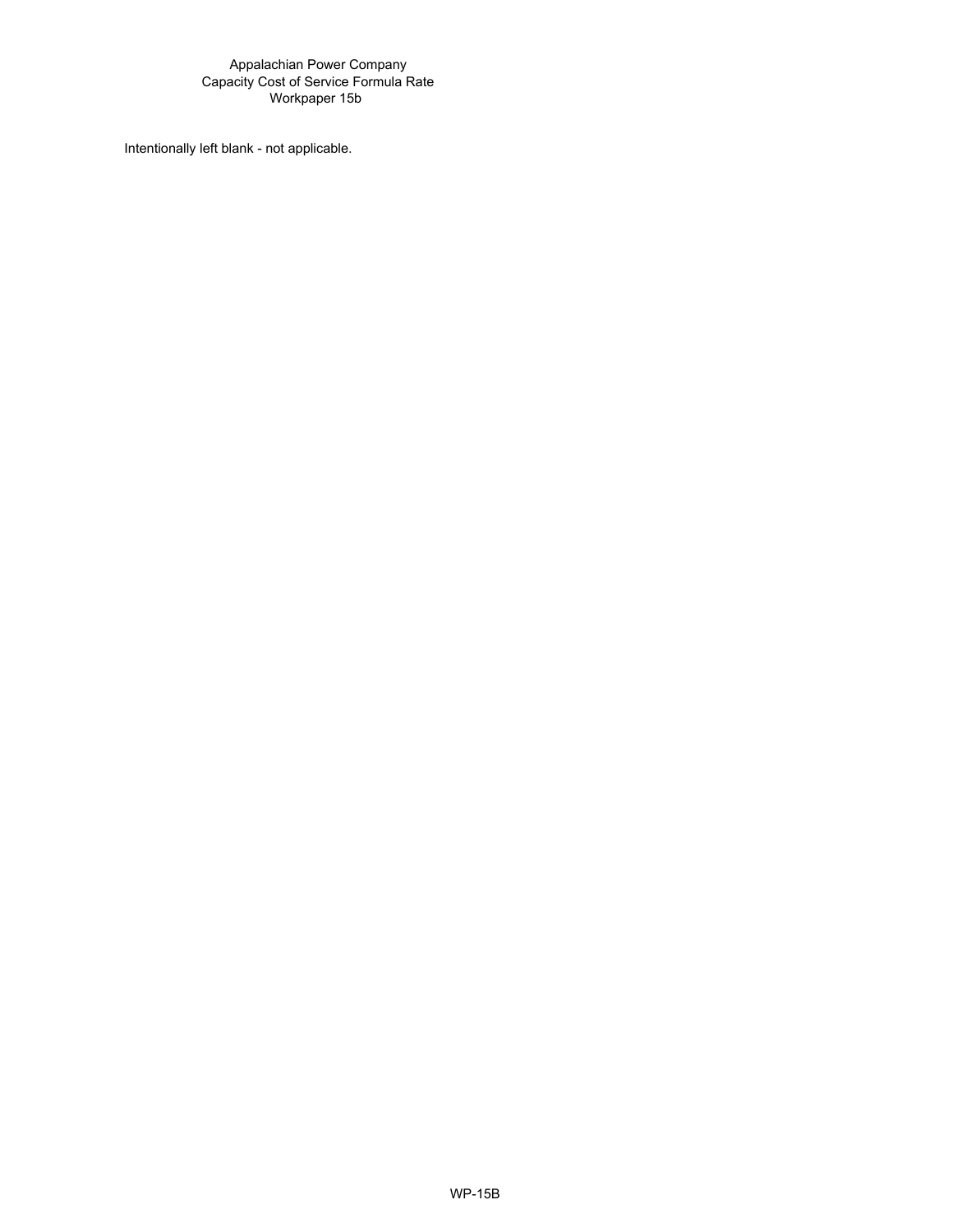#### Appalachian Power Company Capactiy Cost of Service Formula Rate Workpaper 15c - Purchased Power For the Year Ended December 31, 2020

| <b>Month</b> | Demand $(\$)^T$ | Energy $(\$)^{\top}$ | Other<br>Charges $2$ | <b>Total Purchased Power</b><br>Expense |
|--------------|-----------------|----------------------|----------------------|-----------------------------------------|
| Dec-20       | 55,611,652      | 321,577,107          |                      | 377,188,759                             |
| Total        | 55,611,652      | 321,577,107          |                      | 377,188,759                             |
|              | 327. i          | 327, k               | 327.1                | 327.m                                   |

#### Notes:

 $1$  References to data from FERC Form 1 are indicated as page#, line#, col.# for the ending total balances.

 $2$  The deferred portion of APCo's capacity equalization payments related to environmental compliance investments FF 1, pg. 327, column (l)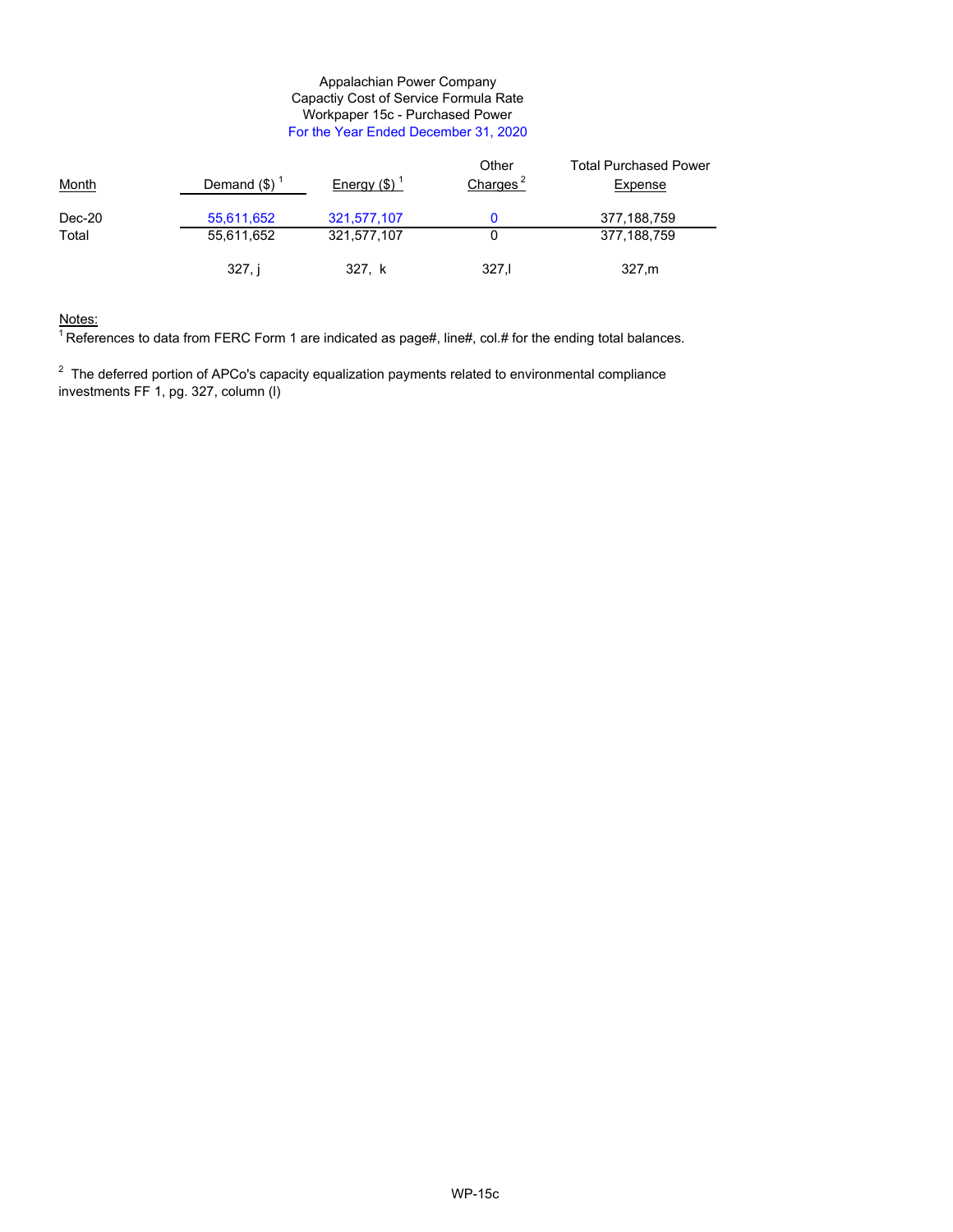#### Workpaper 15d - Off-System Sales For the Year Ended December 31, 2020 Appalachian Power Company Capactiy Cost of Service Formula Rate

|                               |                 | <b>Other Charges</b> |                                           |            |
|-------------------------------|-----------------|----------------------|-------------------------------------------|------------|
| <b>Month</b>                  | Demand $(\$)^1$ | $($ \$) $\dot{ }$    | Energy $(\$)$                             | Total      |
| $Dec-20$                      | 1,456,362       |                      | 68,723,497                                | 70,179,859 |
| <u>Month</u><br><b>Dec-20</b> |                 |                      | $($ \$) Margins <sup>2</sup><br>5,780,951 |            |
|                               |                 |                      |                                           |            |

 $1$ References to data from FERC Form 1 are indicated as page#, line#, col.# for the ending total balances. F1, 311, h, i, j (Non-RQ)

 $^{\rm 2}$  margins provided by Accounting (represents 75% of system sales margins)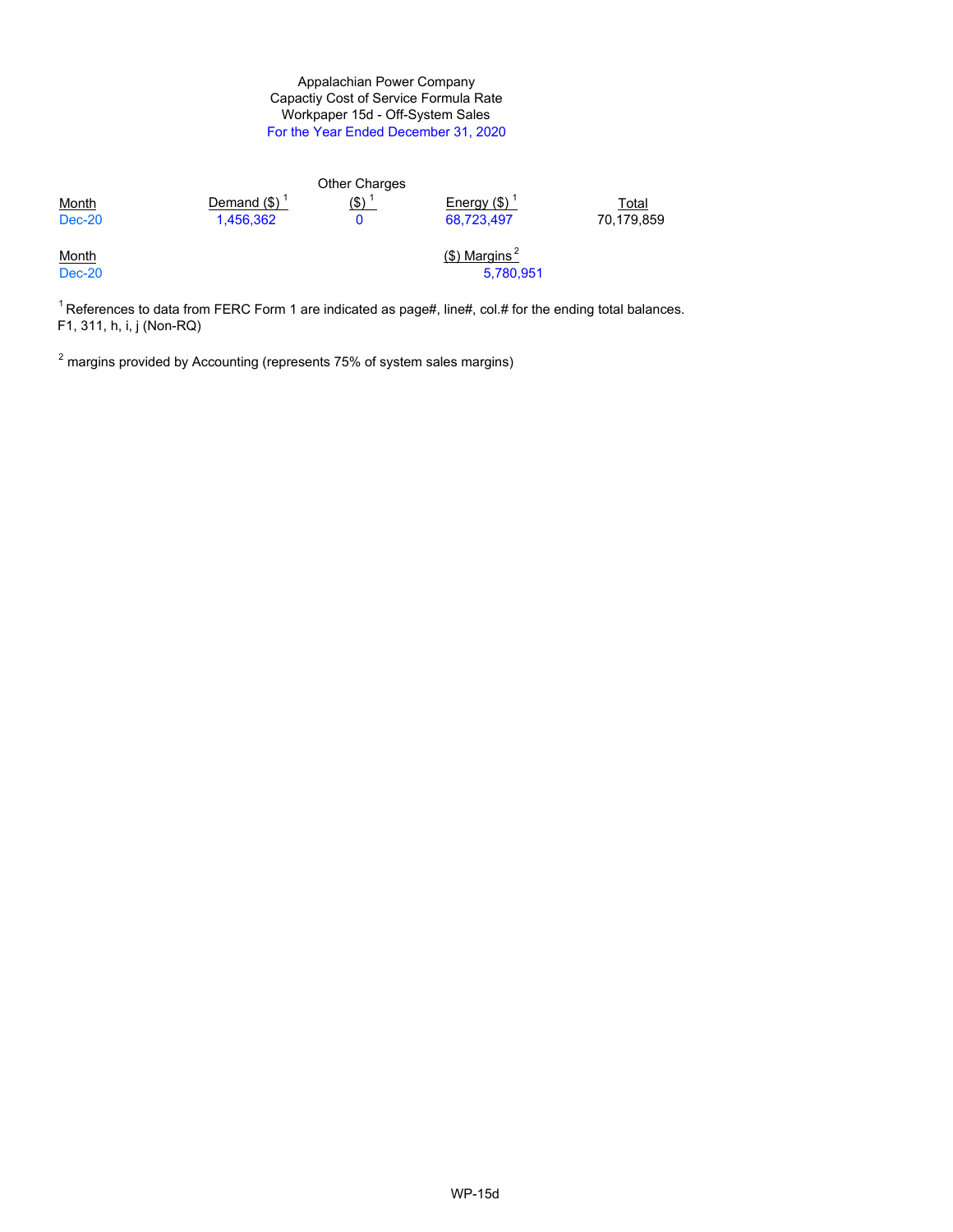# Appalachian Power Company Capacity Cost of Service Formula Rate Workpaper 16 - GSU Plant and Accumulated Depreciation Balance For the Year Ended December 31, 2020

| company                 | asset location                                                                   | utility_account                     | depr group                      | state     | month   | book cost     | allocated reserve | net book value |
|-------------------------|----------------------------------------------------------------------------------|-------------------------------------|---------------------------------|-----------|---------|---------------|-------------------|----------------|
| Appalachian Power - Gen | Clinch River 138KV Substation : APCo : 0771                                      | 35200 - Structures and Improvements | APCo 101/6 352 GSU              | <b>VA</b> | 12/2020 | 46,746.00     | 28.332.66         | 18.413.34      |
| Appalachian Power - Gen | John E. Amos Generating Plant Unit 3 : APCo : 0743                               | 35200 - Structures and Improvements | APCo 101/6 352 GSU              | WV        | 12/2020 | 24.415.85     | 10.944.36         | 13.471.49      |
| Appalachian Power - Gen | John E. Amos Generating Plant Units 1 & 2 : APCo : 0740                          | 35200 - Structures and Improvements | APCo 101/6 352 GSU              | WV        | 12/2020 | 61,600.00     | 37.731.93         | 23.868.07      |
| Appalachian Power - Gen | Mountaineer Generating Plant : APCo : 0710                                       | 35200 - Structures and Improvements | APCo 101/6 352 GSU              | <b>WV</b> | 12/2020 | 84.966.37     | 42.702.76         | 42.263.61      |
| Appalachian Power - Gen | Niagara Hydro Plant : APCo : 0650                                                | 35200 - Structures and Improvements | APCo 101/6 352 GSU              | VA        | 12/2020 | 1,579.00      | 840.02            | 738.98         |
| Appalachian Power - Gen | Byllesby Hydro Plant : APCo : 0630                                               | 35300 - Station Equipment           | APCo 101/6 353 GSU              | VA        | 12/2020 | 132.441.00    | 107.458.78        | 24.982.22      |
| Appalachian Power - Gen | Ceredo Generating Plant : APCo : CERGP                                           | 35300 - Station Equipment           | APCo 101/6 353 GSU              | <b>WV</b> | 12/2020 | 5.398.124.18  | 1.846.566.05      | 3.551.558.13   |
| Appalachian Power - Gen | Claytor 138KV Substation: APCo: 0621                                             | 35300 - Station Equipment           | APCo 101/6 353 GSU              | VA        | 12/2020 | 673.990.00    | 356.502.54        | 317.487.46     |
| Appalachian Power - Gen | Clinch River Generating Plant : APCo : 0770                                      | 35300 - Station Equipment           | APCo 101/6 353 GSU              | VA        | 12/2020 | 812.314.21    | 433.536.06        | 378,778.15     |
| Appalachian Power - Gen | Dresden Generating Plant : APCo : DRESGP                                         | 35300 - Station Equipment           | APCo 101/6 353 Dresden Plant    | OH        | 12/2020 | 20.952.191.89 | (614, 385.08)     | 21.566.576.97  |
| Appalachian Power - Gen | Dresden Plant - Virginia AFUDC : APCo : DRAFUDCVA                                | 35300 - Station Equipment           | APCo 101/6 353 Dresden VA AFUDC | OH        | 12/2020 | 1.628.160.99  | 680.248.48        | 947.912.51     |
| Appalachian Power - Gen | John E. Amos Generating Plant Common Facilities for Units 1, 2 & 3 : APCo : 7801 | 35300 - Station Equipment           | APCo 101/6 353 GSU              | WV        | 12/2020 | 1.166.092.20  | 722.362.59        | 443.729.61     |
| Appalachian Power - Gen | John E. Amos Generating Plant Unit 3 : APCo : 0743                               | 35300 - Station Equipment           | APCo 101/6 353 GSU              | <b>WV</b> | 12/2020 | 13.812.138.53 | 7.735.172.94      | 6.076.965.59   |
| Appalachian Power - Gen | John E. Amos Generating Plant Units 1 & 2 : APCo : 0740                          | 35300 - Station Equipment           | APCo 101/6 353 GSU              | WV        | 12/2020 | 16.175.919.24 | 6.285.686.81      | 9.890.232.43   |
| Appalachian Power - Gen | Leesville 138KV Substation : APCo : 0691                                         | 35300 - Station Equipment           | APCo 101/6 353 GSU              | <b>VA</b> | 12/2020 | 193,579.48    | 170.982.85        | 22.596.63      |
| Appalachian Power - Gen | London Hydro 46KV Substation: APCo: 0521                                         | 35300 - Station Equipment           | APCo 101/6 353 GSU              | WV        | 12/2020 | 366.061.00    | 229.042.48        | 137.018.52     |
| Appalachian Power - Gen | Marmet Hydro 46KV Substation : APCo : 0511                                       | 35300 - Station Equipment           | APCo 101/6 353 GSU              | <b>WV</b> | 12/2020 | 25,751.00     | 23.051.75         | 2.699.25       |
| Appalachian Power - Gen | Mountaineer Generating Plant: APCo: 0710                                         | 35300 - Station Equipment           | APCo 101/6 353 GSU              | WV        | 12/2020 | 16.991.671.78 | 2.588.522.40      | 14.403.149.38  |
| Appalachian Power - Gen | Niagara Hydro Plant : APCo : 0650                                                | 35300 - Station Equipment           | APCo 101/6 353 GSU              | VA        | 12/2020 | 374.454.12    | 113.483.26        | 260.970.86     |
| Appalachian Power - Gen | Smith Mountain Pumped Storage Hydro Plant : APCo : 0550                          | 35300 - Station Equipment           | APCo 101/6 353 GSU              | VA        | 12/2020 | 1.733.380.40  | 931.344.29        | 802.036.11     |
| Appalachian Power - Gen | Winfield Hydro 69KV Substation: APCo: 0531                                       | 35300 - Station Equipment           | APCo 101/6 353 GSU              | <b>WV</b> | 12/2020 | 1.959.926.26  | 632.241.13        | 1.327.685.13   |
|                         |                                                                                  |                                     |                                 |           |         | 82.615.503.50 | 22.362.369.06     | 60.253.134.44  |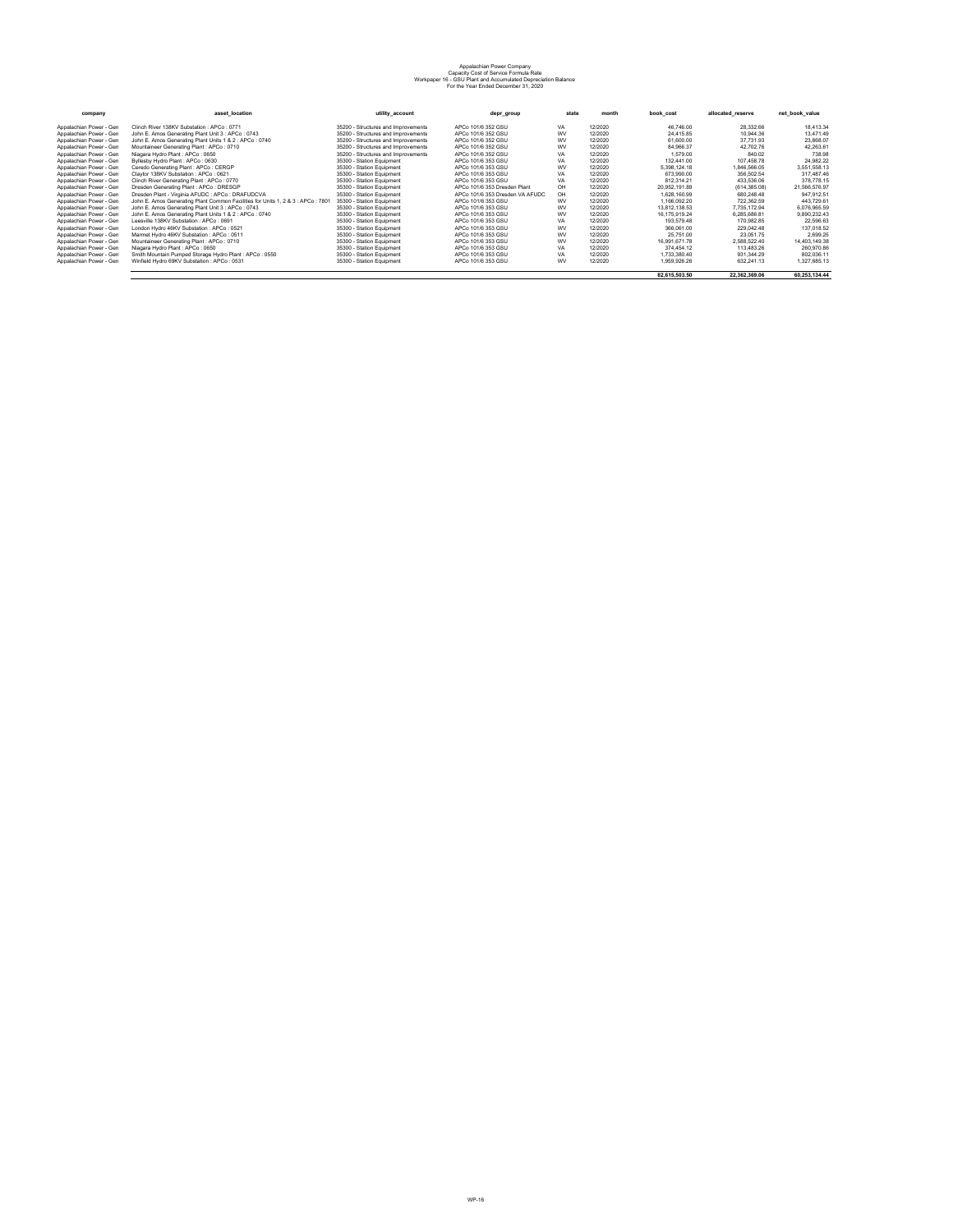# Appalachian Power Company Workpaper 17-Balance of Transmission Investment Capacity Cost of Service Formula Rate Balance as of December 2020

fr\_desc fpa fc\_sortid description beginning\_balance additions retirements transfers adjustments ending\_balance start\_month end\_month none 353 - Station Equipment 6 Transmission Plant - Electric 1,650,756,489 228,181,728 23,742,076 (666,770) - 1,854,529,371 1/1/20 12/31/20

Notes: *References to data from FERC Form 1 page(s) 206,207, Ln. 50*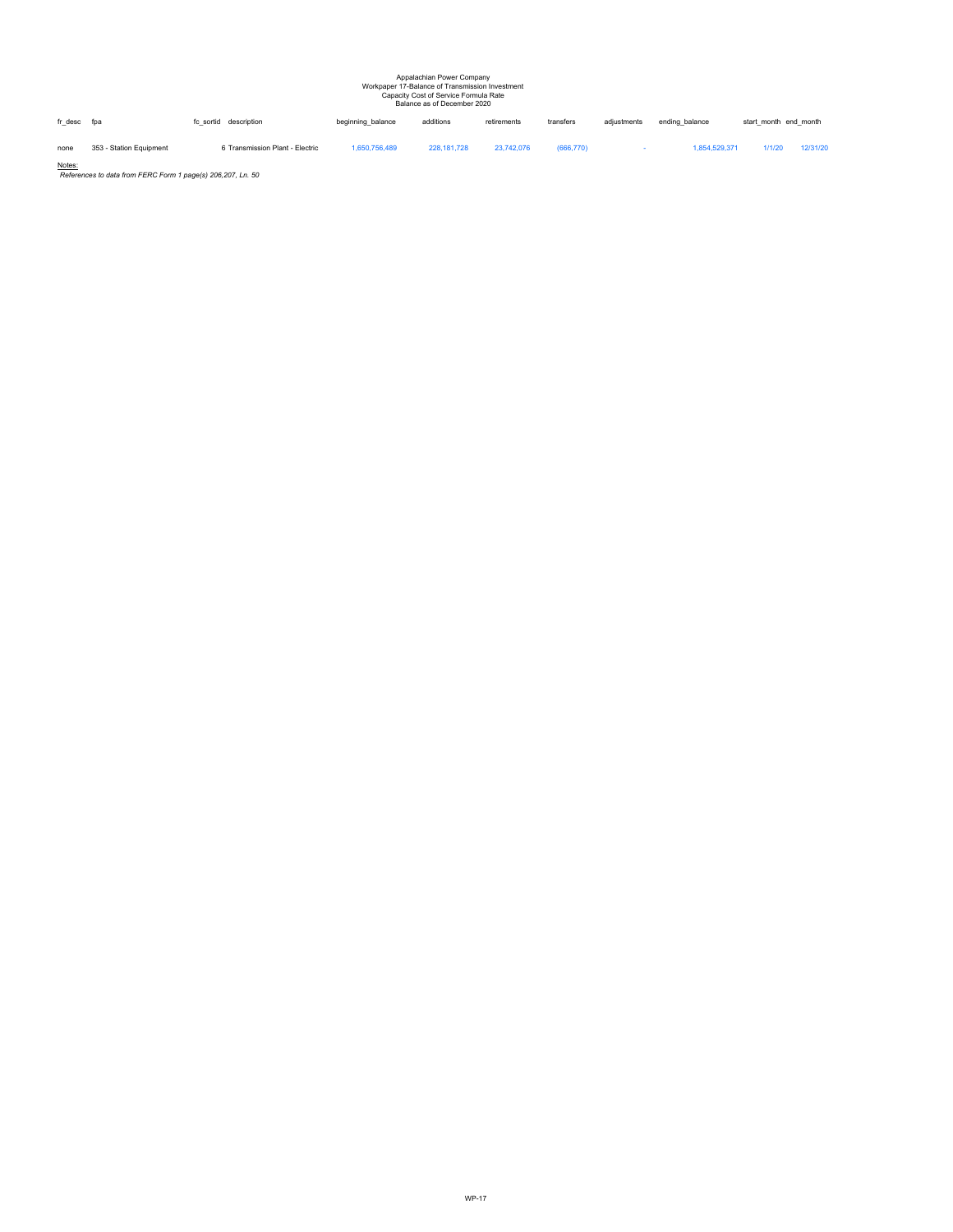#### Appalachian Power Company Capacity Cost of Service Formula Rate Workpaper 18 - Fuel Expense For the Year Ending December 31, 2020

|                                                                      |                           | Source <sup>12</sup> |
|----------------------------------------------------------------------|---------------------------|----------------------|
| Fuel<br>Fuel - Account 501                                           | 485,092,339               | 320, 5, b            |
| Fuel - Account 518                                                   | 0                         | 320, 25, b           |
| Fuel - Account 547<br><b>Total Fuel</b>                              | 2,852,066<br>487,944,405  | 321, 63, b           |
| Other<br><b>Fuel Handling</b><br>Sale of Fly Ash (Revenue & Expense) | 20,669,461<br>(1,761,533) | CBR<br>CBR           |

Notes:

 $1$ References to data from FERC Form 1 are indicated as page#, line#, col.# for the ending total balances.

 $2$  CBR indicates that data comparable to that reported in the FERC Form 1 is from the Company's Books and Records.